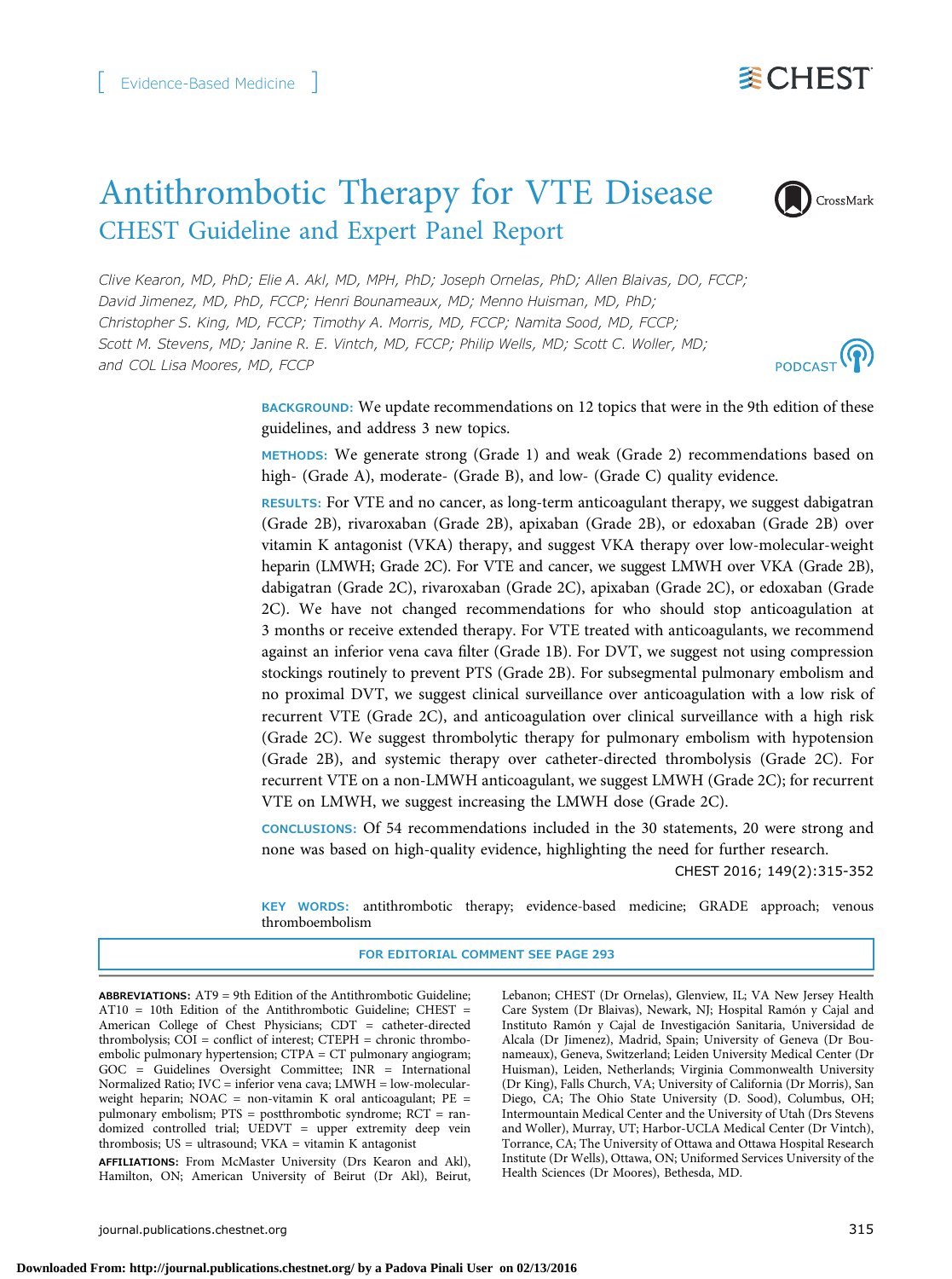Note on Shaded Text: In this guideline, shaded text with an asterisk (shading appears in PDF only) indicates recommendations that are newly added or have been changed since the publication of Antithrombotic Therapy for VTE Disease: Antithrombotic Therapy and Prevention of Thrombosis (9th edition): American College of Chest Physicians Evidence-Based Clinical Practice Guidelines. Recommendations that remain unchanged since that edition are not shaded. The order of our presentation of the non-vitamin K oral anticoagulants (dabigatran, rivaroxaban, apixaban, edoxaban) is based on the chronology of publication of the phase 3 trials in VTE treatment and should not be interpreted as the guideline panel's order of preference for the use of these agents.

### Summary of Recommendations

### Choice of Long-Term (First 3 Months) and Extended (No Scheduled Stop Date) Anticoagulant

1. In patients with proximal DVT or pulmonary embolism (PE), we recommend long-term (3 months) anticoagulant therapy over no such therapy (Grade 1B).

\*2. In patients with DVT of the leg or PE and no cancer, as long-term (first 3 months) anticoagulant therapy, we suggest dabigatran, rivaroxaban, apixaban, or edoxaban over vitamin K antagonist (VKA) therapy (all Grade 2B).

For patients with DVT of the leg or PE and no cancer who are not treated with dabigatran, rivaroxaban, apixaban, or edoxaban, we suggest VKA therapy over low-molecular weight heparin (LMWH) (Grade 2C).

Remarks: Initial parenteral anticoagulation is given before dabigatran and edoxaban, is not given before

ENDORSEMENTS: This guideline is endorsed by the American Association for Clinical Chemistry, the American College of Clinical Pharmacy, the International Society for Thrombosis and Haemostasis, and the American Society of Health-System Pharmacists.

CORRESPONDENCE TO: Elie A. Akl, MD, MPH, PhD, Department of Internal Medicine, Faculty of Medicine, American University of Beirut, PO Box 11-0236, Riad-El-Solh Beirut 1107 2020, Lebanon; e-mail: [ea32@aub.edu.lb](mailto:ea32@aub.edu.lb)

Copyright © 2016 American College of Chest Physicians. Published by Elsevier Inc. All rights reserved.

DOI: <http://dx.doi.org/10.1016/j.chest.2015.11.026>

rivaroxaban and apixaban, and is overlapped with VKA therapy. See text for factors that influence choice of therapy.

\*3. In patients with DVT of the leg or PE and cancer ("cancer-associated thrombosis"), as long-term (first 3 months) anticoagulant therapy, we suggest LMWH over VKA therapy (Grade 2C), dabigatran (Grade 2C), rivaroxaban (Grade 2C), apixaban (Grade 2C), or edoxaban (Grade 2C).

Remarks: Initial parenteral anticoagulation is given before dabigatran and edoxaban, is not given before rivaroxaban and apixaban, and is overlapped with VKA therapy. See text for factors that influence choice of therapy.

\*4. In patients with DVT of the leg or PE who receive extended therapy, we suggest that there is no need to change the choice of anticoagulant after the first 3 months (Grade 2C).

Remarks: It may be appropriate for the choice of anticoagulant to change in response to changes in the patient's circumstances or preferences during long-term or extended phases of treatment.

### Duration of Anticoagulant Therapy

5. In patients with a proximal DVT of the leg or PE provoked by surgery, we recommend treatment with anticoagulation for 3 months over (i) treatment of a shorter period (Grade 1B), (ii) treatment of a longer time-limited period (eg, 6, 12, or 24 months) (Grade 1B), or (iii) extended therapy (no scheduled stop date) (Grade 1B).

6. In patients with a proximal DVT of the leg or PE provoked by a nonsurgical transient risk factor, we recommend treatment with anticoagulation for 3 months over (i) treatment of a shorter period (Grade 1B) and (ii) treatment of a longer time-limited period (eg, 6, 12, or 24 months) (Grade 1B). We suggest treatment with anticoagulation for 3 months over extended therapy if there is a low or moderate bleeding risk (Grade 2B), and recommend treatment for 3 months over extended therapy if there is a high risk of bleeding (Grade 1B).

Remarks: In all patients who receive extended anticoagulant therapy, the continuing use of treatment should be reassessed at periodic intervals (eg, annually).

DISCLAIMER: American College of Chest Physician guidelines are intended for general information only, are not medical advice, and do not replace professional medical care and physician advice, which always should be sought for any medical condition. The complete disclaimer for this guideline can be accessed at [http://www.chestnet.](http://www.chestnet.org/Guidelines-and-Resources/Guidelines-and-Consensus-Statements/CHEST-Guidelines) [org/Guidelines-and-Resources/Guidelines-and-Consensus-Statements/](http://www.chestnet.org/Guidelines-and-Resources/Guidelines-and-Consensus-Statements/CHEST-Guidelines) [CHEST-Guidelines](http://www.chestnet.org/Guidelines-and-Resources/Guidelines-and-Consensus-Statements/CHEST-Guidelines).

FUNDING/SUPPORT: This guideline was supported solely by internal funds from The American College of Chest Physicians.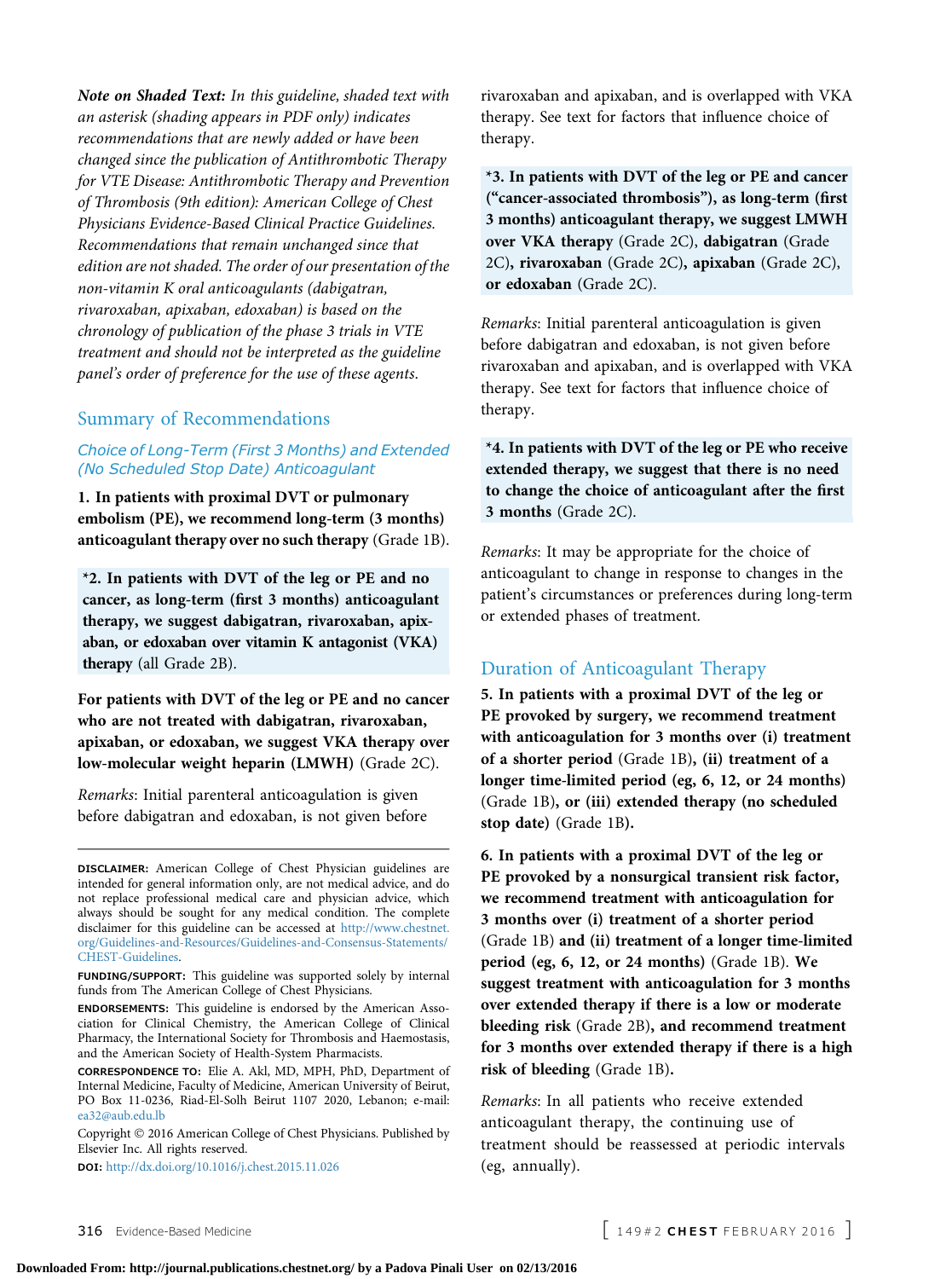7. In patients with an isolated distal DVT of the leg provoked by surgery or by a nonsurgical transient risk factor, we suggest treatment with anticoagulation for 3 months over treatment of a shorter period (Grade 2C), we recommend treatment with anticoagulation for 3 months over treatment of a longer time-limited period (eg, 6, 12, or 24 months) (Grade 1B), and we recommend treatment with anticoagulation for 3 months over extended therapy (no scheduled stop date) (Grade 1B).

Remarks: Duration of treatment of patients with isolated distal DVT refers to patients in whom a decision has been made to treat with anticoagulant therapy; however, it is anticipated that not all patients who are diagnosed with isolated distal DVT will be prescribed anticoagulants.

8. In patients with an unprovoked DVT of the leg (isolated distal or proximal) or PE, we recommend treatment with anticoagulation for at least 3 months over treatment of a shorter duration (Grade 1B), and we recommend treatment with anticoagulation for 3 months over treatment of a longer time-limited period (eg, 6, 12, or 24 months) (Grade 1B).

Remarks: After 3 months of treatment, patients with unprovoked DVT of the leg or PE should be evaluated for the risk-benefit ratio of extended therapy. Duration of treatment of patients with isolated distal DVT refers to patients in whom a decision has been made to treat with anticoagulant therapy; however, it is anticipated that not all patients who are diagnosed with isolated distal DVT will be prescribed anticoagulants.

9. In patients with a first VTE that is an unprovoked proximal DVT of the leg or PE and who have a (i) low or moderate bleeding risk (see text), we suggest extended anticoagulant therapy (no scheduled stop date) over 3 months of therapy (Grade 2B), and (ii) high bleeding risk (see text), we recommend 3 months of anticoagulant therapy over extended therapy (no scheduled stop date) (Grade 1B).

Remarks: Patient sex and D-dimer level measured a month after stopping anticoagulant therapy may influence the decision to stop or extend anticoagulant therapy (see text). In all patients who receive extended anticoagulant therapy, the continuing use of treatment should be reassessed at periodic intervals (eg, annually).

10. In patients with a second unprovoked VTE and who have a (i) low bleeding risk (see text), we recommend extended anticoagulant therapy (no

scheduled stop date) over 3 months (Grade 1B); (ii) moderate bleeding risk (see text), we suggest extended anticoagulant therapy over 3 months of therapy (Grade 2B); or (iii) high bleeding risk (see text), we suggest 3 months of anticoagulant therapy over extended therapy (no scheduled stop date) (Grade 2B).

Remarks: In all patients who receive extended anticoagulant therapy, the continuing use of treatment should be reassessed at periodic intervals (eg, annually).

11. In patients with DVT of the leg or PE and active cancer ("cancer-associated thrombosis") and who (i) do not have a high bleeding risk, we recommend extended anticoagulant therapy (no scheduled stop date) over 3 months of therapy (Grade 1B), or (ii) have a high bleeding risk, we suggest extended anticoagulant therapy (no scheduled stop date) over 3 months of therapy (Grade 2B).

Remarks: In all patients who receive extended anticoagulant therapy, the continuing use of treatment should be reassessed at periodic intervals (eg, annually).

### Aspirin for Extended Treatment of VTE

\*12. In patients with an unprovoked proximal DVT or PE who are stopping anticoagulant therapy and do not have a contraindication to aspirin, we suggest aspirin over no aspirin to prevent recurrent VTE (Grade 2B).

Remarks: Because aspirin is expected to be much less effective at preventing recurrent VTE than anticoagulants, we do not consider aspirin a reasonable alternative to anticoagulant therapy in patients who want extended therapy. However, if a patient has decided to stop anticoagulants, prevention of recurrent VTE is one of the benefits of aspirin that needs to be balanced against aspirin's risk of bleeding and inconvenience. Use of aspirin should also be reevaluated when patients stop anticoagulant therapy because aspirin may have been stopped when anticoagulants were started.

# Whether and How to Anticoagulate Isolated Distal DVT

13. In patients with acute isolated distal DVT of the leg and (i) without severe symptoms or risk factors for extension (see text), we suggest serial imaging of the deep veins for 2 weeks over anticoagulation (Grade 2C) or (ii) with severe symptoms or risk factors for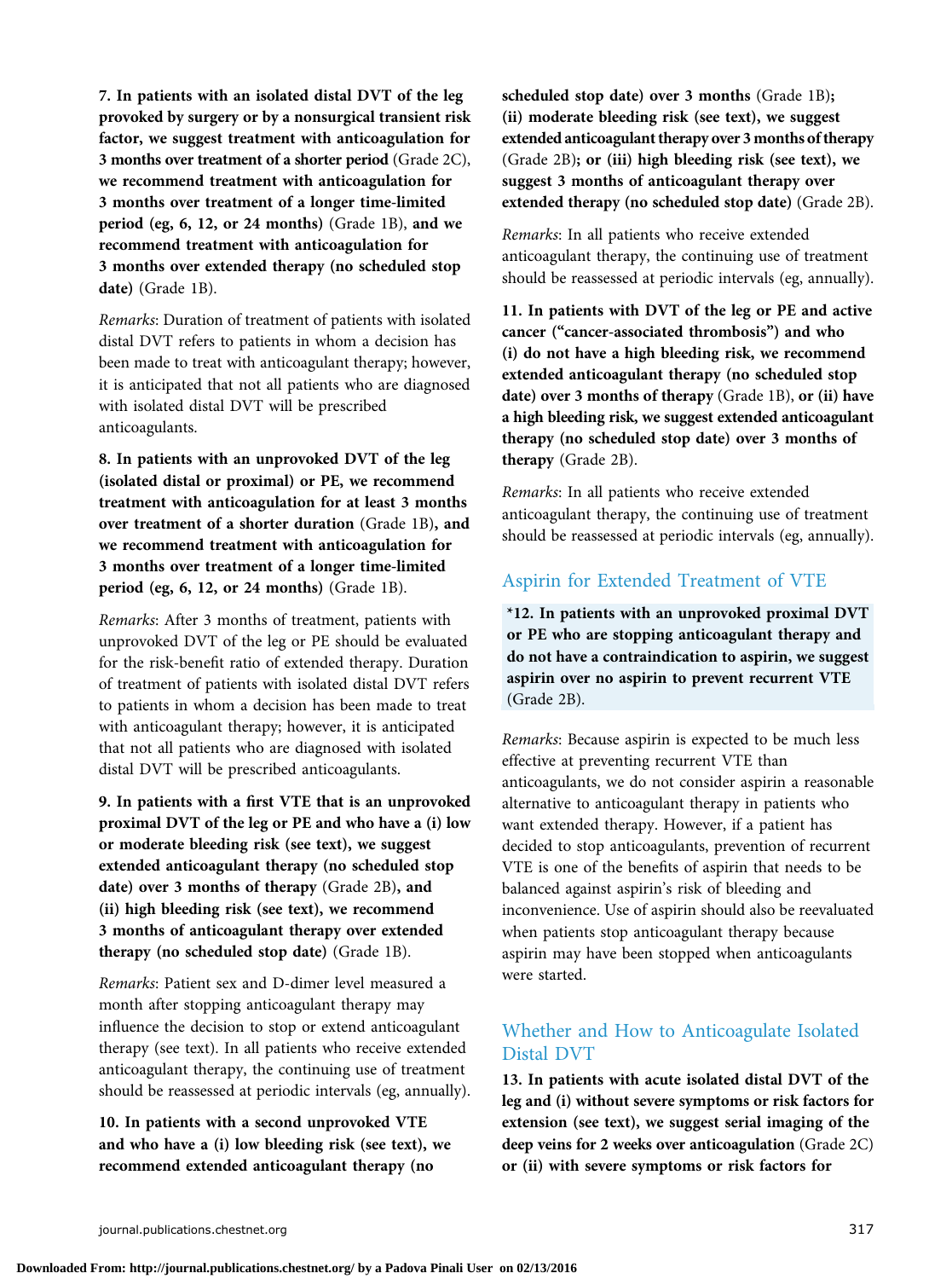### extension (see text), we suggest anticoagulation over serial imaging of the deep veins (Grade 2C).

Remarks: Patients at high risk for bleeding are more likely to benefit from serial imaging. Patients who place a high value on avoiding the inconvenience of repeat imaging and a low value on the inconvenience of treatment and on the potential for bleeding are likely to choose initial anticoagulation over serial imaging.

### 14. In patients with acute isolated distal DVT of the leg who are managed with anticoagulation, we recommend using the same anticoagulation as for patients with acute proximal DVT (Grade 1B).

15. In patients with acute isolated distal DVT of the leg who are managed with serial imaging, we (i) recommend no anticoagulation if the thrombus does not extend (Grade 1B), (ii) suggest anticoagulation if the thrombus extends but remains confined to the distal veins (Grade 2C), and (iii) recommend anticoagulation if the thrombus extends into the proximal veins (Grade 1B).

# Catheter-Directed Thrombolysis for Acute DVT of the Leg

16. In patients with acute proximal DVT of the leg, we suggest anticoagulant therapy alone over CDT (Grade 2C).

Remarks: Patients who are most likely to benefit from CDT (see text), who attach a high value to prevention of postthrombotic syndrome (PTS), and a lower value to the initial complexity, cost, and risk of bleeding with CDT, are likely to choose CDT over anticoagulation alone.

# Role of Inferior Vena Cava Filter in Addition to Anticoagulation for Acute DVT or PE

17. In patients with acute DVT or PE who are treated with anticoagulants, we recommend against the use of an inferior vena cava (IVC) filter (Grade 1B).

# Compression Stocking to Prevent PTS

\*18. In patients with acute DVT of the leg, we suggest not using compression stockings routinely to prevent PTS (Grade 2B).

Remarks: This recommendation focuses on prevention of the chronic complication of PTS and not on the treatment of symptoms. For patients with acute or chronic symptoms, a trial of graduated compression stockings is often justified.

# Whether to Anticoagulate Subsegmental PE

\*19. In patients with subsegmental PE (no involvement of more proximal pulmonary arteries) and no proximal DVT in the legs who have a (i) low risk for recurrent VTE (see text), we suggest clinical surveillance over anticoagulation (Grade 2C) or (ii) high risk for recurrent VTE (see text), we suggest anticoagulation over clinical surveillance (Grade 2C).

Remarks: Ultrasound (US) imaging of the deep veins of both legs should be done to exclude proximal DVT. Clinical surveillance can be supplemented by serial US imaging of the proximal deep veins of both legs to detect evolving DVT (see text). Patients and physicians are more likely to opt for clinical surveillance over anticoagulation if there is good cardiopulmonary reserve or a high risk of bleeding.

# Treatment of Acute PE Out of the Hospital

\*20. In patients with low-risk PE and whose home circumstances are adequate, we suggest treatment at home or early discharge over standard discharge (eg, after the first 5 days of treatment) (Grade 2B).

# Systemic Thrombolytic Therapy for PE

21. In patients with acute PE associated with hypotension (eg, systolic BP <90 mm Hg) who do not have a high bleeding risk, we suggest systemically administered thrombolytic therapy over no such therapy (Grade 2B).

\*22. In most patients with acute PE not associated with hypotension, we recommend against systemically administered thrombolytic therapy (Grade 1B).

\*23. In selected patients with acute PE who deteriorate after starting anticoagulant therapy but have yet to develop hypotension and who have a low bleeding risk, we suggest systemically administered thrombolytic therapy over no such therapy (Grade 2C).

Remarks: Patients with PE and without hypotension who have severe symptoms or marked cardiopulmonary impairment should be monitored closely for deterioration. Development of hypotension suggests that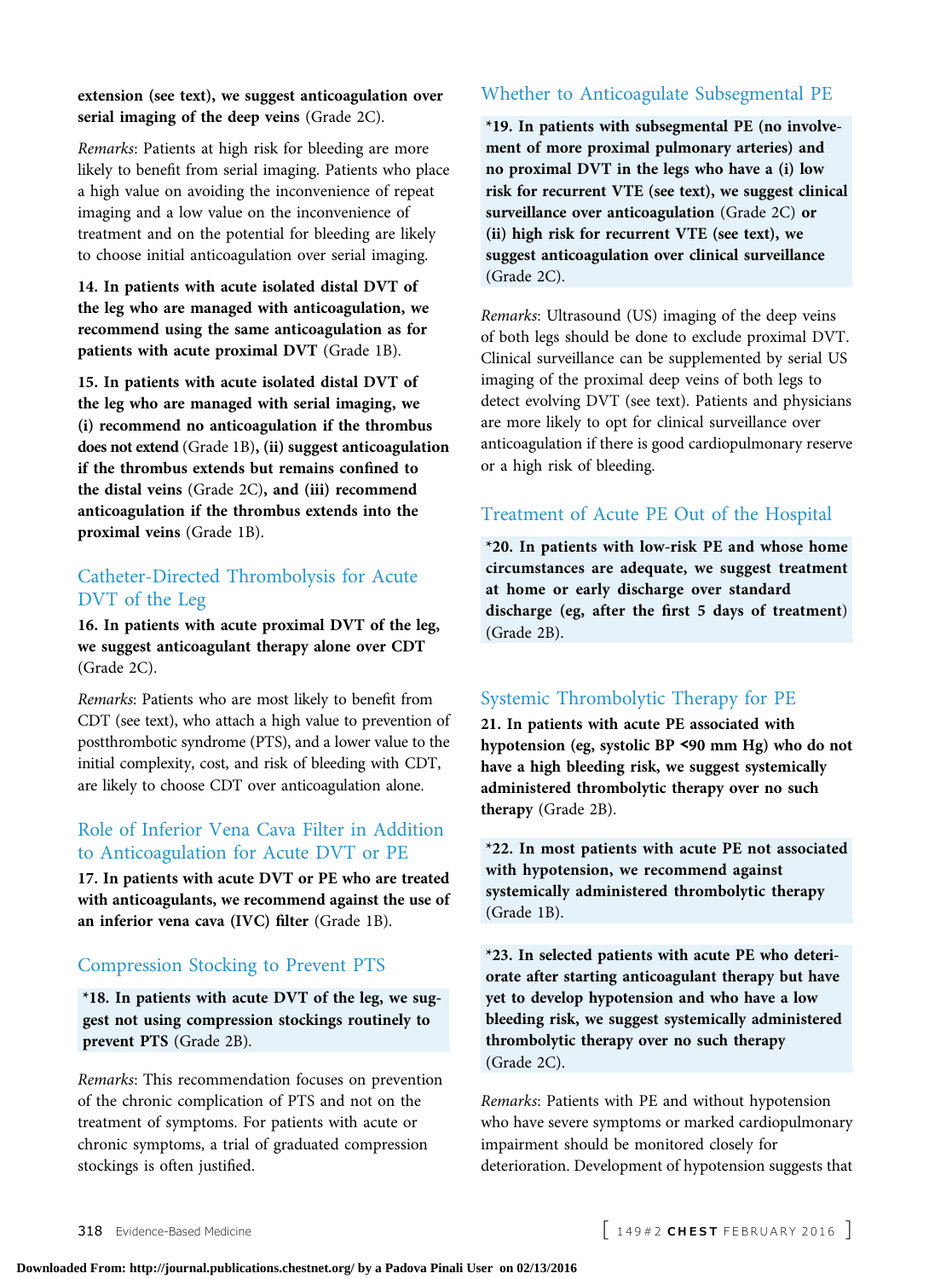thrombolytic therapy has become indicated. Cardiopulmonary deterioration (eg, symptoms, vital signs, tissue perfusion, gas exchange, cardiac biomarkers) that has not progressed to hypotension may also alter the risk-benefit assessment in favor of thrombolytic therapy in patients initially treated with anticoagulation alone.

# Catheter-Based Thrombus Removal for the Initial Treatment of PE

\*24. In patients with acute PE who are treated with a thrombolytic agent, we suggest systemic thrombolytic therapy using a peripheral vein over CDT (Grade 2C).

Remarks: Patients who have a higher risk of bleeding with systemic thrombolytic therapy and who have access to the expertise and resources required to do CDT are likely to choose CDT over systemic thrombolytic therapy.

\*25. In patients with acute PE associated with hypotension and who have (i) a high bleeding risk, (ii) failed systemic thrombolysis, or (iii) shock that is likely to cause death before systemic thrombolysis can take effect (eg, within hours), if appropriate expertise and resources are available, we suggest catheterassisted thrombus removal over no such intervention (Grade 2C).

Remarks: Catheter-assisted thrombus removal refers to mechanical interventions, with or without catheter directed thrombolysis.

# Pulmonary Thromboendarterectomy for the Treatment of Chronic Thromboembolic Pulmonary Hypertension

\*26. In selected patients with chronic thromboembolic pulmonary hypertension (CTEPH) who are identified by an experienced thromboendarterectomy team, we suggest pulmonary thromboendarterectomy over no pulmonary thromboendarterectomy (Grade 2C).

Remarks: Patients with CTEPH should be evaluated by a team with expertise in treatment of pulmonary hypertension. Pulmonary thromboendarterectomy is often lifesaving and life-transforming. Patients with CTEPH who are not candidates for pulmonary thromboendarterectomy may benefit from other

mechanical and pharmacological interventions designed to lower pulmonary arterial pressure.

# Thrombolytic Therapy in Patients With Upper Extremity DVT

27. In patients with acute upper extremity DVT (UEDVT) that involves the axillary or more proximal veins, we suggest anticoagulant therapy alone over thrombolysis (Grade 2C).

Remarks: Patients who (i) are most likely to benefit from thrombolysis (see text); (ii) have access to CDT; (iii) attach a high value to prevention of PTS; and (iv) attach a lower value to the initial complexity, cost, and risk of bleeding with thrombolytic therapy are likely to choose thrombolytic therapy over anticoagulation alone.

28. In patients with UEDVT who undergo thrombolysis, we recommend the same intensity and duration of anticoagulant therapy as in patients with UEDVT who do not undergo thrombolysis (Grade 1B).

# Management of Recurrent VTE on Anticoagulant Therapy

\*29. In patients who have recurrent VTE on VKA therapy (in the therapeutic range) or on dabigatran, rivaroxaban, apixaban, or edoxaban (and are believed to be compliant), we suggest switching to treatment with LMWH at least temporarily (Grade 2C).

Remarks: Recurrent VTE while on therapeutic-dose anticoagulant therapy is unusual and should prompt the following assessments: (1) reevaluation of whether there truly was a recurrent VTE; (2) evaluation of compliance with anticoagulant therapy; and (3) consideration of an underlying malignancy. A temporary switch to LMWH will usually be for at least 1 month.

\*30. In patients who have recurrent VTE on longterm LMWH (and are believed to be compliant), we suggest increasing the dose of LMWH by about one-quarter to one-third (Grade 2C).

Remarks: Recurrent VTE while on therapeutic-dose anticoagulant therapy is unusual and should prompt the following assessments: (1) reevaluation of whether there truly was a recurrent VTE; (2) evaluation of compliance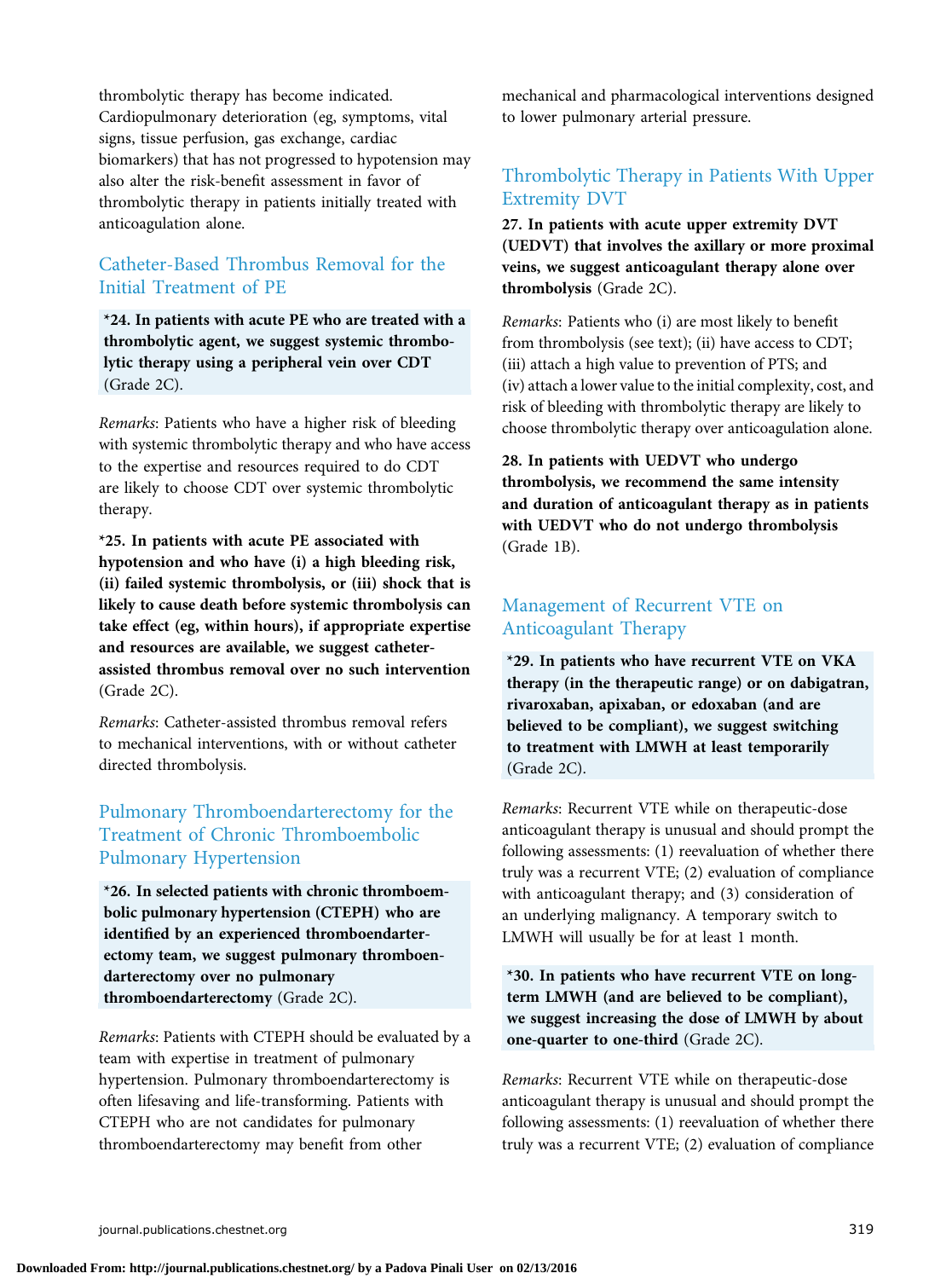with anticoagulant therapy; and (3) consideration of an underlying malignancy.

CHEST has been developing and publishing guidelines for the treatment of DVT and PE, collectively referred to as VTE, for more than 30 years. CHEST published the last (9th) edition of these guidelines in February 2012  $(AT9).$ <sup>1</sup> Since then, a substantial amount of new evidence relating to the treatment of VTE has been published,

### Methods

#### Composition and Selection of Topic Panel Members

The Guidelines Oversight Committee (GOC) at CHEST appointed the editor for the guideline update. Then, the editor nominated the project executive committee, the chair, and the remaining panelists (see Acknowledgments section). The GOC approved all panelists after review of their qualifications and conflict of interest (COI) disclosures. The 15 panelists include general internists, thrombosis specialists, pulmonologists, hematologists, and methodologists.

Throughout guideline development, panelists were required to disclose any potential financial or intellectual conflicts of interest by topic.<sup>2</sup> Financial and intellectual conflicts of interest were classified as primary (more serious) or secondary (less serious) (e-Table 1). Panelists with primary COIs were required to abstain from voting on related topic areas, but could participate in discussions provided they refrained from strong advocacy.

#### Selection of Topics and Key Questions

First, we listed all of the topic areas from AT9 and added potential new topics proposed by the panel members. Next, all panel members voted on whether each topic should be included in the update. Finally, the full panel reviewed the results of the vote and decided on the final list. The panel selected a total of 15 topics: 12 "update topics" from AT9 and 3 "new topics." For each topic, we developed standardized questions in the Population, Intervention, Comparator, Outcome format (e-Table 2).

#### Systematic Search

Systematic methods were used to search for evidence for each question. When available, the National Library of Medicine's medical subject headings keyword nomenclature was used. We searched MEDLINE via PubMed for original studies and the Cochrane Library for systematic reviews. For update topics, we searched the literature from January 2005 to July 2014. For new topics, we searched the literature from 1946 (Medline inception) to July 2014. All searches were limited to English-language publications. We augmented searches by checking reference lists of published articles and personal files, and with ongoing surveillance of the literature by panel members (e-Figures 1-4).

When we identified systematic reviews, we assessed their quality according to the Assessment of Multiple Systematic Reviews tool.<sup>3</sup> We used those that were of highest quality and up to date as the source of evidence. In the absence of a satisfactory systematic review, we did our own evidence synthesis using the primary studies identified in AT9 and in the updated search. If the panel judged that the identified randomized controlled trials (RCTs) were inadequate, we expanded the search to include prospective cohort studies.

particularly in relation the use of non-vitamin K oral anticoagulants (NOACs). Moreover, several VTE treatment questions that were not addressed in the last edition have been highlighted. This article focuses on new developments and ongoing controversies in the treatment of VTE, updating recommendations for 12 topics that were included in AT9, and providing recommendations for 3 new topics. The target users of this guideline are clinicians.

#### Study Selection, Data Abstraction, and Data Analysis

The criteria for selecting the evidence were based on the Population, Intervention, Comparator, Outcome elements of the standardized questions and the study design (e-Table 2). We followed standard processes (duplicate independent work with agreement checking and disagreement resolution) for title and abstract screening, full text screening, data abstraction, and risk of bias assessment. We abstracted data on the characteristics of: study design, participants, intervention, control, outcomes, funding, and COI. We assessed risk of bias using the Cochrane Risk of Bias Tool in randomized trials<sup>[4](#page-31-0)</sup> and an adapted tool for observational studies<sup>5</sup> (e-Table 3).

When existing systematic reviews were not available or were inadequate, we performed meta-analyses when appropriate. For each outcome of interest, we calculated the risk ratios of individual studies then pooled them and assessed statistical heterogeneity using the  $I^2$  statistic. We used a fixed-effects model when pooling data from two trials, or when one of the included trials was large relative to the others. Otherwise, we used a random-effects model. We used Review Manager software (version 5.2) to perform the meta-analyses and construct forest plots. We calculated absolute effects by applying pooled relative risks to baseline risks, ideally estimated from valid prognostic observational data or, in the absence of the latter, from control group risks. When credible data from prognostic observational studies were not available, we used risk estimates from control groups of RCTs included in the meta-analyses (e-Figures 5 and 6).

#### Assessing Quality of Evidence

Based on the Grades of Recommendations, Assessment, Development, and Evaluation (GRADE) approach, quality of evidence (also known as certainty of evidence) is defined as the extent to which our confidence in the effect estimate is adequate to support a recommendation.  $6,7$  The quality of evidence is categorized as high (A level), moderate (B level), or low (includes very low) (C level).  $67$  The rating of the quality of evidence reflects the strengths and limitations of the body of evidence and was based on the study design, risk of bias, imprecision, inconsistency, indirectness of results, and likelihood of publication bias, in addition to factors specific to observational studies.<sup>[5,6,8-12](#page-31-0)</sup> Using GRADEpro software (version 3.6), we generated tables to summarize the judgments of the quality of the evidence and the relative and absolute effects.<sup>[13](#page-32-0)</sup> The GRADE tables include Summary of Findings tables presented in the main text, and a more detailed version called Evidence Profiles presented in the online supplement. The evidence profiles also explicitly link recommendations to the supporting evidence.

#### Drafting of Recommendations

Following the GRADE approach, the strength of a recommendation is defined as the extent to which we can be confident that the desirable effects of an intervention outweigh its undesirable effects. The strength of recommendation was categorized as strong (grade 1) or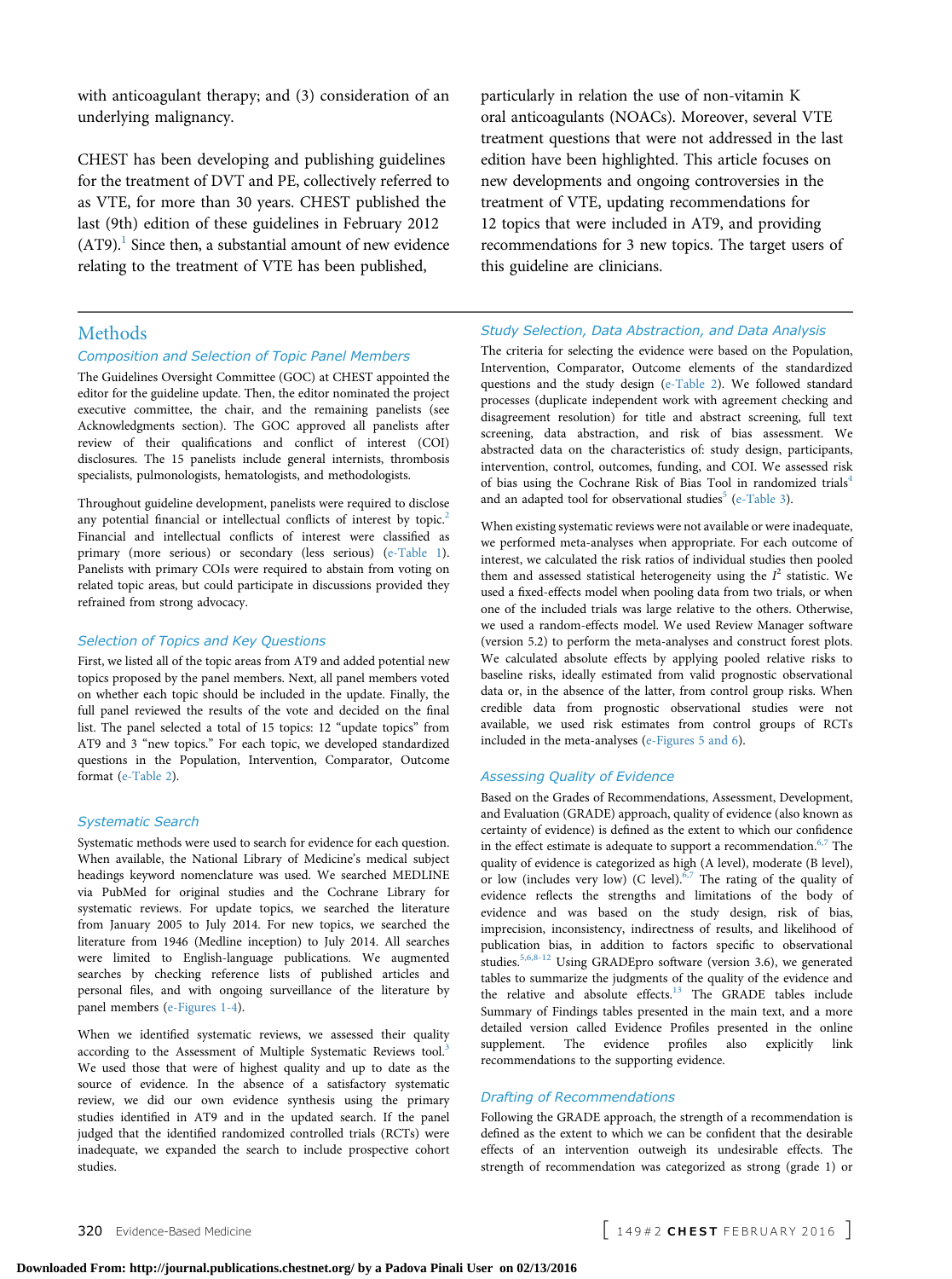weak/conditional (grade 2). In determining the strength of the recommendation, the panel considered the balance of desirable and undesirable consequences (typically tradeoff between recurrent VTE and bleeding events), quality of evidence, resource implications, and patients' average values and preferences for different outcomes and management options.<sup>14-16</sup>

The chair drafted the recommendations after the entire panel had reviewed the evidence and discussed the recommendation. Recommendations were then revised over a series of conference calls and through e-mail exchanges with the entire panel. A major aim was to ensure recommendations were specific and unambiguous.

#### Methods for Achieving Consensus

We used a modified Delphi technique<sup>[17,18](#page-32-0)</sup> to achieve consensus on each recommendation. This technique aims to minimize group interaction bias and to maintain anonymity among respondents. Using an online survey [\(www.surveymonkey.com\)](http://www.surveymonkey.com), panelists without a primary COI voted their level of agreement with each

# Choice of Long-Term (First 3 Months) and Extended (No Scheduled Stop Date) Anticoagulant

#### Summary of the Evidence

Phases of Anticoagulant Therapy for VTE: The need for anticoagulant therapy in patients with proximal DVT or PE is presented in AT9. $<sup>1</sup>$  $<sup>1</sup>$  $<sup>1</sup>$  The minimum</sup> duration of anticoagulant therapy for DVT or PE is usually 3 months; this period of treatment is referred to as "long-term therapy."<sup>[1](#page-31-0)</sup> A decision to treat patients for longer than 3 months, which we refer to as "extended anticoagulant therapy," usually implies that anticoagulant therapy will be continued indefinitely.<sup>1</sup>

### 1. In patients with proximal DVT or pulmonary embolism (PE), we recommend long-term (3 months) anticoagulant therapy over no such therapy (Grade 1B).

#### Choice of Anticoagulant for Acute and Long-Term (First 3 Months) Therapy

AT9 recommendations on choice of anticoagulant therapy were based on comparisons of VKA with LMWH that were performed in the preceding two decades, $\frac{1}{2}$  $\frac{1}{2}$  $\frac{1}{2}$  and with two of the NOACs (dabigatran, $\frac{20}{2}$  $\frac{20}{2}$  $\frac{20}{2}$ rivaroxaban $^{21}$ ) that had recently been published. Although we judged that there was no convincing evidence that the efficacy of LMWH compared with VKA differed between VTE patients without and with cancer, there are, nevertheless, reasons to make different suggestions for the preferred anticoagulant in patients without and with cancer.<sup>1</sup> We suggested VKA therapy over LMWH in patients without cancer for the following reasons: injections are burdensome; LMWH is expensive; there are low rates of recurrence with VKA in patients

recommendation (including quality of evidence and strength of recommendation) based on a 5-point scale derived from the GRADE grid (strongly agree, weakly agree, neutral, weakly disagree, strongly disagree).<sup>19</sup> Each panelist could also provide open-ended feedback on each recommendation with suggested wording edits or general remarks. To achieve consensus and be included in the final manuscript, each recommendation had to have at least 80% agreement (strong or weak) with a response rate of at least 75% of eligible panel members. All recommendations achieved consensus in the first round. We then used an iterative approach that involved review by, and approval from, all panel members for the writing of this manuscript.

#### Peer Review

External reviewers who were not members of the expert panel reviewed the guideline before it was published. These reviewers included content experts, a methodological expert, and a practicing clinician. The final manuscript was reviewed and approved by the CHEST GOC, the CHEST Board of Regents, and the CHEST journal.

with VTE without cancer; and VKA may be as effective as LMWH in patients without cancer. We suggested LMWH over VKA in patients with cancer for the following reasons: there is moderate-quality evidence that LMWH was more effective than VKA in patients with cancer; there is a substantial rate of recurrent VTE in patients with VTE and cancer who are treated with VKA; it is often harder to keep patients with cancer who are on VKA in the therapeutic range; LMWH is reliable in patients who have difficulty with oral therapy (eg, vomiting); and LMWH is easier to withhold or adjust than VKA if invasive interventions are required or thrombocytopenia develops.

One new randomized trial compared LMWH (tinzaparin) with warfarin for the first 6 months of treatment in 900 cancer patients with VTE. $^{22}$  $^{22}$  $^{22}$  The findings of this study are consistent with evidence in AT9 that LMWH is more effective than VKA for longterm treatment of VTE, but that there is no difference in major bleeding or death ([Table 1,](#page-7-0) e-Table 4). Consequently, we still suggest VKA over LMWH in patients without cancer, and LMWH over VKA in patients with cancer, and we have not changed our assessment of the quality of evidence for either of these recommendations ([Table 1,](#page-7-0) e-Table 4).

We suggested VKA therapy or LMWH over the NOACs in AT9 because only two randomized trials had compared a NOAC (dabigatran,<sup>[20](#page-32-0)</sup> rivaroxaban<sup>[21](#page-32-0)</sup>) with VKA therapy, and none had compared a NOAC with long-term LMWH. In addition, at that time, there was little experience using a NOAC for treatment of VTE and a scarcity of long-term follow-up data to support their efficacy and safety. Since then, four new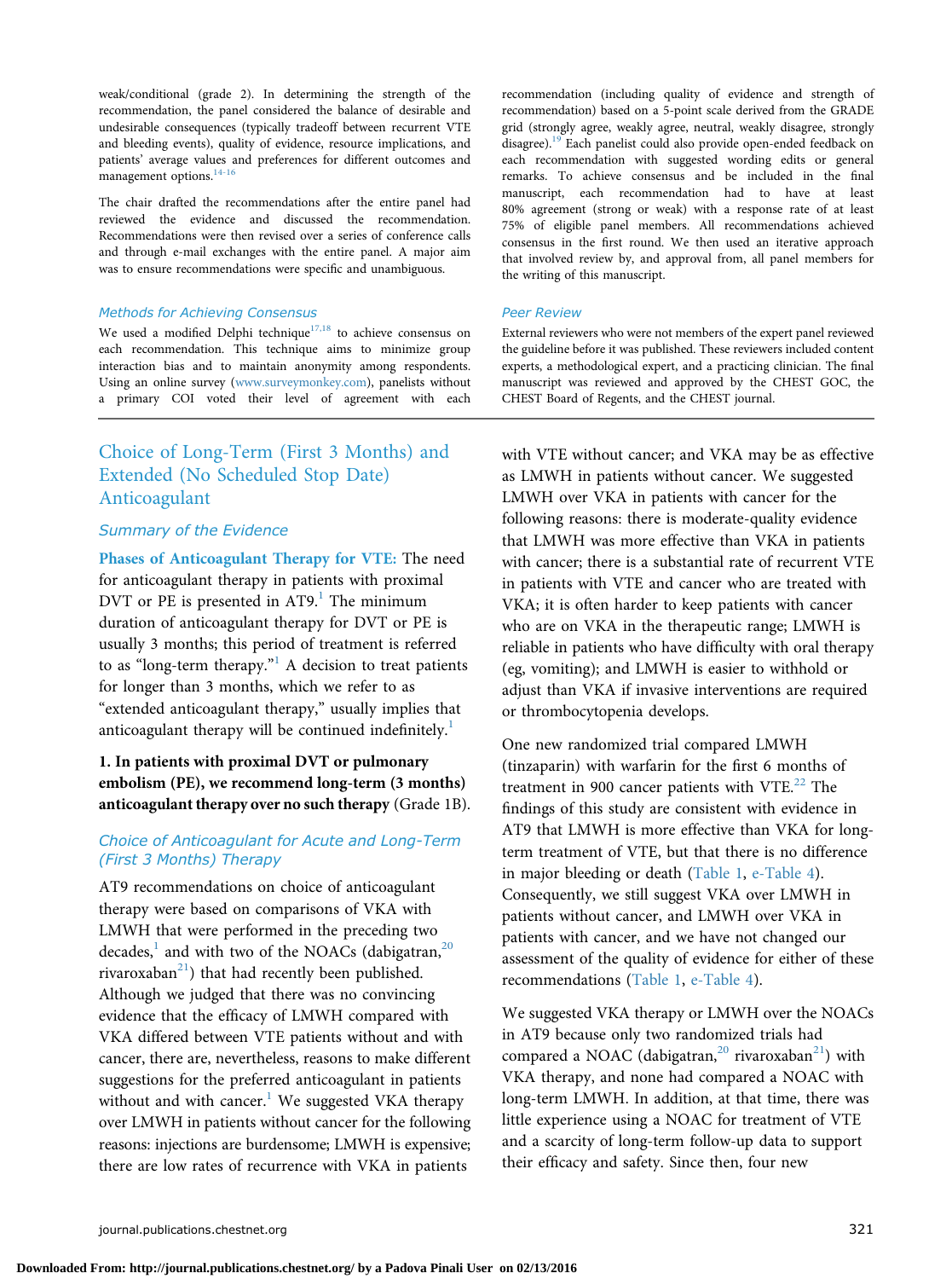#### <span id="page-7-0"></span>TABLE 1  $\vert$  Summary of Findings: LMWH vs VKA for Long-Term Treatment of VTE<sup>a</sup>

|                         | No. of                                  |                                                                                    |                                                   | Anticipated Absolute Effects |                                                   |
|-------------------------|-----------------------------------------|------------------------------------------------------------------------------------|---------------------------------------------------|------------------------------|---------------------------------------------------|
| Outcomes                | Participants<br>(Studies)<br>Follow-up  | Quality of the<br>Evidence (GRADE)                                                 | Relative Effect<br>$(95\% \text{ CI})^{\text{b}}$ | Risk with VKA                | Risk Difference with<br>LMWH (95% CI)             |
| All-cause<br>mortality  | 3,396<br>(9 studies)<br>6 <sub>mo</sub> | $\oplus \oplus \oplus \ominus$<br>Moderate <sup>c</sup><br>because of risk of bias | RR 1.01<br>$(0.89 - 1.14)$                        |                              | Noncancer <sup>d</sup>                            |
|                         |                                         |                                                                                    |                                                   | 17 per 1,000                 | 0 more per 1,000<br>(from 2 fewer to 2 more)      |
|                         |                                         |                                                                                    |                                                   |                              | Nonmetastatic Cancer <sup>d</sup>                 |
|                         |                                         |                                                                                    |                                                   | 42 per 1,000                 | 0 more per 1,000<br>(from 5 fewer to 6 more)      |
|                         |                                         |                                                                                    |                                                   |                              | Metastatic Cancer <sup>d</sup>                    |
|                         |                                         |                                                                                    |                                                   | 253 per 1,000                | 3 more per 1,000<br>(from 28 fewer to 35 more)    |
| Recurrent<br><b>VTE</b> | 3,627<br>(9 studies)<br>6 <sub>mo</sub> | $\oplus$ $\oplus$ $\oplus$<br>Moderate <sup>e</sup><br>because of risk of bias     | RR 0.65<br>$(0.51 - 0.83)$                        |                              | Lowf                                              |
|                         |                                         |                                                                                    |                                                   | 30 per 1,000                 | 11 fewer per 1,000<br>(from 5 fewer to 15 fewer)  |
|                         |                                         |                                                                                    |                                                   |                              | Moderate <sup>f</sup>                             |
|                         |                                         |                                                                                    |                                                   | 80 per 1000                  | 28 fewer per 1000<br>(from 14 fewer to 39 fewer)  |
|                         |                                         |                                                                                    |                                                   |                              | Highf                                             |
|                         |                                         |                                                                                    |                                                   | 200 per 1,000                | 70 fewer per 1,000<br>(from 34 fewer to 98 fewer) |
| Major<br>bleeding       | 3,637<br>(9 studies)<br>6 <sub>mo</sub> | $\oplus$ $\oplus$ $\oplus$<br>Moderate <sup>g,h</sup><br>because of imprecision    | RR 0.86<br>$(0.56 - 1.32)$                        |                              | Low                                               |
|                         |                                         |                                                                                    |                                                   | 20 per 1,000                 | 3 fewer per 1,000<br>(from 9 fewer to 6 more)     |
|                         |                                         |                                                                                    |                                                   |                              | High                                              |
|                         |                                         |                                                                                    |                                                   | 80 per 1,000                 | 11 fewer per 1,000<br>(from 35 fewer to 26 more)  |

The basis for the assumed risk (eg, the median control group risk across studies) is provided in the footnotes. The corresponding risk (and its 95% CI) is based on the assumed risk in the comparison group and the relative effect of the intervention (and its 95% CI). CATCH = Comparison of Acute Treatments in Cancer Haemostasis; GRADE = Grades of Recommendations, Assessment, Development, and Evaluation; LITE = Long-term Innovations in Treatment program; LMWH = low-molecular-weight heparin; RIETE = Registro Informatizado de Enfermedad Tromboembolica; RR = risk ratio; UFH = unfractionated heparin; VKA = vitamin K antagonist. GRADE Working Group grades of evidence: High quality: Further research is very unlikely to change our confidence in the estimate of effect. Moderate quality: Further research is likely to have an important impact on our confidence in the estimate of effect and may change the estimate. Low quality: Further research is very likely to have an important impact on our confidence in the estimate of effect and is likely to change the estimate. Very low quality: We are very uncertain about the estimate.

<sup>a</sup>The initial parenteral anticoagulation was similar in both arms for all except 1 study (Hull et al<sup>[174](#page-36-0)</sup>) in which patients randomized to LMWH received initially the same LWMH, whereas patients randomized to VKA initially received UFH.

 $^{\rm b}$ The relative effect (RR; 95% CI) of LMWH vs VKA was assessed, and compared, in the subgroup of trials that enrolled patients without (Hull et al $^{174}$  $^{174}$  $^{174}$  [LITE], Lopez-Beret et al $^{177}$  $^{177}$  $^{177}$ ) and with (Deitcher et al<sup>[173](#page-36-0)</sup> [ONCENOX], Hull et al<sup>174</sup> [LITE], Lee et al<sup>170</sup> [CLOT], Lee et al<sup>[22](#page-32-0)</sup> [CATCH], Lopez-Beret et al,<sup>[177](#page-36-0)</sup> Meyer et al<sup>178</sup>) cancer: Recurrent VTE: cancer RR 0.59  $(0.44-0.78)$  vs no cancer RR 0.99  $(0.46-2.13)$ ;  $P = .21$  for subgroup difference. Major bleeding: cancer RR 0.96  $(0.65-1.42)$  vs no cancer RR 0.43  $(0.17-1.17)$ ;  $P = .14$  for subgroup difference. All-cause mortality: cancer RR 1.00 (0.88-1.33) vs no cancer RR 1.85 (0.59-5.77);  $P = .29$  for subgroup difference.

<sup>c</sup>One study did not report deaths, which is unusual and could reflect selective reporting of outcomes.

<sup>d</sup>Low corresponds to patients without cancer and patients with nonmetastatic cancer. High corresponds to patients with metastatic cancer. These control event rates were derived from the Computerized Registry of Patients with Venous Thromboembolism (RIETE) registry, an ongoing prospective registry of consecutive patients with acute VTE) (Prandoni et al[180\)](#page-36-0). e None of the studies was blinded, whereas the diagnosis of recurrent VTE has a subjective component and there could be a lower threshold for diagnosis of recurrent VTE in VKA-

treated patients because switching the treatment of such patients to LMWH is widely practiced. At the same time, there is reluctance to diagnose recurrent VTE in patients who are already on LMWH because there is no attractive alternative treatment option.

.<br><sup>F</sup>Risk of recurrent VTE: Low corresponds to patients without cancer (3% estimate taken from recent large RCTs of acute treatment), intermediate to patients with local or recently resected cancer (appears to be consistent with Prandoni [particularly if low risk is increased to 4%]), and high to patients with locally advanced or distant metastatic cancer (Prandoni et al $^{181}$ ).

<sup>9</sup>CI includes both no effect and harm with LMWH.

h<br>95% CIs for the risk ratio for major bleeding includes a potentially clinically important increase or decrease with LMWH, and may also vary with the dose of LMWH used during the extended phase of therapy

i Risk of bleeding: Low corresponds to patients without risk factor for bleeding (ie, > 75 years, cancer, metastatic disease; chronic renal or hepatic failure; platelet count <80,0000; requires antiplatelet therapy; history of bleeding without a reversible cause) (Prandoni et al,<sup>[180](#page-36-0)</sup> Byeth et al<sup>182</sup>). Bibliography: Deitcher et al<sup>173</sup> (ONCENOX), Hull et al<sup>[174](#page-36-0)</sup> (LITE), Hull et al<sup>[175](#page-36-0)</sup> (LITE Home), Lee et al<sup>170</sup> (CLOT), Lopaciuk et al,<sup>176</sup> Lopez-Beret et al,<sup>[177](#page-36-0)</sup> Meyer et al,<sup>[178](#page-36-0)</sup> Romera et al,<sup>[179](#page-36-0)</sup> Lee et al<sup>[22](#page-32-0)</sup> (CATCH)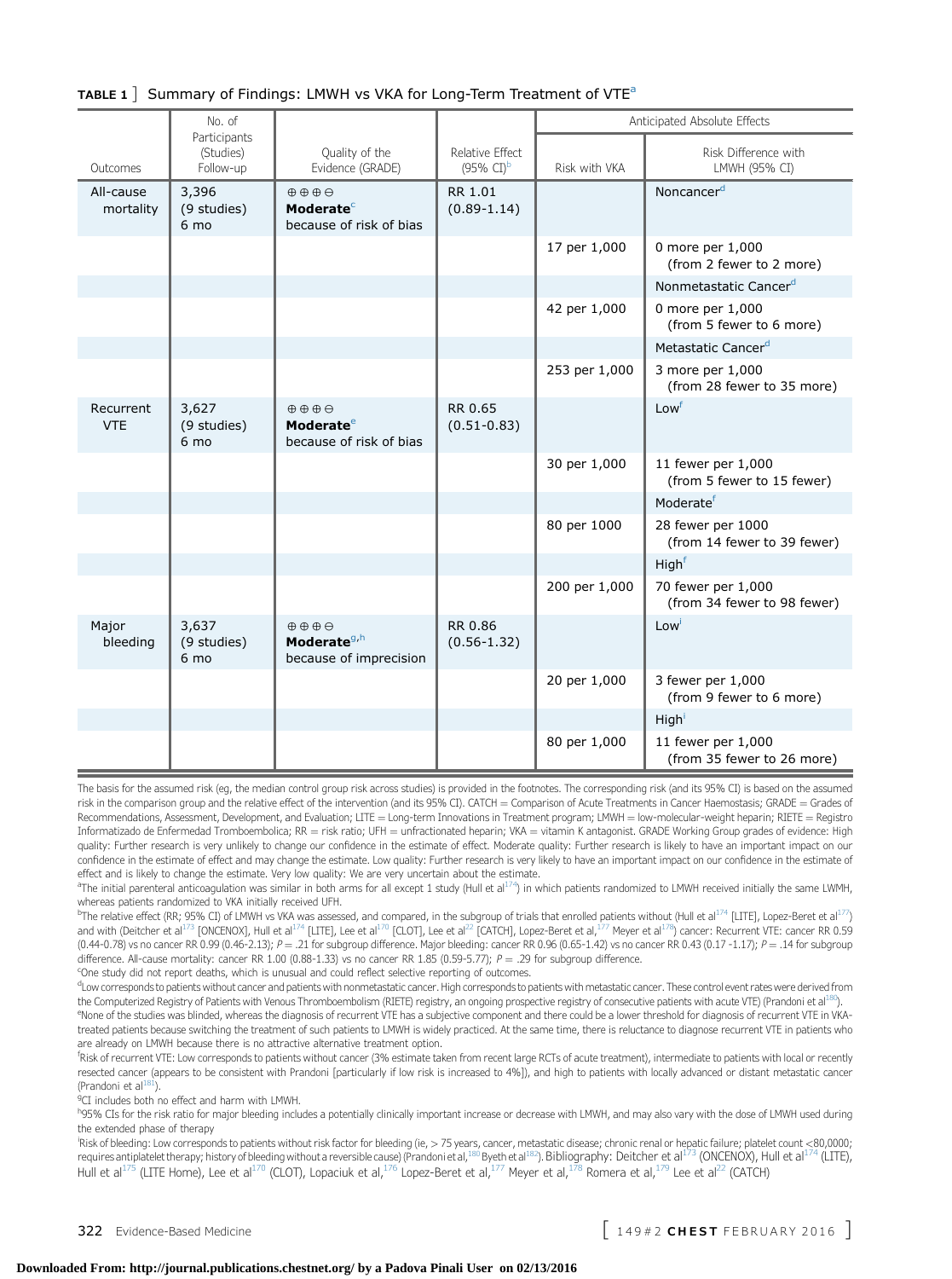|                        | No. of                                 |                                                                                         |                              |                  | Anticipated Absolute Effects                      |
|------------------------|----------------------------------------|-----------------------------------------------------------------------------------------|------------------------------|------------------|---------------------------------------------------|
| Outcomes               | Participants<br>(Studies)<br>Follow-up | Quality of the<br><b>Fvidence</b><br>(GRADE)                                            | Relative Effect<br>(95% CI)  | Risk with VKA    | Risk Difference with<br>Dabigatran (95% CI)       |
| All-cause<br>mortality | 5,107<br>(2 studies)                   | $\oplus \oplus \oplus \ominus$<br>Moderate <sup>c</sup><br>because of<br>imprecision    | RR 1.0<br>$(0.67 - 1.50)^d$  | 18 per $1,000^d$ | 0 fewer per 1,000<br>(from 6 fewer to 9<br>more)  |
| <b>Recurrent VTE</b>   | 5,107<br>(2 studies)                   | $\oplus$ $\oplus$ $\oplus$<br><b>Moderate</b> <sup>c</sup><br>because of<br>imprecision | RR 1.12<br>$(0.77 - 1.62)^d$ | 22 per $1,000d$  | 3 more per 1,000<br>(from 5 fewer to 13<br>more)  |
| Major bleeding         | 5,107<br>(2 studies)                   | $\oplus \oplus \oplus \ominus$<br>Moderate <sup>c</sup><br>because of<br>imprecision    | RR 0.73<br>$(0.48 - 1.10)^d$ | 20 per $1,000^d$ | 5 fewer per 1,000<br>(from 10 fewer to 2<br>more) |

|  | TABLE 2 ] Summary of Findings: Dabigatran vs VKA for Long-Term Treatment of VTE <sup>a,b</sup> |  |  |  |
|--|------------------------------------------------------------------------------------------------|--|--|--|
|  |                                                                                                |  |  |  |

The basis for the assumed risk (eg, the median control group risk across studies) is provided in the footnotes. The corresponding risk (and its 95% CI) is based on the assumed risk in the comparison group and the relative effect of the intervention (and its 95% CI). RE-COVER I = Efficacy and Safety of Dabigatran Compared to Warfarin for 6 Month Treatment of Acute Symptomatic Venous Thromboembolism; RE-COVER II = Phase III Study Testing Efficacy & Safety of Oral Dabigatran Etexilate vs Warfarin for 6 m Treatment for Acute Symptomatic Venous Thromboembolism. See [Table 1](#page-7-0) legend for expansion of other abbreviations and GRADE Working Group grades of evidence.

<sup>a</sup>Patients with acute VTE treated initially with LMWH or UFH.

bDabigatran 150 mg twice daily vs warfarin.

<sup>c</sup>CI includes values suggesting no effect and values suggesting either benefit or harm.

<sup>d</sup>Pooled analysis of Schulman et al<sup>20</sup> (RE-COVER I) and Schulman et al<sup>[24](#page-32-0)</sup> (RE-COVER II) performed by Schulman et al.<sup>24</sup>

randomized trials have compared a NOAC (with $^{23,24}$  $^{23,24}$  $^{23,24}$  or without $25,26$  initial heparin therapy) with VKA therapy (with initial heparin therapy) for the acute and longterm treatment of VTE. $^{23-26}$  The findings of these studies have been analyzed in a number of systematic reviews,  $27-35$  including a network meta-analysis.  $35$  In addition, there is now extensive clinical experience using NOACs in patients with VTE and atrial fibrillation. For the comparison of each of the NOACs with VKA in the initial and long-term treatment of VTE, current evidence for efficacy is moderate or high quality, for safety (risk of bleeding) is moderate or high quality, and overall is moderate or high quality (Tables 2-5, e-Tables 5-8).

In the 10th Edition of the Antithrombotic Guideline (AT10), the panel's overall assessment of the relative efficacy and risk of bleeding with different anticoagulant agents is that: (1) the risk reduction for recurrent VTE with all of the NOACs appears to be similar to the risk reduction with VKA, $35$  including in patients with cancer<sup>36-39</sup>; (2) in patients with VTE and cancer, the risk reduction for recurrent VTE appears to be greater with LMWH than with VKA therapy<sup>1,36,40</sup>; (3) the risk reduction for recurrent VTE with the NOACs compared to LMWH has not been assessed but, based on indirect comparisons, LMWH may be more effective that the NOACs in patients with VTE and cancer<sup>[36](#page-32-0)</sup>; (4) the risk

reduction for recurrent VTE with different NOACs has not been directly compared but, based on indirect comparisons, appears to be similar to all of the  $NOACs^{35}$ ; (5) the risk of bleeding with the NOACs, and particularly intracranial bleeding, is less with the NOACs than with VKA therapy<sup>[27,33,35,41,42](#page-32-0)</sup>; (6) based on patients with atrial fibrillation, GI bleeding may be higher with dabigatran, rivaroxaban, and edoxaban than with VKA therapy, although this has not been seen in patients with VTE[27,28,33,41,43;](#page-32-0) (7) based on indirect comparisons, the risk of bleeding may be lower with apixaban than with the other NOACs $^{35,44}$  $^{35,44}$  $^{35,44}$ ; and (8) despite the lack of specific reversal agents for the NOACs, the risk that a major bleed will be fatal appears to be no higher for the NOACs than for VKA therapy.<sup>[33,34,45](#page-32-0)</sup> Based on less bleeding with NOACs and greater convenience for patients and healthcare providers, we now suggest that a NOAC is used in preference to VKA for the initial and long-term treatment of VTE in patients without cancer. Factors that may influence which anticoagulant is chosen for initial and long-term treatment of VTE are summarized in [Table 6](#page-11-0). This decision is also expected to be sensitive to patient preferences. The order of our presentation of the NOACs (dabigatran, rivaroxaban, apixaban, edoxaban) is based on the chronology of publication of the phase 3 trials in VTE treatment and should not be interpreted as the guideline panel's order of preference for the use of these agents.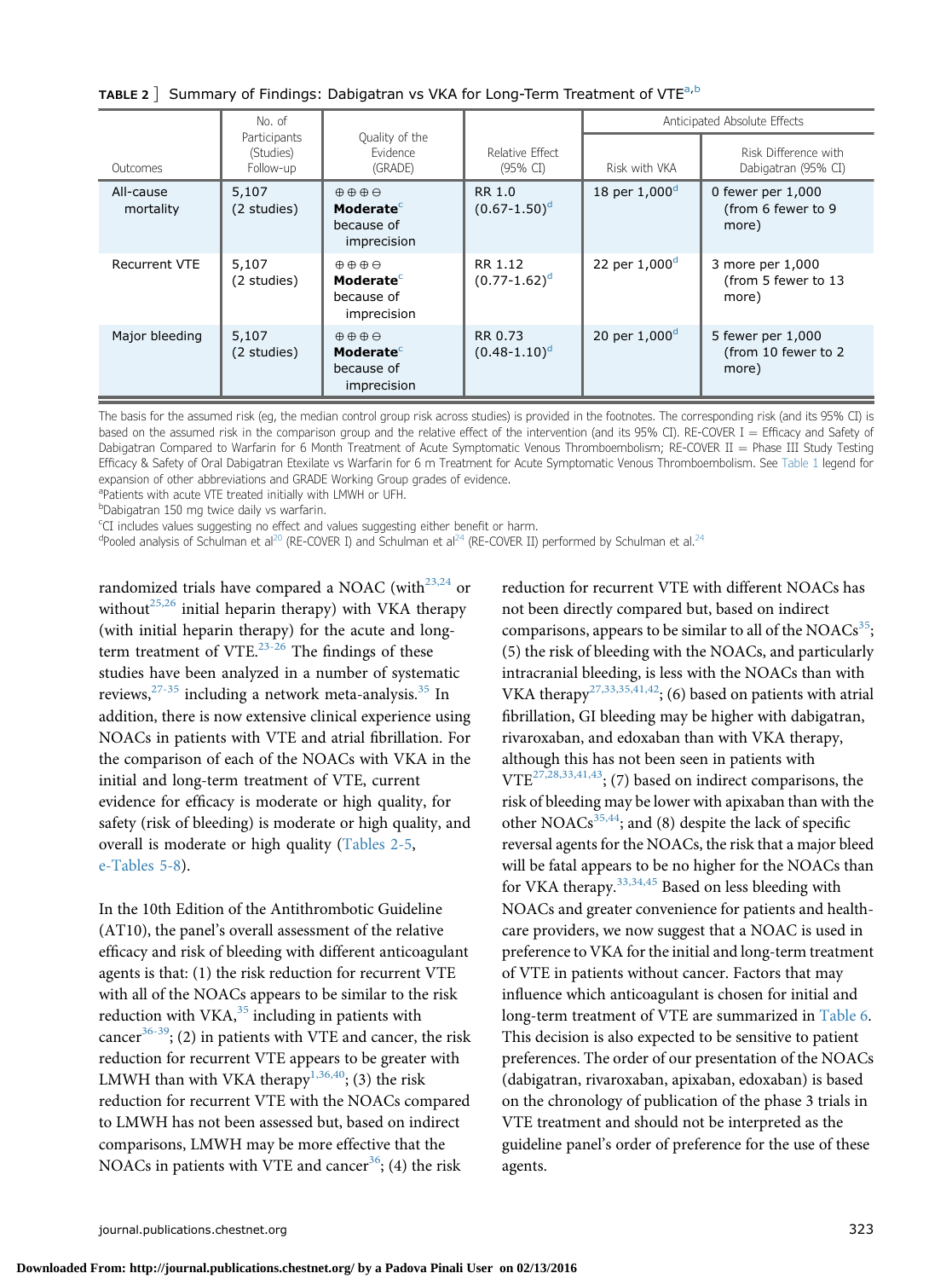<span id="page-9-0"></span>

| TABLE 3   Summary of Findings: Rivaroxaban vs LMWH and VKA for Acute and Long-Term Treatment of VTE <sup>a,b</sup> |  |  |  |
|--------------------------------------------------------------------------------------------------------------------|--|--|--|
|                                                                                                                    |  |  |  |

|                        | No. of Participants                    | Quality of the                                                                   |                             | Anticipated absolute effects     |                                                    |  |
|------------------------|----------------------------------------|----------------------------------------------------------------------------------|-----------------------------|----------------------------------|----------------------------------------------------|--|
| Outcomes               | (Studies)<br>Follow-up                 | <b>Fvidence</b><br>(GRADE)                                                       | Relative Effect<br>(95% CI) | Risk with LMWH and<br><b>VKA</b> | Risk difference with<br>Rivaroxaban (95% CI)       |  |
| All-cause<br>mortality | 8,281<br>(2 studies)<br>$3 \text{ mo}$ | $\oplus$ $\oplus$ $\oplus$<br>Moderate <sup>c</sup><br>because of<br>imprecision | RR 0.97<br>$(0.73 - 1.27)$  | 24 per 1,000 <sup>d</sup>        | 1 fewer per 1,000<br>(from 6 fewer to 6<br>more)   |  |
| <b>Recurrent VTE</b>   | 8,281<br>(2 studies)<br>$3 \text{ mo}$ | $\oplus$ $\oplus$ $\oplus$<br>Moderate <sup>c</sup><br>because of<br>imprecision | RR 0.90<br>$(0.68-1.2)$     | 23 per $1,000^d$                 | 2 fewer per 1,000<br>(from 7 fewer to 5<br>more)   |  |
| Major bleeding         | 8,246<br>(2 studies)<br>$3 \text{ mo}$ | $\oplus \oplus \oplus \oplus$<br>High                                            | RR 0.55<br>$(0.38 - 0.81)$  | 17 per $1,000d$                  | 8 fewer per 1,000<br>(from 3 fewer to 11<br>fewer) |  |

The basis for the assumed risk (eg, the median control group risk across studies) is provided in the footnotes. The corresponding risk (and its 95% CI) is based on the assumed risk in the comparison group and the relative effect of the intervention (and its 95% CI). EINSTEIN-DVT = Oral Direct Factor Xa Inhibitor Rivaroxaban in Patients With Acute Symptomatic Deep Vein Thrombosis; EINSTEIN-PE = Oral Direct Factor Xa Inhibitor Rivaroxaban in Patients With Acute Symptomatic Pulmonary Embolism. See [Table 1](#page-7-0) legend for expansion of other abbreviations and GRADE Working Group grades of evidence. a Included patients had acute, symptomatic, objectively verified proximal DVT of the legs or PE (unprovoked, 73%; cancer, 5%; previous VTE, 19%). <sup>b</sup>Rivaroxaban 20 mg daily for 6 or 12 mo after initial long-term therapy.

<sup>c</sup>CI includes values suggesting no effect and values suggesting either benefit or harm.

<sup>d</sup>Pooled analysis of Bauersachs et al<sup>[21](#page-32-0)</sup> (EINSTEIN-DVT) and Buller et al<sup>26</sup> (EINSTEIN-PE) performed by Prins et al.<sup>[183](#page-36-0)</sup> Bibliography: Prins et al.<sup>183</sup>

\*2. In patients with DVT of the leg or PE and no cancer, as long-term (first 3 months) anticoagulant therapy, we suggest dabigatran, rivaroxaban, apixaban, or edoxaban over vitamin K antagonist (VKA) therapy (all Grade 2B).

For patients with DVT of the leg or PE and no cancer who are not treated with dabigatran, rivaroxaban, apixaban, or edoxaban, we suggest VKA therapy over LMWH (Grade 2C).

Remarks: Initial parenteral anticoagulation is given before dabigatran and edoxaban, is not given before rivaroxaban and apixaban, and is overlapped with VKA therapy. See text for factors that influence choice of therapy.

In patients with VTE and cancer ("cancer-associated thrombosis"), as noted earlier in this section, we still suggest LMWH over VKA. In patients with VTE and cancer who are not treated with LMWH, we do not have

|                        |                           | No. of                                                                           |                             | Anticipated Absolute Effects |                                                     |  |
|------------------------|---------------------------|----------------------------------------------------------------------------------|-----------------------------|------------------------------|-----------------------------------------------------|--|
| Outcomes               | Participants<br>(Studies) | Quality of the Evidence<br>(GRADE)                                               | Relative Effect<br>(95% CI) | Risk with LMWH<br>and VKA    | Risk Difference with<br>Apixaban (95% CI)           |  |
| All-cause<br>mortality | 5,365<br>$(1$ study)      | $\oplus$ $\oplus$ $\oplus$<br>Moderate <sup>c</sup><br>because of<br>imprecision | RR 0.79<br>$(0.53 - 1.19)$  | 19 per 1,000                 | 4 fewer per 1,000<br>(from 9 fewer to 4<br>more)    |  |
| <b>Recurrent VTE</b>   | 5,244<br>$(1$ study)      | $\oplus$ $\oplus$ $\oplus$<br>Moderate <sup>c</sup><br>because of<br>imprecision | RR 0.84<br>$(0.6 - 1.18)$   | 27 per 1,000                 | 4 fewer per 1,000<br>(from 11 fewer to 5<br>more)   |  |
| Major bleeding         | 5,365<br>$(1$ study)      | $\oplus \oplus \oplus \oplus$<br>High                                            | RR 0.31<br>$(0.17 - 0.55)$  | 18 per 1,000                 | 13 fewer per 1,000<br>(from 8 fewer to 15<br>fewer) |  |

|  | TABLE 4 ] Summary of Findings: Apixaban vs LMWH and VKA for Acute and Long-Term Treatment of VTE <sup>a,b</sup> |  |  |  |  |
|--|-----------------------------------------------------------------------------------------------------------------|--|--|--|--|

The basis for the assumed risk (eg, the median control group risk across studies) is provided in the footnotes. The corresponding risk (and its 95% CI) is based on the assumed risk in the comparison group and the relative effect of the intervention (and its 95% CI). AMPLIFY = Apixiban for the Initial Management of Pulmonary Embolism and Deep-Vein Thrombosis as First-Line Therapy; PE = pulmonary embolism. See [Table 1](#page-7-0) legend for expansion of other abbreviations and GRADE Working Group grades of evidence.

<sup>a</sup>Apixaban 10 mg twice daily for 7 days, followed by 5 mg twice daily for 6 mo.

<sup>b</sup>Subcutaneous enoxaparin, followed by warfarin.

<sup>c</sup>CI includes values suggesting no effect and values suggesting either benefit or harm. Bibliography: Agnelli et al<sup>[25](#page-32-0)</sup> (AMPLIFY)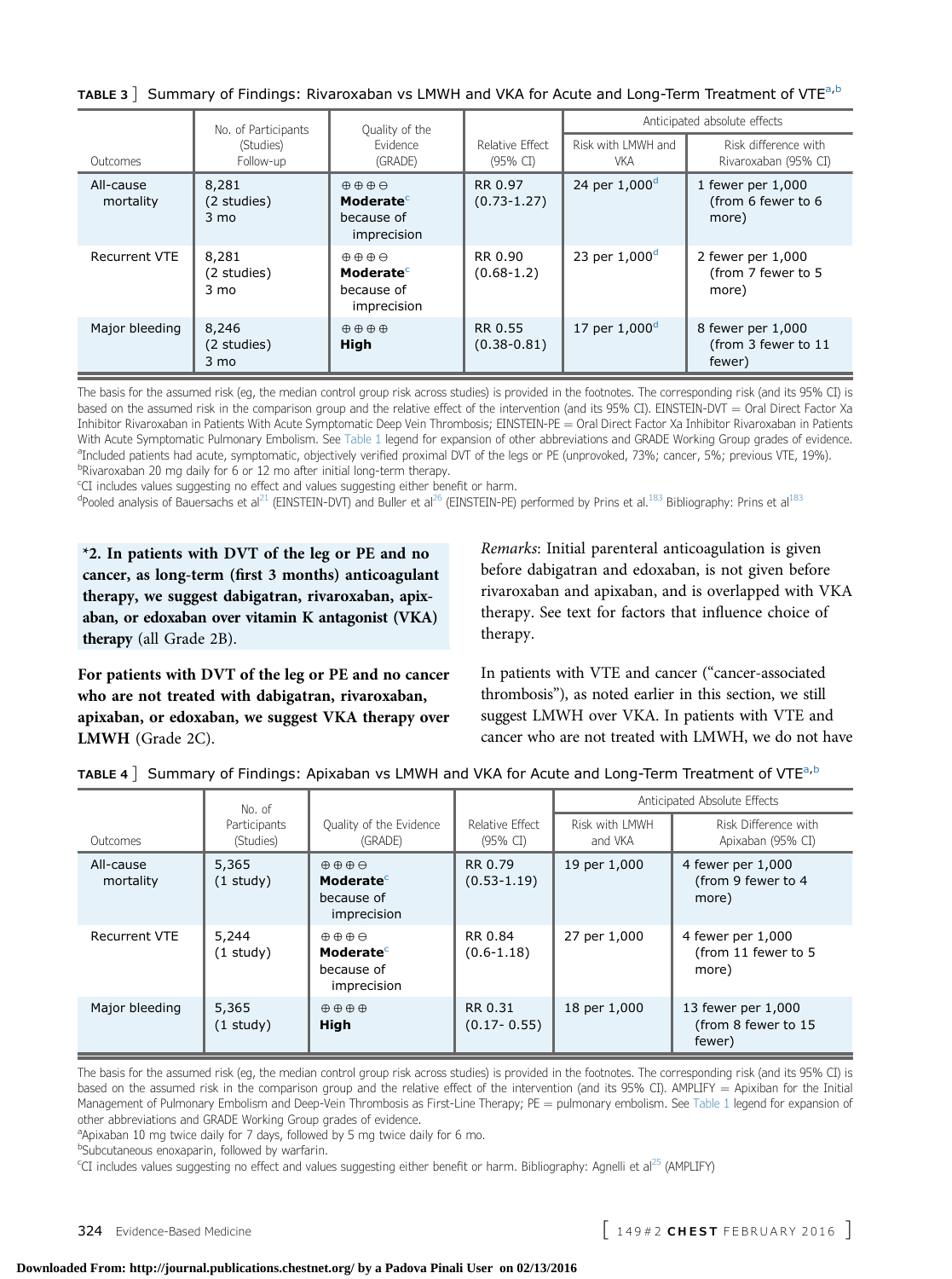|                        | No. of                    |                                                                                      |                             | Anticipated Absolute Effects |                                                |  |
|------------------------|---------------------------|--------------------------------------------------------------------------------------|-----------------------------|------------------------------|------------------------------------------------|--|
| Outcomes               | Participants<br>(Studies) | Quality of the<br>Evidence (GRADE)                                                   | Relative Effect<br>(95% CI) | Risk with VKA                | Risk Difference with<br>Edoxaban (95% CI)      |  |
| All-cause<br>mortality | 8,240<br>$(1$ study)      | $\oplus \oplus \oplus \ominus$<br>Moderate <sup>c</sup><br>because of<br>imprecision | RR 1.05<br>$(0.82 - 1.33)$  | 31 per $1,000^{\circ}$       | 2 more per 1,000<br>(from 6 fewer to 10 more)  |  |
| <b>Recurrent VTE</b>   | 8,240<br>$(1$ study)      | $\oplus$ $\oplus$ $\oplus$<br>Moderate <sup>c,d</sup><br>because of<br>imprecision   | RR 0.83<br>$(0.57 - 1.21)$  | 35 per 1,000                 | 6 fewer per 1,000<br>(from 15 fewer to 7 more) |  |
| Major bleeding         | 8,240<br>$(1$ study)      | $\oplus \oplus \oplus \ominus$<br>Moderated<br>because of<br>imprecision             | RR 0.85<br>$(0.6 - 1.21)$   | 16 per 1,000                 | 2 fewer per 1,000<br>(from 6 fewer to 3 more)  |  |

#### **TABLE 5** Summary of Findings: Edoxaban vs VKA for Acute and Long-Term Treatment of VTE<sup>a,b</sup>

The basis for the assumed risk (eg, the median control group risk across studies) is provided in the footnotes. The corresponding risk (and its 95% CI) is based on the assumed risk in the comparison group and the relative effect of the intervention (and its 95% CI). See [Table 1](#page-7-0) and [4](#page-9-0) legends for expansion of abbreviations and GRADE Working Group grades of evidence.

<sup>a</sup>Patients with acute VTE who had initially received heparin.

bEdoxaban 60 mg once daily, or 30 mg once daily if patients with creatinine clearance of 30 to 50 mL/min or a body weight below 60 kg.

<sup>c</sup>CI includes values suggesting no effect and values suggesting either benefit or harm.

 $^{\text{d}}$ Death, with PE not ruled out. Bibliography: Buller et al $^{23}$  (Hokusai-VTE study)

a preference for either an NOAC or VKA. In the absence of direct comparisons between NOACs, and no convincing indirect evidence that one NOAC is superior to another, we do not have a preference for one NOAC over another NOAC. Factors that may influence which anticoagulant is chosen for initial and long-term treatment of VTE are summarized in [Table 6.](#page-11-0) This decision is also expected to be sensitive to patient preferences.

\*3. In patients with DVT of the leg or PE and cancer ("cancer-associated thrombosis"), as long-term (first 3 months) anticoagulant therapy, we suggest LMWH over VKA therapy (Grade 2C), dabigatran (Grade 2C), rivaroxaban (Grade 2C), apixaban (Grade 2C), or edoxaban (Grade 2C).

Remarks: Initial parenteral anticoagulation is given before dabigatran and edoxaban, is not given before rivaroxaban and apixaban, and is overlapped with VKA therapy. See text for factors that influence choice of therapy.

### Choice of anticoagulant for extended therapy (after 3 months and no scheduled stop date)

When AT9 was written, other than a comparison of lowand standard-intensity anticoagulant therapy, $46$  there were no comparisons of different types of extended therapy. Since AT9, dabigatran has been compared with VKA therapy for extended treatment of VTE and found to be similarly effective but associated with less bleeding [\(Table 7](#page-12-0), e-Table 9). $47$  Extended treatment with dabigatran,<sup>[47](#page-32-0)</sup> rivaroxaban,<sup>[21](#page-32-0)</sup> and apixaban<sup>[48](#page-32-0)</sup> markedly reduces recurrent VTE without being associated with much bleeding ([Tables 8-10,](#page-12-0) e-Tables 10-12). $49,50$  These studies provide moderate quality evidence that dabigatran is as effective and as safe as VKA for extended treatment of VTE ([Table 7](#page-12-0), e-Table 9) and provide moderate quality evidence that each of the NOACs are effective at preventing recurrent VTE without being associated with a high risk of bleeding [\(Tables 8-10](#page-12-0), e-Tables 10-12).

In AT9, we suggested that if a decision was made to use extended treatment of VTE, the same anticoagulant should be used as was used for the initial treatment period. Our intention then was to indicate that there was no obligation to switch from one anticoagulant to a different one after 3 or 6 months of treatment (eg, from LMWH to VKA in patients with VTE and cancer). We have revised the wording of this recommendation to make it clearer that we neither encourage nor discourage use of the same anticoagulant for initial and extended therapy. Although we anticipate that the anticoagulant that was used for initial treatment will often also be used for the extended therapy, if there are reasons to change the type of anticoagulant, this should be done. We also note that whereas apixaban 5 mg twice daily is used for long-term treatment, apixaban 2.5 mg twice daily is used for extended therapy.<sup>[48](#page-32-0)</sup>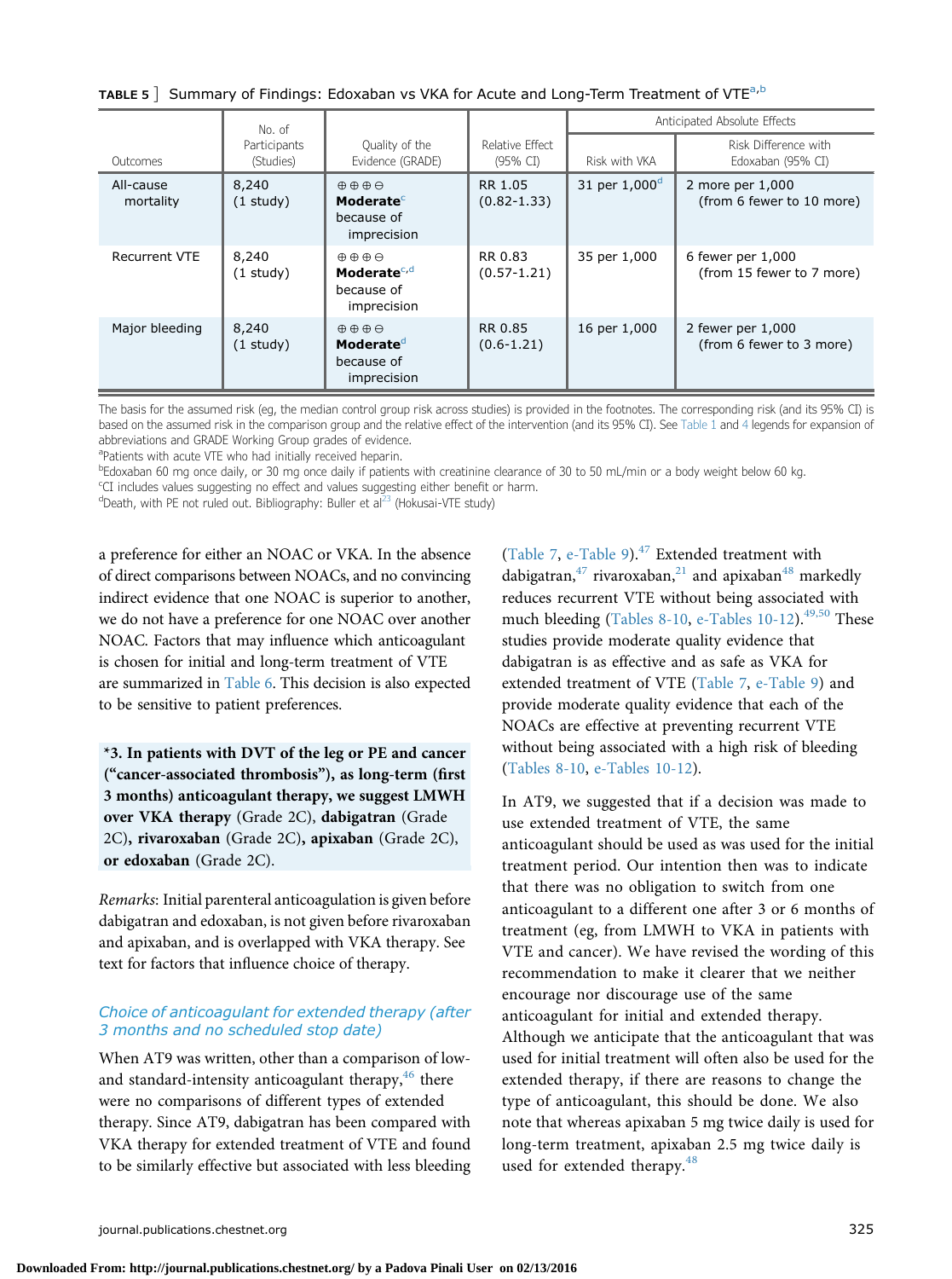<span id="page-11-0"></span>TABLE 6 ] Factors That May Influence Which Anticoagulant Is Chosen for Initial and Long-Term Treatment of VTE

| Factor                                                  | Preferred Anticoagulant                                      | Qualifying Remarks                                                                                                                                                                                                                                                                                                            |
|---------------------------------------------------------|--------------------------------------------------------------|-------------------------------------------------------------------------------------------------------------------------------------------------------------------------------------------------------------------------------------------------------------------------------------------------------------------------------|
| Cancer                                                  | <b>LMWH</b>                                                  | More so if: just diagnosed, extensive VTE, metastatic cancer,<br>very symptomatic; vomiting; on cancer chemotherapy.                                                                                                                                                                                                          |
| Parenteral therapy to be<br>avoided                     | Rivaroxaban; apixaban                                        | VKA, dabigatran, and edoxaban require initial parenteral<br>therapy.                                                                                                                                                                                                                                                          |
| Once daily oral therapy<br>preferred                    | Rivaroxaban; edoxaban;<br><b>VKA</b>                         |                                                                                                                                                                                                                                                                                                                               |
| Liver disease and<br>coagulopathy                       | LMWH                                                         | NOACs contraindicated if INR raised because of liver disease;<br>VKA difficult to control and INR may not reflect<br>antithrombotic effect.                                                                                                                                                                                   |
| Renal disease and<br>creatinine<br>clearance <30 mL/min | <b>VKA</b>                                                   | NOACs and LMWH contraindicated with severe renal<br>impairment. Dosing of NOACs with levels of renal impairment<br>differ with the NOAC and among jurisdictions.                                                                                                                                                              |
| Coronary artery disease                                 | VKA, rivaroxaban,<br>apixaban, edoxaban                      | Coronary artery events appear to occur more often with<br>dabigatran than with VKA. This has not been seen with the<br>other NOACs, and they have demonstrated efficacy for<br>coronary artery disease. Antiplatelet therapy should be<br>avoided if possible in patients on anticoagulants because of<br>increased bleeding. |
| Dyspepsia or history of GI<br>bleeding                  | VKA, apixaban                                                | Dabigatran increased dyspepsia. Dabigatran, rivaroxaban, and<br>edoxaban may be associated with more GI bleeding than<br>VKA.                                                                                                                                                                                                 |
| Poor compliance                                         | <b>VKA</b>                                                   | INR monitoring can help to detect problems. However, some<br>patients may be more compliant with a NOAC because it is<br>less complex.                                                                                                                                                                                        |
| Thrombolytic therapy use                                | UFH infusion                                                 | Greater experience with its use in patients treated with<br>thrombolytic therapy                                                                                                                                                                                                                                              |
| Reversal agent needed                                   | VKA, UFH                                                     |                                                                                                                                                                                                                                                                                                                               |
| Pregnancy or pregnancy<br>risk                          | <b>LMWH</b>                                                  | Potential for other agents to cross the placenta                                                                                                                                                                                                                                                                              |
| Cost, coverage, licensing                               | Varies among regions and<br>with individual<br>circumstances |                                                                                                                                                                                                                                                                                                                               |

 $INR = International Normalized Ratio; NOAC = non-vitamin K oral coagulant. See Table 1 legend for expansion of other abbreviations.$  $INR = International Normalized Ratio; NOAC = non-vitamin K oral coagulant. See Table 1 legend for expansion of other abbreviations.$  $INR = International Normalized Ratio; NOAC = non-vitamin K oral coagulant. See Table 1 legend for expansion of other abbreviations.$ 

### \*4. In patients with DVT of the leg or PE who receive extended therapy, we suggest that there is no need to change the choice of anticoagulant after the first 3 months (Grade 2C).

Remarks: It may be appropriate for the choice of anticoagulant to change in response to changes in the patient's circumstances or preferences during the longterm or extended phases of treatment.

### Duration of Anticoagulant Therapy

#### Summary of the Evidence

AT9 recommendations on how long VTE should be treated were based on comparisons of four durations of treatment: (1) 4 or 6 weeks; (2) 3 months; (3) longer than 3 months but still a time-limited course of therapy (usually 6 or 12 months); or (4) extended (also termed

"indefinite"; no scheduled stopping date) therapy. $<sup>1</sup>$  $<sup>1</sup>$  $<sup>1</sup>$ </sup> These four options were assessed in four subgroups of VTE patients with different estimated risks of recurrence after stopping anticoagulant therapy: (1) VTE provoked by surgery (a major transient risk factor; 3% recurrence at 5 years)<sup>51</sup>; (2) VTE provoked by a nonsurgical transient risk factor (eg, estrogen therapy, pregnancy, leg injury, flight of  $>8$  h; 15% recurrence at 5 years)<sup>51</sup>; (3) unprovoked (also termed "idiopathic") VTE; not meeting criteria for provoked by a transient risk factor or by cancer (30% recurrence at 5 years)<sup>52,53</sup>; and (4) VTE associated with cancer (also termed "cancerassociated thrombosis"; 15% annualized risk of recurrence; recurrence at 5 years not estimated because of high mortality from cancer).[54,55](#page-33-0) Recurrence risk was further stratified by estimating the risk of recurrence after: (1) an isolated distal DVT was half that after a proximal DVT or  $PE^{56,57}$  $PE^{56,57}$  $PE^{56,57}$  and (2) a second unprovoked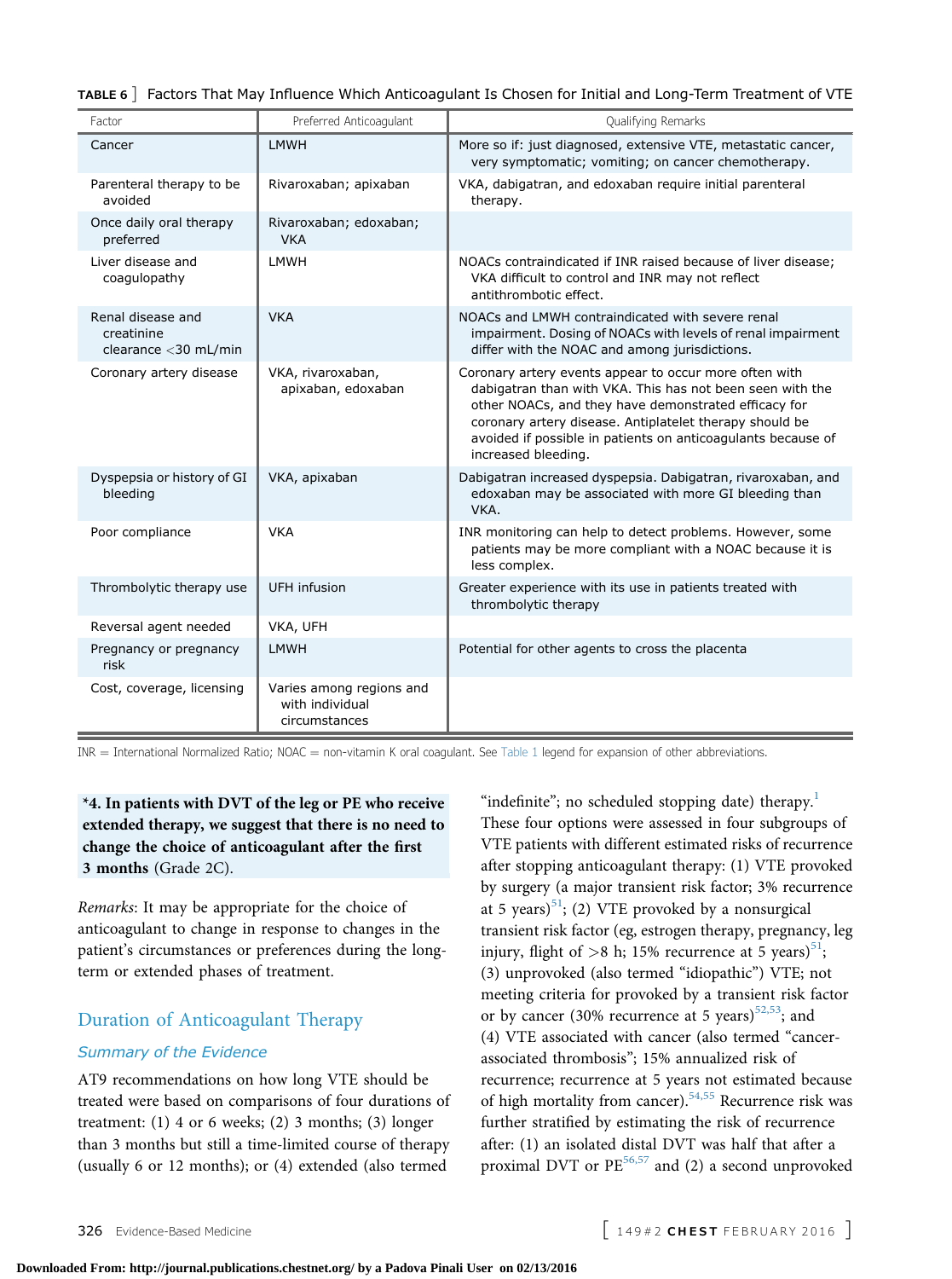<span id="page-12-0"></span>

| TABLE 7 $\big]$ Summary of Findings: Dabigatran vs VKA for Extended Treatment of VTE <sup>a,b,c,d</sup> |  |  |
|---------------------------------------------------------------------------------------------------------|--|--|
|                                                                                                         |  |  |

|                      |                                  |                                                                                        |                             |               | Anticipated Absolute Effects                   |
|----------------------|----------------------------------|----------------------------------------------------------------------------------------|-----------------------------|---------------|------------------------------------------------|
| Outcomes             | No. of Participants<br>(Studies) | Quality of the<br>Evidence (GRADE)                                                     | Relative Effect<br>(95% CI) | Risk with VKA | Risk Difference with<br>Dabigatran (95% CI)    |
| All-cause mortality  | 2,856<br>$(1$ study)             | $\oplus \oplus \oplus \ominus$<br>Moderate <sup>e,f</sup><br>because of<br>imprecision | RR 0.89<br>$(0.47 - 1.71)$  | 13 per 1,000  | 1 fewer per 1,000<br>(from 7 fewer to 9 more)  |
| <b>Recurrent VTE</b> | 2,856<br>$(1$ study)             | $\oplus$ $\oplus$ $\oplus$<br>Moderate <sup>e, f, g</sup><br>because of<br>imprecision | RR 1.44<br>$(0.79 - 2.62)$  | 13 per 1,000  | 6 more per 1,000<br>(from 3 fewer to 20 more)  |
| Major bleeding       | 2,856<br>$(1$ study)             | $\oplus \oplus \oplus \ominus$<br>Moderate <sup>e,t</sup><br>because of<br>imprecision | RR 0.52<br>$(0.27 - 1.01)$  | 18 per 1,000  | 8 fewer per 1,000<br>(from 13 fewer to 0 more) |

The basis for the assumed risk (eg, the median control group risk across studies) is provided in the footnotes. The corresponding risk (and its 95% CI) is based on the assumed risk in the comparison group and the relative effect of the intervention (and its 95% CI). REMEDY = Secondary Prevention of Venous Thrombo Embolism. See [Table 1](#page-7-0) and [4](#page-9-0) legends for expansion of other abbreviations and GRADE Working Group grades of evidence.

<sup>a</sup>Included patients had acute, symptomatic, objectively verified proximal DVT of the legs or PE.

b Dabigatran 150 mg twice daily taken orally for 6 mo after an initial treatment with LMWH or IV UFH.

Warfarin adjusted to achieve an INR of 2.0-3.0 for 6 mo after an initial treatment with LMWH or IV UFH.

<sup>d</sup>Active-Control study outcomes used from Schulman et al<sup>[47](#page-32-0)</sup> (REMEDY).

e<br>Allocation was concealed. Patients, providers, data collectors, and outcome adjudicators were blinded. Modified intention-to-treat analysis. 1.1% loss to follow-up. Not stopped early for benefit.

<sup>f</sup>CI includes values suggesting no effect and values suggesting either benefit or harm.

<sup>9</sup>Primary end point was composite of recurrent or fatal VTE or unexplained death. Bibliography: Schulman et al<sup>[47](#page-32-0)</sup> (REMEDY)

proximal DVT or PE was 50% higher (1.5-fold) than after a first unprovoked event.<sup>[57,58](#page-33-0)</sup> For the decision about whether to stop treatment at 3 months or to treat indefinitely ("extended treatment"), we categorized a

patient's risk of bleeding on anticoagulant therapy as low (no bleeding risk factors; 0.8% annualized risk of major bleeding), moderate (one bleeding risk factor; 1.6% annualized risk of major bleeding), or high (two or

| <b>TABLE 8</b> Summary of Findings: Dabigatran vs Placebo for Extended Treatment of VTE <sup>a,b,c</sup> |  |                          |
|----------------------------------------------------------------------------------------------------------|--|--------------------------|
|                                                                                                          |  | Anticipated Absolute Eff |
|                                                                                                          |  |                          |

|                      |                                  |                                                                                  |                                      |                      | Anticipated Absolute Effects                      |
|----------------------|----------------------------------|----------------------------------------------------------------------------------|--------------------------------------|----------------------|---------------------------------------------------|
| Outcomes             | No. of Participants<br>(Studies) | Quality of the<br>Evidence (GRADE)                                               | Relative Effect<br>(95% CI)          | Risk with<br>Placebo | Risk Difference with<br>Dabigatran (95% CI)       |
| All-cause mortality  | 1,343<br>$(1$ study)             | $\oplus$ $\oplus$ $\oplus$<br>Moderate <sup>d</sup><br>because of<br>imprecision | <b>Not</b><br>estimable <sup>e</sup> | $\cdots$             | $\cdots$                                          |
| <b>Recurrent VTE</b> | 1,343<br>(1 study)               | $\oplus \oplus \oplus \oplus$<br>High                                            | RR 0.08<br>$(0.02 - 0.25)$           | 56 per 1,000         | 51 fewer per 1,000<br>(from 42 fewer to 55 fewer) |
| Major bleeding       | 1,343<br>$(1$ study)             | $\oplus$ $\oplus$ $\oplus$<br>Moderate <sup>d</sup><br>because of<br>imprecision | <b>Not</b><br>estimable <sup>t</sup> | $\cdots$             | $\cdots$                                          |

The basis for the assumed risk (eg, the median control group risk across studies) is provided in the footnotes. The corresponding risk (and its 95% CI) is based on the assumed risk in the comparison group and the relative effect of the intervention (and its 95% CI). RESONATE = Twice-daily Oral Direct Thrombin Inhibitor Dabigatran Etexilate in the Long Term Prevention of Recurrent Symptomatic VTE. See [Table 1](#page-7-0) and [4](#page-9-0) legends for expansion of other abbreviations and GRADE Working Group grades of evidence.

<sup>a</sup>Patients with VTE who had completed at least 3 initial mo of therapy.

bDabigatran 150 mg twice daily.

<sup>c</sup>Placebo-control study outcomes used from Schulman et al<sup>47</sup> (RESONATE).

d Event rate low in a large sample size.

e Event rate with dabigatran was 0/681 (0%); event rate with placebo was 2/662 (0.3%); anticipated absolute effect–risk difference with dabigatran is 3 fewer per 1,000 (from 11 fewer to 3 more).

f Event rate with dabigatran was 2/681 (0.3%); event rate with placebo was 0/662 (0%); anticipated absolute effect–risk difference with dabigatran is 3 more per  $1,000$  (from 3 fewer to  $11$  more). Bibliography: Schulman et al<sup>[47](#page-32-0)</sup> (RESONATE)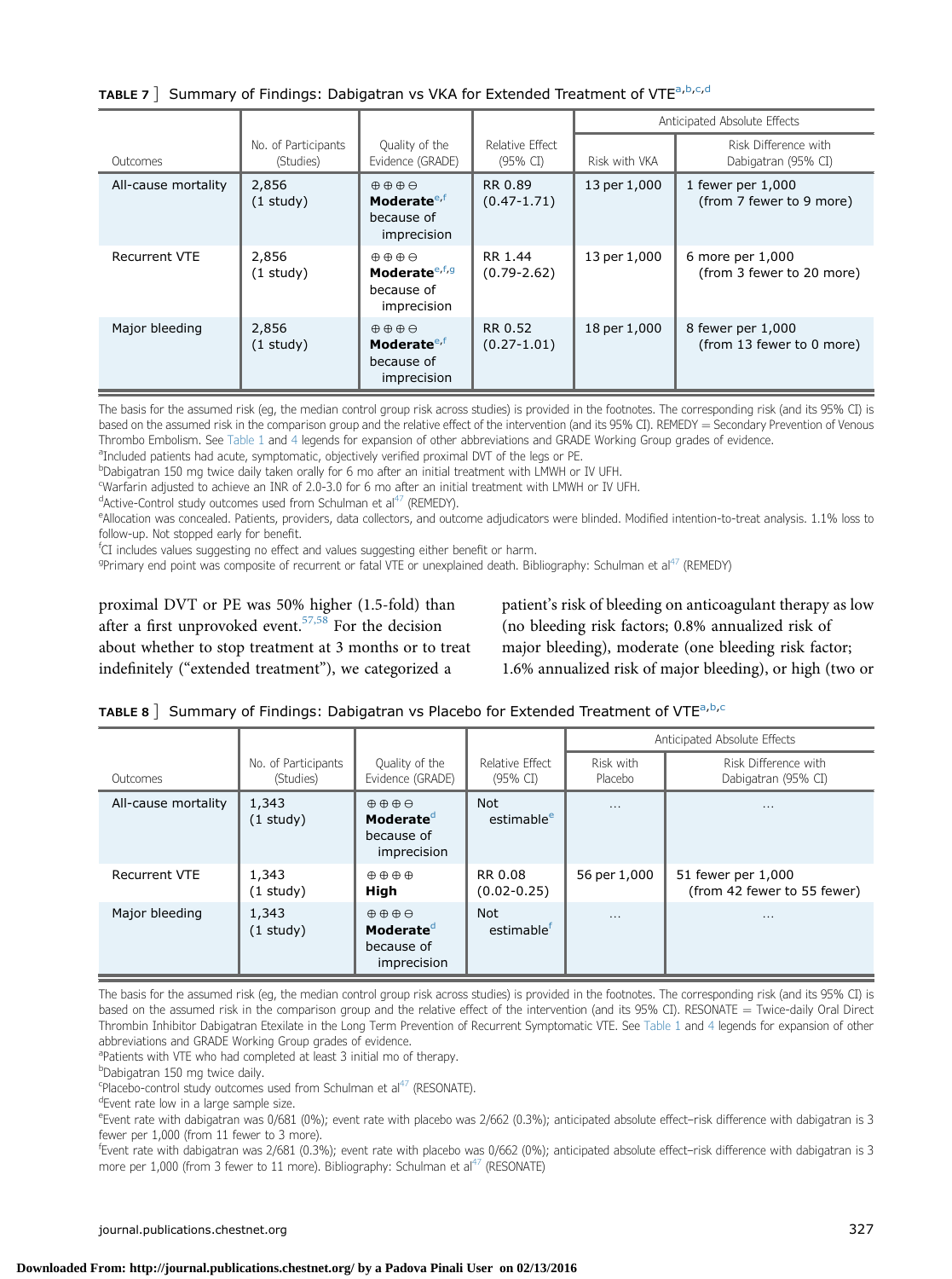|  | TABLE 9 ] Summary of Findings: Rivaroxaban vs Placebo for Extended Treatment of VTE <sup>a,b</sup> |  |  |  |  |  |
|--|----------------------------------------------------------------------------------------------------|--|--|--|--|--|
|--|----------------------------------------------------------------------------------------------------|--|--|--|--|--|

|                         | No. of                    |                                                                                      |                             | Anticipated Absolute Effects |                                                   |  |
|-------------------------|---------------------------|--------------------------------------------------------------------------------------|-----------------------------|------------------------------|---------------------------------------------------|--|
| Outcomes                | Participants<br>(Studies) | Quality of the<br>Evidence (GRADE)                                                   | Relative Effect<br>(95% CI) | Risk with Placebo            | Risk Difference with<br>Rivaroxaban (95% CI)      |  |
| All-cause<br>mortality  | 1,196<br>$(1$ study)      | $\oplus \oplus \oplus \ominus$<br>Moderate <sup>c</sup><br>because of<br>imprecision | RR 0.49<br>$(0.04 - 5.43)$  | 3 per 1,000                  | 2 fewer per 1,000<br>(from 3 fewer to 15 more)    |  |
| Recurrent<br><b>VTE</b> | 1,196<br>(1 study)        | $\oplus \oplus \oplus \oplus$<br>High                                                | RR 0.19<br>$(0.09 - 0.4)$   | 71 per 1000                  | 57 fewer per, 1000<br>(from 42 fewer to 64 fewer) |  |
| Major<br>bleeding       | 1,188<br>$(1$ study)      | $\oplus \oplus \oplus \ominus$<br><b>Moderate</b><br>because of risk<br>of bias      | Not estimable <sup>d</sup>  | $\cdot$                      | $\cdots$                                          |  |

The basis for the assumed risk (eg, the median control group risk across studies) is provided in the footnotes. The corresponding risk (and its 95% CI) is based on the assumed risk in the comparison group and the relative effect of the intervention (and its 95% CI). See [Table 1](#page-7-0) and [4](#page-9-0) legends for expansion of other abbreviations and GRADE Working Group grades of evidence.

<sup>a</sup>Patients who had completed 6 to 12 mo of treatment for VTE.

<sup>b</sup>Rivaroxaban 20 mg daily or placebo, specific to the continued treatment study.

<sup>c</sup>CI includes values suggesting no effect and values suggesting either benefit or harm.

<sup>d</sup>Event rate with rivaroxaban was 4/598 (0.67%); event rate with placebo was 0/590 (0%); anticipated absolute effect–risk difference with rivaroxaban is 4 more per 1,000 (from 1 less to 17 more). Bibliography: Bauersachs et al<sup>[21](#page-32-0)</sup> (EINSTEIN-Extension)

more bleeding risk factors;  $\geq 6.5\%$  annualized risk of major bleeding) ([Table 11\)](#page-14-0). A VKA targeted to an International Normalized Ratio (INR) of about 2.5 was the anticoagulant in all studies that compared different time-limited durations of therapy. We, therefore, assumed that VKA therapy was the anticoagulant when we were making our AT9 recommendations, including for the comparison of extended therapy with stopping treatment at 3 months.

Comparison of Different Time-Limited Durations of Anticoagulation Since AT9: Two additional studies have compared two time-limited durations of anticoagulant therapy. $59,60$  In patients with a first unprovoked PE who had completed 6 months of VKA therapy (target INR 2.5), the Extended Duration of Oral Anticoagulant Therapy After a First Episode of Idiopathic Pulmonary Embolism: a Randomized Controlled Trial (PADIS) study randomized patients to

|                      | No. of Participants                     |                                                                                        |                             | Anticipated Absolute Effects |                                                   |  |
|----------------------|-----------------------------------------|----------------------------------------------------------------------------------------|-----------------------------|------------------------------|---------------------------------------------------|--|
| Outcomes             | (Studies)<br>Follow-up                  | Quality of the<br>Evidence (GRADE)                                                     | Relative Effect<br>(95% CI) | Risk with<br>Placebo         | Risk Difference with<br>Apixaban (95% CI)         |  |
| All-cause mortality  | 1,669<br>$(1$ study)<br>$12 \text{ mo}$ | $\oplus \oplus \oplus \ominus$<br>Moderate <sup>c,d</sup><br>because of<br>imprecision | RR 0.49<br>$(0.2 - 1.22)$   | 17 per 1,000                 | 9 fewer per 1,000<br>(from 14 fewer to 4 more)    |  |
| <b>Recurrent VTE</b> | 1,669<br>$(1$ study)<br>$12 \text{ mo}$ | $\oplus \oplus \oplus \oplus$<br>High                                                  | RR 0.19<br>$(0.11 - 0.33)$  | 88 per 1,000                 | 71 fewer per 1,000<br>(from 59 fewer to 78 fewer) |  |
| Major bleeding       | 1,669<br>(1 study)<br>$12 \text{ mo}$   | $\oplus$ $\oplus$ $\oplus$<br>Moderate <sup>c,d</sup><br>because of<br>imprecision     | RR 0.49<br>$(0.09 - 2.64)$  | 5 per 1,000                  | 2 fewer per 1,000<br>(from 4 fewer to 8 more)     |  |

The basis for the assumed risk (eg, the median control group risk across studies) is provided in the footnotes. The corresponding risk (and its 95% CI) is based on the assumed risk in the comparison group and the relative effect of the intervention (and its 95% CI). See [Table 1](#page-7-0) and [4](#page-9-0) legends for expansion of abbreviations and GRADE Working Group grades of evidence.

<sup>a</sup>Patients with VTE who had completed 6 to 12 mo of anticoagulation therapy.

<sup>b</sup>Apixaban 2.5 mg twice-daily dose vs placebo.

<sup>c</sup>Significantly wide CIs, including appreciable benefit /harm and no effect line.

<sup>d</sup>Low number of events. Bibliography: Agnelli et al<sup>[48](#page-32-0)</sup> (AMPLIFY-EXT)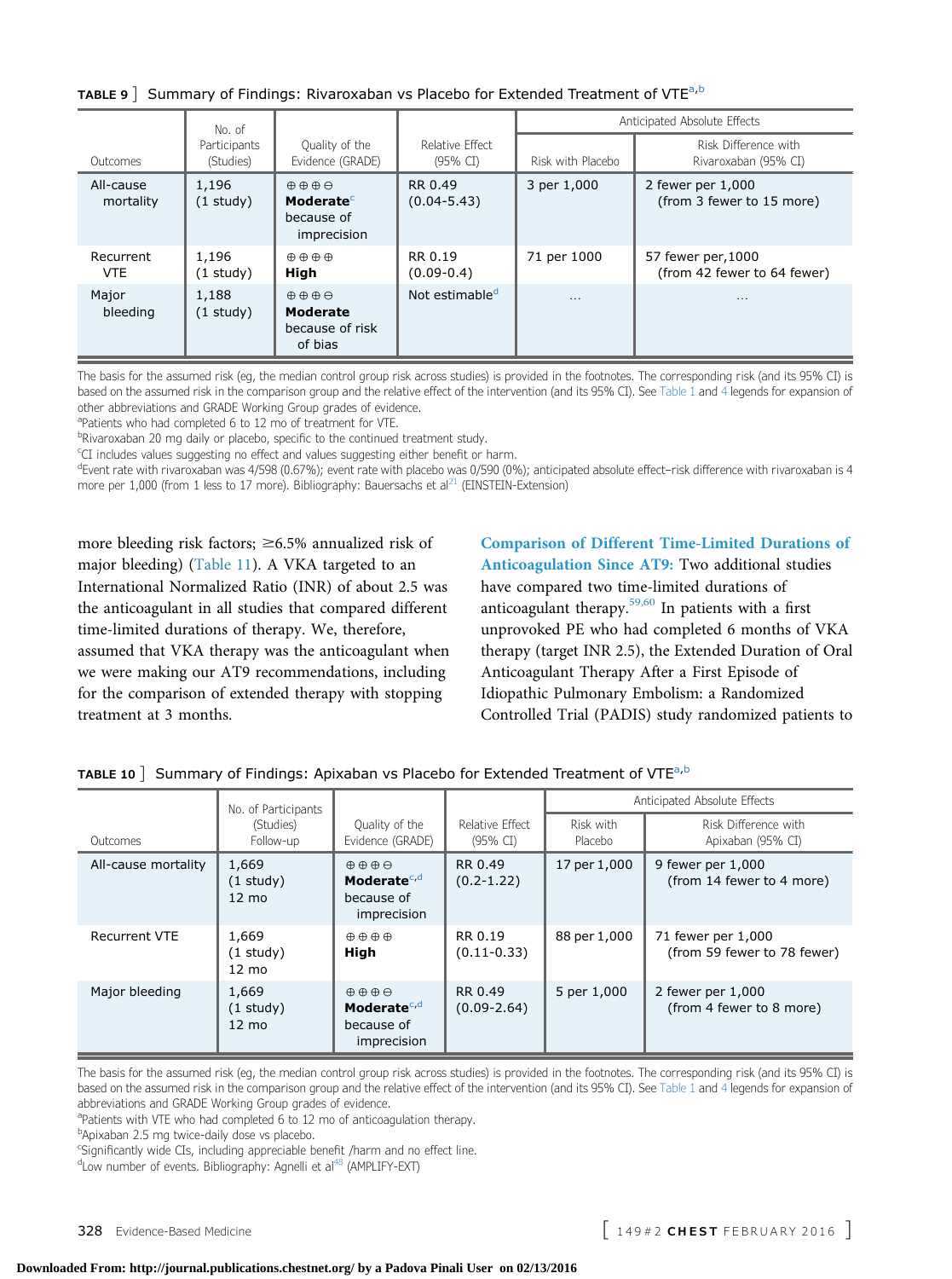<span id="page-14-0"></span>TABLE 11 | Risk Factors for Bleeding with Anticoagulant Therapy and Estimated Risk of Major Bleeding in Low-, Moderate-, and High-Risk categories<sup>a</sup>

| Risk Factors <sup>b</sup>                                          |
|--------------------------------------------------------------------|
| Age > 65 $y^{184-193}$                                             |
| Age >75 y <sup>184-188,190,192,194-202</sup>                       |
| Previous bleeding <sup>185,191-193,198,201-204</sup>               |
| Cancer <sup>187,191,195,198,205</sup>                              |
| Metastatic cancer <sup>181,204</sup>                               |
| Renal failure <sup>185,191-193,196,199,201,206</sup>               |
| Liver failure <sup>186,189,195,196</sup>                           |
| Thrombocytopenia <sup>195,204</sup>                                |
| Previous stroke <sup>185,192,195,207</sup>                         |
| Diabetes <sup>185,186,196,200,202</sup>                            |
| Anaemia <sup>185,189,195,198,202</sup>                             |
| Antiplatelet therapy <sup>186,195,196,202,208</sup>                |
| Poor anticoagulant control <sup>189,196,203</sup>                  |
| Comorbidity and reduced functional capacity <sup>191,196,204</sup> |
| Recent surgery <sup>189,209,c</sup>                                |
| Frequent falls <sup>195</sup>                                      |
| Alcohol abuse <sup>191,192,195,202</sup>                           |
| Nonsteroidal anti-inflammatory drug <sup>210</sup>                 |

| Categorization of Risk of Bleeding <sup>d</sup>  |                                                  |                                              |                                                      |  |  |
|--------------------------------------------------|--------------------------------------------------|----------------------------------------------|------------------------------------------------------|--|--|
|                                                  |                                                  | Estimated Absolute Risk of Major<br>Bleeding |                                                      |  |  |
|                                                  | l ow<br>Risk <sup>e</sup><br>(0 Risk<br>Factors) | Moderate<br>Riske<br>(1 Risk<br>Factor)      | High Risk <sup>e</sup><br>$(\geq 2$ Risk<br>Factors) |  |  |
| Anticoagulation<br>$0-3$ mo <sup>f</sup>         |                                                  |                                              |                                                      |  |  |
| Baseline risk (%)                                | 0.6                                              | 1.2                                          | 4.8                                                  |  |  |
| Increased<br>risk $(% )$                         | 1.0                                              | 2.0                                          | 8.0                                                  |  |  |
| Total risk (%)                                   | 1.6 <sup>9</sup>                                 | 3.2                                          | 12.8 <sup>h</sup>                                    |  |  |
| Anticoagulation<br>after first 3 mo <sup>f</sup> |                                                  |                                              |                                                      |  |  |
| Baseline risk (%/y)                              | 0.3 <sup>1</sup>                                 | 0.6                                          | $\geq$ 2.5                                           |  |  |
| Increased risk<br>$($ %/y)                       | 0.5                                              | 1.0                                          | $\geq 4.0$                                           |  |  |
| Total risk $(\% / y)$                            | $0.8^{j}$                                        | $1.6^{j}$                                    | $\geq 6.5$                                           |  |  |

 $AT9 = 9th$  Edition of the Antithrombotic Guideline.

<sup>a</sup>From AT9. Since AT9, references for bleeding with individual factors have been added<sup>193,206,210</sup>; nonsteroidal anti-inflammatory drug has been added as a risk factor; a systematic review has described the risk in VTE trial patients who were randomized to no antithrombotic therapy<sup>211</sup>; and several recent publications have compared clinical prediction rules for bleeding in various populations.<sup>[193,212-216](#page-36-0)</sup>

bMost studies assessed risk factors for bleeding in patients who were on VKA therapy. The risk of bleeding with different anticoagulants is not addressed in this table. The increase in bleeding associated with a risk factor will vary with: (1) severity of the risk factor (eg, location and extent of metastatic disease; platelet count); (2) temporal relationships (eg, interval from surgery or a previous bleeding episode<sup>[197](#page-36-0)</sup>); and (3) how effectively a previous cause of bleeding was corrected (eg, upper GI bleeding).

<sup>c</sup>Important for parenteral anticoagulation (eg, first 10 d), but less important for long-term or extended anticoagulation.

<sup>d</sup>Although there is evidence that risk of bleeding increases with the prevalence of risk factors,<sup>[187,188,192,194,195,196,198,201,202,204,217,218](#page-36-0)</sup> the categorization scheme suggested here has not been validated. Furthermore, a single risk factor, when severe, will result in a high risk of bleeding (eg, major surgery within the past 2 d; severe thrombocytopenia).

eCompared with low-risk patients, moderate-risk patients are assumed to have a twofold risk and high-risk patients are assumed to have an eightfold risk of major bleeding.[79,185,187,189,195,196,198,204](#page-33-0)

<sup>f</sup>We estimate that anticoagulation is associated with a 2.6-fold increase in major bleeding based on comparison of extended anticoagulation with no extended anticoagulation (Table 6 in AT9 $^1$  $^1$ ). The relative risk of major bleeding during the first 3 mo of therapy may be greater that during extended VKA therapy because: (1) the intensity of anticoagulation with initial parenteral therapy may be greater that with VKA therapy; (2) anticoagulant control will be less stable during the first 3 mo; and (3) predispositions to anticoagulant-induced bleeding may be uncovered during the first 3 mo of therapy.<sup>[189,198,203](#page-36-0)</sup> However, studies of patients with acute coronary syndromes do not suggest a higher than 2.6 relative risk of major bleeding with parenteral anticoagulation (eg, UFH, LMWH) compared with control.<sup>219,22</sup>

<sup>9</sup>1.6% corresponds to the average of major bleeding with initial UFH or LMWH therapy followed by VKA therapy (Table 7 in AT9 $^1$ ). We estimated baseline risk by assuming a 2.6 relative risk of major bleeding with anticoagulation (footnote f).

hConsistent with frequency of major bleeding observed by Hull in "highrisk" patients.[209](#page-37-0)

i Our estimated baseline risk of major bleeding for low-risk patients (and adjusted up for moderate- and high-risk groups as per footnote e).

<sup>j</sup>Consistent with frequency of major bleeding during prospective studies of extended anticoagulation for VTE (Table 6 in AT9<sup>1</sup>).<sup>[64,65,80,189,221](#page-33-0)</sup>

another 18 months of treatment or to placebo, and then followed both groups of patients for an additional 24 months after study drug was stopped ([Table 12,](#page-15-0) e-Table 13). $^{60}$  $^{60}$  $^{60}$  The study's findings were consistent with our recommendations in AT9; the additional 18 months of VKA was very effective at preventing recurrent VTE but, once anticoagulation was stopped, the risk of recurrent VTE was the same in those who had been treated for 6 or for 24 months. This new information has not increased the quality of evidence for comparison of a longer vs a shorter, time-limited course of anticoagulation in patients without cancer.

In patients with a first proximal DVT or PE and active cancer who had residual DVT on US imaging after completing 6 months of LMWH therapy, the Cancer-Duration of Anticoagulation based on Compression Ultrasonography (DACUS) study randomized patients to another 6 months of LMWH or to stop therapy and followed patients for 12 months after they stopped LMWH.<sup>59</sup> The additional 6 months of LMWH reduced recurrent VTE but, once anticoagulation was stopped, the risk of recurrent VTE was the same in those who had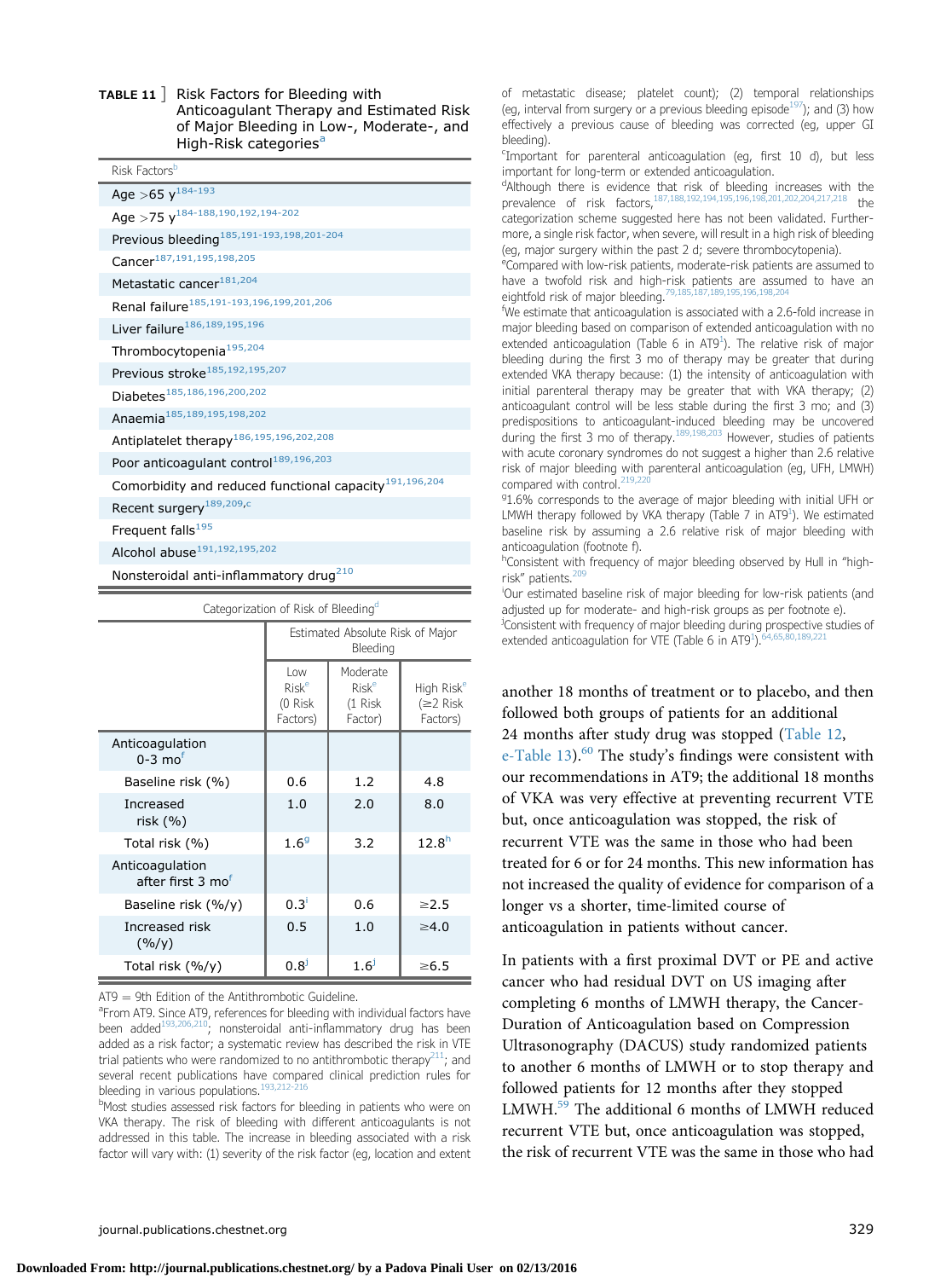<span id="page-15-0"></span>

|  |  |  | TABLE 12 Summary of Findings: 6, 12, or 24 mo vs 3 or 6 mo as Minimum Duration of Anticoagulation for VTE <sup>a,b</sup> |
|--|--|--|--------------------------------------------------------------------------------------------------------------------------|
|--|--|--|--------------------------------------------------------------------------------------------------------------------------|

|                      | No. of Participants            |                                                                                      |                             |                              | Anticipated Absolute Effects                    |
|----------------------|--------------------------------|--------------------------------------------------------------------------------------|-----------------------------|------------------------------|-------------------------------------------------|
| Outcomes             | (Studies)<br>Follow-up         | Quality of the<br>Evidence (GRADE)                                                   | Relative Effect<br>(95% CI) | Risk with No<br>Extended Use | Risk Difference with F<br>xtended Use (95% CI)  |
| Mortality            | 1,736<br>(7 studies)<br>$1-3y$ | $\oplus$ $\oplus$ $\oplus$<br>Moderate <sup>c,d,e</sup><br>because of<br>imprecision | RR 1.39<br>$(0.91 - 2.12)$  | 41 per 1,000                 | 16 more per 1,000<br>(from 4 fewer to 46 more)  |
| <b>Recurrent VTE</b> | 2,466<br>(8 studies)<br>$1-3y$ | $\oplus$ $\oplus$ $\oplus$<br>Moderate <sup>c,d,e</sup><br>because of<br>imprecision | RR 0.88<br>$(0.71 - 1.09)$  | 128 per 1,000                | 18 fewer per 1,000<br>(from 40 fewer to 8 more) |
| Major bleeding       | 2,466<br>(8 studies)<br>$1-3y$ | $\oplus$ $\oplus$ $\oplus$<br>Moderate <sup>c,d,e</sup><br>because of<br>imprecision | RR 1.78<br>$(0.95 - 3.34)$  | 12 per 1,000                 | 9 more per 1,000<br>(from 1 fewer to 27 more)   |

The basis for the assumed risk (eg, the median control group risk across studies) is provided in the footnotes. The corresponding risk (and its 95% CI) is based on the assumed risk in the comparison group and the relative effect of the intervention (and its 95% CI). DACUS = Warfarin Optimal Duration Italian Pulmonary Embolism; DOTAVK = Durée Optimale du Traitement AntiVitamines K; WODIT-DVT = Warfarin Optimal Duration Italian Deep Vein Thrombosis; WODIT-PE = Warfarin Optimal Duration Italian Pulmonary Embolism. See [Table 1,](#page-7-0) [4](#page-9-0), and [6](#page-11-0) legends for expansion of other abbreviations and GRADE Working Group grades of evidence.

<sup>a</sup>Studies vary in follow-up duration (10 mo-3 y) and in duration of time-limited VKA (3-6 mo).

bVKA as NOACs are not included.

 $^{\circ}$ Timing of randomization relative to the start of treatment and length of treatment varied across studies: Pinede et al $^{223}$  and Campbell et al $^{222}$  $^{222}$  $^{222}$  randomized at diagnosis; and Agnelli et al,<sup>[223](#page-37-0)</sup> Eischer et al,<sup>[227](#page-37-0)</sup> and Couturaud et al<sup>[60](#page-33-0)</sup> randomized after the initial 3 mo (Agnelli et al<sup>[224](#page-37-0)</sup>) or 6 mo (Eischer et al<sup>227</sup> Couturaud et al<sup>[60](#page-33-0)</sup>) of treatment to stop or continued treatment. The longer duration of treatment was 6 mo in Agnelli et al<sup>224</sup> (provoked PE) and Pinede et al,<sup>223</sup>, 12 mo in Agnelli et al<sup>224,225</sup> (unprovoked DVT; unprovoked PE), 24 mo in Couturaud et al,<sup>60</sup> and 30 mo in Eischer et al.<sup>[227](#page-37-0)</sup> Generally, study design was strong. No study stopped early for benefit; 3 stopped early because of slow recruitment (Campbell et al,<sup>[222](#page-37-0)</sup> Pinede et al,<sup>223</sup> Eischer et al<sup>[227](#page-37-0)</sup>) and 1 because of lack of benefit (Agnelli et al<sup>[224](#page-37-0)</sup>). In 1 study (Campbell et al<sup>222</sup>), 20% of VTE outcomes were not objectively confirmed. Patients and caregivers were blinded in Couturaud et al,<sup>[60](#page-33-0)</sup> but none of the other studies was. Adjudicators of outcomes were blinded in all but 1 study (Campbell et al<sup>222</sup>). All studies used effective randomization concealment, intention-to-treat analysis, and a low unexplained dropout frequency.

<sup>d</sup>Study populations varied across studies: Pinede et al<sup>[223](#page-37-0)</sup> enrolled provoked and unprovoked proximal DVT and PE; Campbell et al,<sup>[222](#page-37-0)</sup> enrolled provoked and unprovoked isolated distal DVT, proximal DVT, and PE; Agnelli et al<sup>[224](#page-37-0)</sup> had separate randomizations for provoked PE (3 vs 6 mo) and unprovoked (3 vs 12 mo); Agnelli et al<sup>[225](#page-37-0)</sup> enrolled unprovoked proximal DVT; Eischer et al<sup>[227](#page-37-0)</sup> enrolled unprovoked isolated DVT, proximal DVT, and PE with high levels of factor VIII; and Couturaud et al<sup>[60](#page-33-0)</sup> enrolled unprovoked PE.

 $^{\rm e}$ CIs include both values suggesting no effect and values suggesting either benefit or harm. Bibliography: Campbell et al, $^{222}$  $^{222}$  $^{222}$  Pinede et al $^{223}$  $^{223}$  $^{223}$  (DOTAVK), Agnelli et al<sup>[224](#page-37-0)</sup> (WODIT-PE Provoked and Unprovoked), Agnelli et al<sup>[225](#page-37-0)</sup> (WODIT-DVT), Couturaud et al<sup>[60](#page-33-0)</sup> (PADIS-PE), Siragusa et al<sup>[226](#page-37-0)</sup> (DACUS), Eischer et al<sup>[227](#page-37-0)</sup> (AUREC-FVIII)

been treated for 6 or for 12 months. In the same study, all patients without residual DVT after 6 months of LMWH stopped therapy and had a low risk of recurrence during the next year (three episodes in 91 patients). This study's findings have not changed our recommendations for treatment of VTE in patients with cancer.

Evaluations of Extended Anticoagulant Therapy Since AT9: When AT9 was written, extended treatment of VTE with VKA therapy had been evaluated in six studies (mostly patients with unprovoked proximal DVT or  $PE^{46,61-64}$  $PE^{46,61-64}$  $PE^{46,61-64}$  or a second episode of VTE<sup>65</sup>), and with an NOAC (rivaroxaban vs placebo) in one study of heterogeneous patients. $^{21}$  Since AT9, no studies have compared extended VKA therapy with stopping anticoagulants, although the large reduction in recurrent VTE with 18 additional months of VKA therapy compared with placebo (ie, before study drug was

stopped) in the PADIS study<sup>[60](#page-33-0)</sup> supports AT9 estimates for the efficacy of extended VKA therapy.

Since AT9, two additional studies have compared extended NOAC therapy (dabigatran, $47$  apixaban $48$ ) with stopping treatment (ie, placebo). These two studies, and the previous study that evaluated extended treatment with rivaroxaban, found that extended therapy with these three NOAC regimens reduced recurrent VTE by at least 80% and was associated with a modest risk of bleeding [\(Tables 8-10,](#page-12-0) e-Tables 10-12).<sup>[49](#page-32-0)</sup> These three studies, however, enrolled heterogeneous populations of patients (ie, not confined to unprovoked VTE) and only followed patients for 6 to 12 months, which limits the implications of their findings in relationship to extended therapy.

When considering the risks and benefits of extended anticoagulation in this update, the AT10 panel decided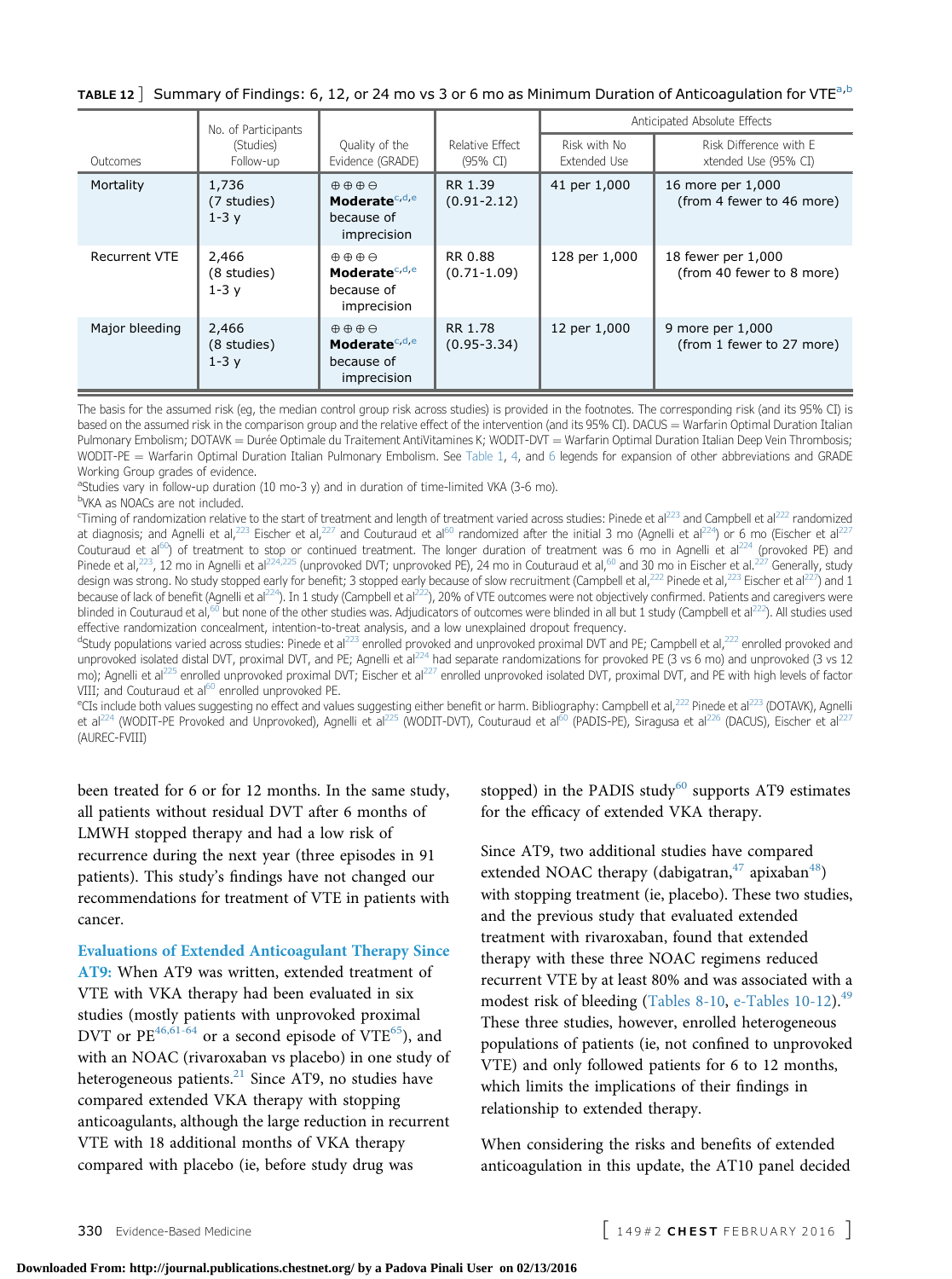to use the same estimates for the reduction in recurrent VTE and the increase in bleeding with anticoagulation that we used in AT9, and that were based on VKA therapy. Our reasoning was: (1) VKA is still widely used for extended treatment of VTE; (2) we felt that there was not enough evidence of differences in efficacy and bleeding during extended therapy to justify separate recommendations for NOACs, either as a group or as individual agents; and (3) our recommendations about whether or not to use extended therapy were not sensitive to assuming that there was a one-third reduction in bleeding with extended therapy compared with the estimated risk of bleeding with extended therapy that are shown in [Table 11](#page-14-0) and were used in AT9 (eg, with a NOAC compared with VKA)<sup>[27,31,35,49](#page-32-0)</sup> (the only recommendation to change would be a strong instead of a weak recommendation in favor of extended therapy in patients with a second unprovoked VTE who had a moderate risk of bleeding).

Better Selection of Patients for Extended VTE

Therapy: The most common and difficult decision about whether to stop anticoagulants after a timelimited course or to use extended therapy is in patients with a first unprovoked proximal DVT or PE without a high risk of bleeding. In this subgroup of patients, patient sex and D-dimer level measured about 1 month after stopping anticoagulant therapy can help to further stratify the risk of recurrent VTE.<sup>[66-69](#page-33-0)</sup> Men have about a 75% higher (1.75-fold) risk of recurrence compared with women, whereas patients with a positive D-dimer result have about double the risk of recurrence compared with those with a negative D-dimer, and the predictive value of these two factors appears to be additive. The risk of recurrence in women with a negative posttreatment D-dimer appears to be similar to the risk that we have estimated for patients with a proximal DVT or PE that was provoked by a minor transient risk factor (approximately 15% recurrence at 5 years); consequently, the argument for extended anticoagulation in these women is not strong, suggesting that D-dimer testing will often influence a woman's decision. The risk of recurrence in men with a negative D-dimer is not much less than the overall risk of recurrence that we have estimated for patients with an unprovoked proximal DVT or PE (approximately 25% compared with approximately 30% recurrence at 5 years); consequently, the argument for extended anticoagulation in these men is still substantial, suggesting that D-dimer testing will often not influence a male's decision. Because there is still uncertainty about

how to use D-dimer testing and a patient's sex to make decisions about extended therapy in patients with a first unprovoked VTE, we have not made recommendations based on these factors.

Revised Recommendations: These are unchanged from AT9 with one minor exception. A qualifying remark has been added to the recommendation that suggests extended therapy over stopping treatment at 3 months in patients with a first unprovoked proximal DVT or PE and a low or moderate risk of bleeding; this remark notes that patient sex and D-dimer level measured a month after stopping anticoagulant therapy may influence this treatment decision. If it becomes clear that, during the extended phase of treatment, there are important differences in the risk of recurrence or bleeding with the different anticoagulant agents, agent-specific recommendations for extended therapy may become justified.

5. In patients with a proximal DVT of the leg or PE provoked by surgery, we recommend treatment with anticoagulation for 3 months over (i) treatment of a shorter period (Grade 1B), (ii) treatment of a longer, time-limited period (eg, 6, 12, or 24 months) (Grade 1B), or (iii) extended therapy (no scheduled stop date) (Grade 1B).

6. In patients with a proximal DVT of the leg or PE provoked by a nonsurgical transient risk factor, we recommend treatment with anticoagulation for 3 months over (i) treatment of a shorter period (Grade 1B) and (ii) treatment of a longer time-limited period (eg, 6, 12, or 24 months) (Grade 1B). We suggest treatment with anticoagulation for 3 months over extended therapy if there is a low or moderate bleeding risk (Grade 2B), and recommend treatment for 3 months over extended therapy if there is a high risk of bleeding (Grade 1B).

Remarks: In all patients who receive extended anticoagulant therapy, the continuing use of treatment should be reassessed at periodic intervals (eg, annually).

7. In patients with an isolated distal DVT of the leg provoked by surgery or by a nonsurgical transient risk factor, we suggest treatment with anticoagulation for 3 months over treatment of a shorter period (Grade 2C); we recommend treatment with anticoagulation for 3 months over treatment of a longer, time-limited period (eg, 6, 12, or 24 months) (Grade 1B); and we recommend treatment with anticoagulation for 3 months over extended therapy (no scheduled stop date) (Grade 1B).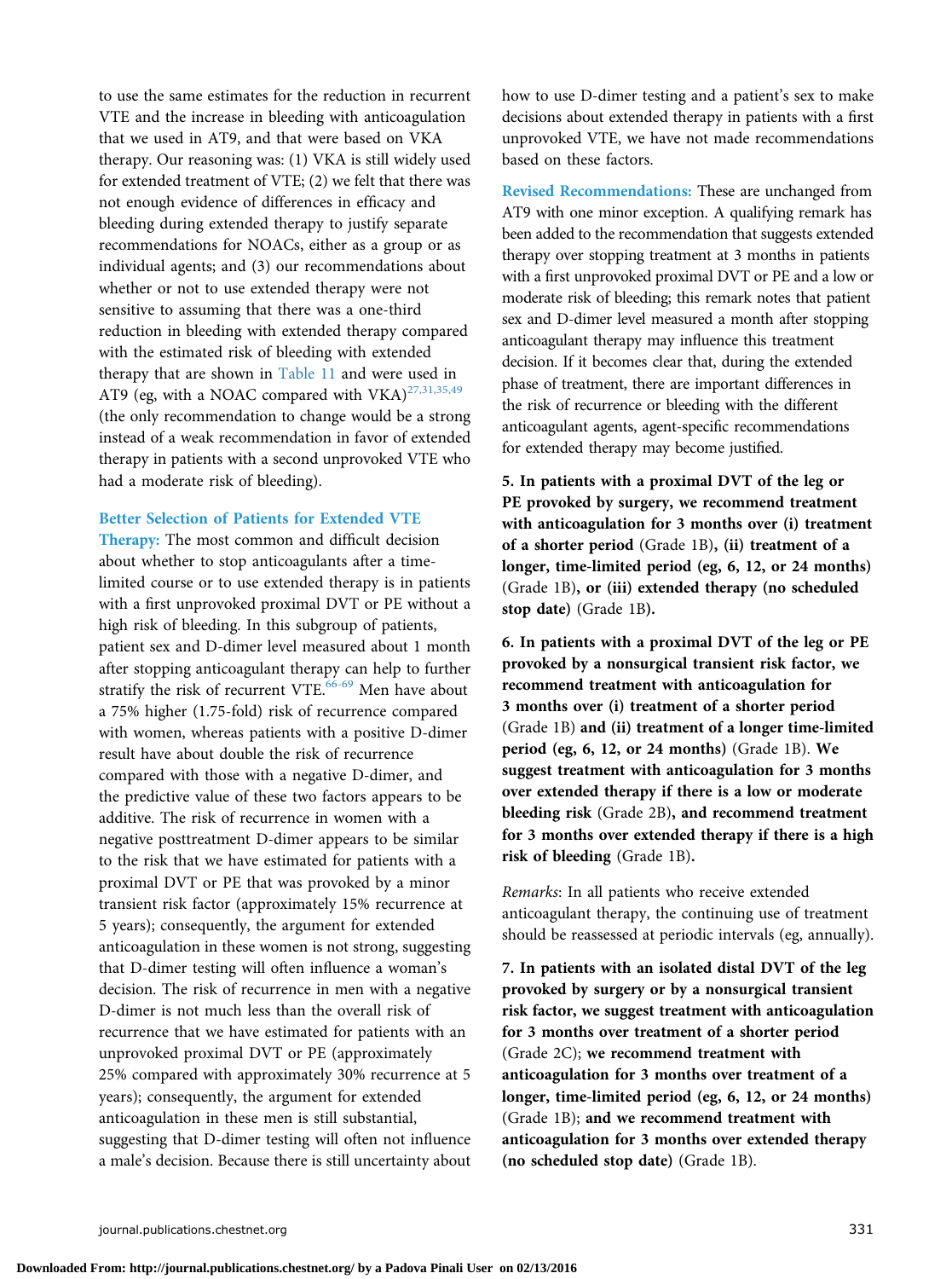Remarks: Duration of treatment of patients with isolated distal DVT refers to patients in whom a decision has been made to treat with anticoagulant therapy; however, it is anticipated that not all patients who are diagnosed with isolated distal DVT will be prescribed anticoagulants.

8. In patients with an unprovoked DVT of the leg (isolated distal or proximal) or PE, we recommend treatment with anticoagulation for at least 3 months over treatment of a shorter duration (Grade 1B), and we recommend treatment with anticoagulation for 3 months over treatment of a longer, time-limited period (eg, 6, 12, or 24 months) (Grade 1B).

Remarks: After 3 months of treatment, patients with unprovoked DVT of the leg or PE should be evaluated for the risk-benefit ratio of extended therapy. Duration of treatment of patients with isolated distal DVT refers to patients in whom a decision has been made to treat with anticoagulant therapy; however, it is anticipated that not all patients who are diagnosed with isolated distal DVT will be prescribed anticoagulants.

\*9. In patients with a first VTE that is an unprovoked proximal DVT of the leg or PE and who have a (i) low or moderate bleeding risk (see text), we suggest extended anticoagulant therapy (no scheduled stop date) over 3 months of therapy (Grade 2B), and a (ii) high bleeding risk (see text), we recommend 3 months of anticoagulant therapy over extended therapy (no scheduled stop date) (Grade 1B).

Remarks: Patient sex and D-dimer level measured a month after stopping anticoagulant therapy may influence the decision to stop or extend anticoagulant therapy (see text). In all patients who receive extended anticoagulant therapy, the continuing use of treatment should be reassessed at periodic intervals (eg, annually).

10. In patients with a second unprovoked VTE and who have a (i) low bleeding risk (see text), we recommend extended anticoagulant therapy (no scheduled stop date) over 3 months (Grade 1B); (ii) moderate bleeding risk (see text), we suggest extended anticoagulant therapy over 3 months of therapy (Grade 2B); or (iii) high bleeding risk (see text), we suggest 3 months of anticoagulant therapy over extended therapy (no scheduled stop date) (Grade 2B).

Remarks: In all patients who receive extended anticoagulant therapy, the continuing use of treatment should be reassessed at periodic intervals (eg, annually).

11. In patients with DVT of the leg or PE and active cancer ("cancer-associated thrombosis") and who (i) do not have a high bleeding risk, we recommend extended anticoagulant therapy (no scheduled stop date) over 3 months of therapy (Grade 1B), and (ii) have a high bleeding risk, we suggest extended anticoagulant therapy (no scheduled stop date) over 3 months of therapy (Grade 2B).

Remarks: In all patients who receive extended anticoagulant therapy, the continuing use of treatment should be reassessed at periodic intervals (eg, annually).

# Aspirin for Extended Treatment of VTE

### Summary of the Evidence

AT9 did not address if there was a role for aspirin, or antiplatelet therapy generally, in the treatment of VTE. Since then, two randomized trials have compared aspirin with placebo for the prevention of recurrent VTE in patients with a first unprovoked proximal DVT or PE who have completed 3 to 18 months of anticoagulant therapy.<sup>70-72</sup> These trials provide moderate-quality evidence that extended aspirin therapy reduces recurrent VTE by about one-third. In these trials, the benefits of aspirin outweighed the increase in bleeding, which was not statistically significant ([Table 13,](#page-18-0) e-Table 14). The two trials enrolled patients with a first unprovoked VTE who did not have an increased risk of bleeding; patients for whom these guidelines have suggested extended anticoagulant therapy. Extended anticoagulant therapy is expected to reduce recurrent VTE by more than 80% and extended NOAC therapy may be associated with the same risk of bleeding as aspirin. $49,50$  If patients with a first unprovoked VTE decline extended anticoagulant therapy because they have risk factors for bleeding or because they have a lower than average risk of recurrence, the net benefit of aspirin therapy is expected to be less than in the two trials that evaluated aspirin for extended treatment of VTE.

Based on indirect comparisons, we expect the net benefit of extended anticoagulant therapy in patients with unprovoked VTE to be substantially greater than the benefits of extended aspirin therapy.<sup>[49](#page-32-0)</sup> Consequently, we do not consider aspirin a reasonable alternative to anticoagulant therapy in patients who want extended therapy. However, if a patient has decided to stop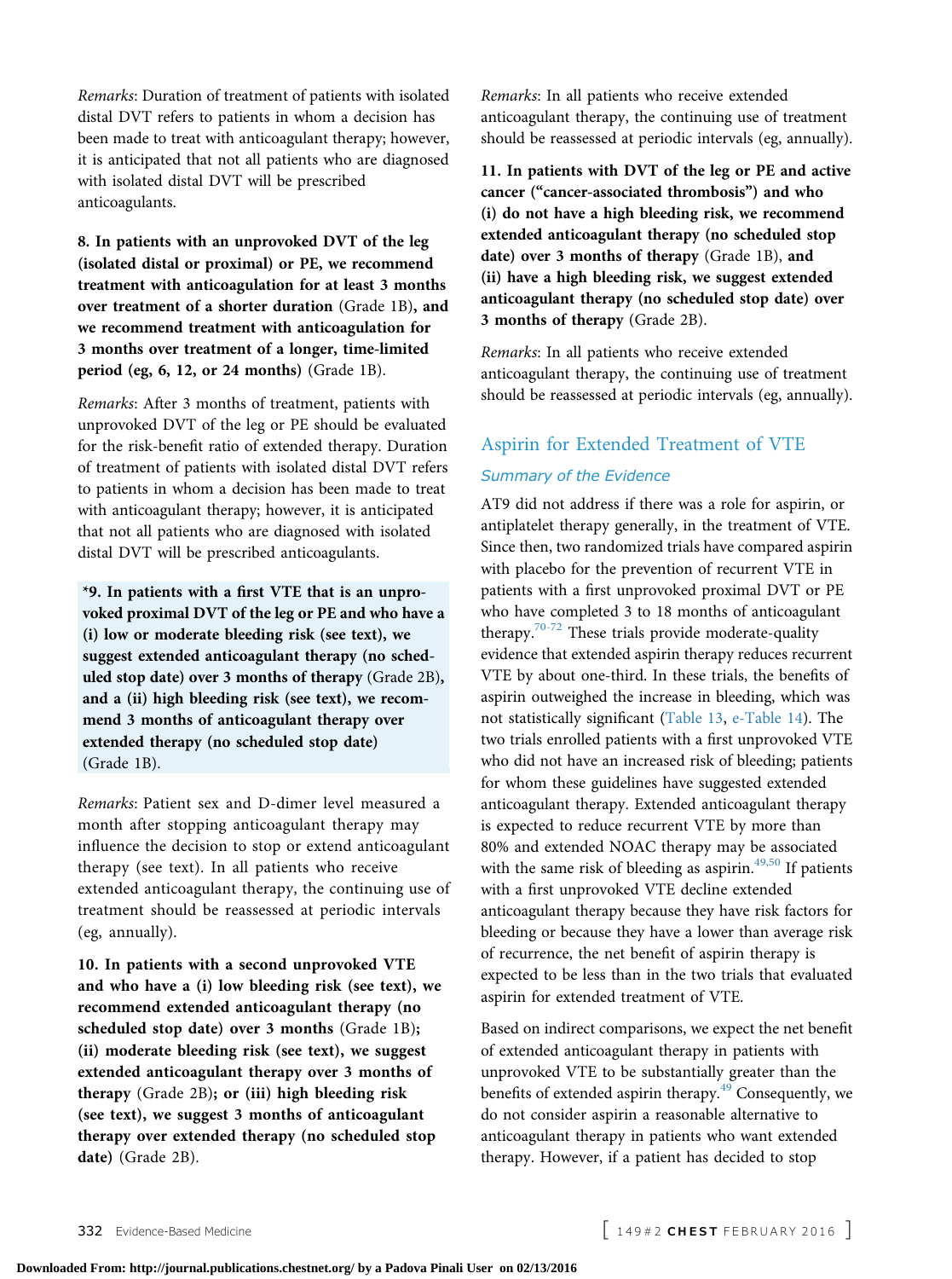<span id="page-18-0"></span>

|  |  |  | TABLE 13 ] Summary of Findings: Aspirin vs Placebo for Extended Treatment of VTE |  |
|--|--|--|----------------------------------------------------------------------------------|--|
|  |  |  |                                                                                  |  |

|                        | No. of                                 |                                                                                             |                              |                   | Anticipated Absolute Effects                      |
|------------------------|----------------------------------------|---------------------------------------------------------------------------------------------|------------------------------|-------------------|---------------------------------------------------|
| Outcomes               | Participants<br>(Studies)<br>Follow-up | Quality of the<br><b>Fvidence</b><br>(GRADE)                                                | Relative Effect<br>(95% CI)  | Risk with Control | Risk Difference with Aspirin (95% CI)             |
| All-cause<br>mortality | 1,224<br>(2 studies)<br>Up to $4y$     | $\oplus$ $\oplus$ $\ominus$<br>Low <sup>a,b</sup><br>because of<br>imprecision              | HR 0.82<br>$(0.45 - 1.52)^c$ |                   | Moderate-Risk Population <sup>d</sup>             |
|                        |                                        |                                                                                             |                              | 5 per 1,000       | 1 fewer per 1,000<br>(from 3 fewer to 3 more)     |
| <b>Recurrent VTE</b>   | 1,224<br>(2 studies)<br>Up to $4y$     | $\oplus \oplus \oplus \ominus$<br><b>Moderate</b> <sup>a</sup><br>because of<br>imprecision | HR 0.65<br>$(0.49 - 0.86)^c$ | 184 per 1,000     | 60 fewer per 1,000<br>(from 24 fewer to 89 fewer) |
| Major bleeding         | 1,224<br>(2 studies)<br>Up to $4y$     | $\oplus$ $\oplus$ $\oplus$<br>Moderate <sup>a,b</sup><br>because of<br>imprecision          | HR 1.31<br>$(0.48 - 3.53)^c$ | 12 per 1,000      | 4 more per 1,000<br>(from 6 fewer to 29 more)     |

The basis for the assumed risk (eg, the median control group risk across studies) is provided in the footnotes. The corresponding risk (and its 95% CI) is based on the assumed risk in the comparison group and the relative effect of the intervention (and its 95% CI). ASPIRE = Aspirin to Prevent Recurrent Venous Thromboembolism; HR = hazard ratio; INSPIRE = International Collaboration of Aspirin Trials for Recurrent Venous Thromboembolism; WARFASA = Aspirin for the Prevention of Recurrent Venous Thromboembolism (the Warfarin and Aspirin) study. See [Table 1](#page-7-0) legend for expansion of other abbreviations and GRADE Working Group grades of evidence.

<sup>a</sup>The Brighton et al<sup>70</sup> study was stopped early and included only one-third of the intended patients.

<sup>b</sup>CI includes values suggesting no effect and values suggesting either benefit or harm.

"Estimate based on Simes et al<sup>[72](#page-33-0)</sup> (INSPIRE) of synthesis of Brighton et al<sup>[70](#page-33-0)</sup> (ASPIRE) and Becattini et al<sup>[71](#page-33-0)</sup> (WARFASA).

<sup>d</sup>Estimate taken from Douketis et al.<sup>228</sup> Bibliography: Simes et al<sup>72</sup> (INSPIRE)

anticoagulants, prevention of recurrent VTE is one of the benefits of aspirin (may also include reductions in arterial thrombosis and colon cancer) that needs to be balanced against aspirin's risk of bleeding and inconvenience. Use of aspirin should also be reevaluated when patients with VTE stop anticoagulant therapy because aspirin may have been stopped when anticoagulants were started (Table 13, e-Table 14).

### \*12. In patients with an unprovoked proximal DVT or PE who are stopping anticoagulant therapy and do not have a contraindication to aspirin, we suggest aspirin over no aspirin to prevent recurrent VTE (Grade 2B).

Remarks: Because aspirin is expected to be much less effective at preventing recurrent VTE than anticoagulants, we do not consider aspirin a reasonable alternative to anticoagulant therapy in patients who want extended therapy. However, if a patient has decided to stop anticoagulants, prevention of recurrent VTE is one of the benefits of aspirin that needs to be balanced against aspirin's risk of bleeding and inconvenience. Use of aspirin should also be reevaluated when patients stop anticoagulant therapy because aspirin may have been stopped when anticoagulants were started.

### Whether and How to Prescribe Anticoagulants to Patients With Isolated Distal DVT

### Summary of the Evidence

AT9 discouraged routine whole-leg US examinations (ie, including the distal veins) in patients with suspected DVT, thereby reducing how often isolated distal DVT is diagnosed.<sup>[1,73](#page-31-0)</sup> The rationale for not routinely examining the distal veins in patients who have had proximal DVT excluded is that: (1) other assessment may already indicate that isolated distal DVT is either unlikely to be present or unlikely to cause complications if it is present (eg, low clinical probability of DVT, D-dimer is negative); (2) if these conditions are not met, a repeat US examination of the proximal veins can be done after a week to detect possible DVT extension and the need for treatment; and (3) false-positive findings for DVT occur more often with US examinations of the distal compared with the proximal veins. $1,73,74$ 

If the calf veins are imaged (usually with US) and isolated distal DVT is diagnosed, there are two management options: (1) treat patients with anticoagulant therapy or (2) do not treat patients with anticoagulant therapy unless extension of their DVT is detected on a follow-up US examination (eg, after 1 and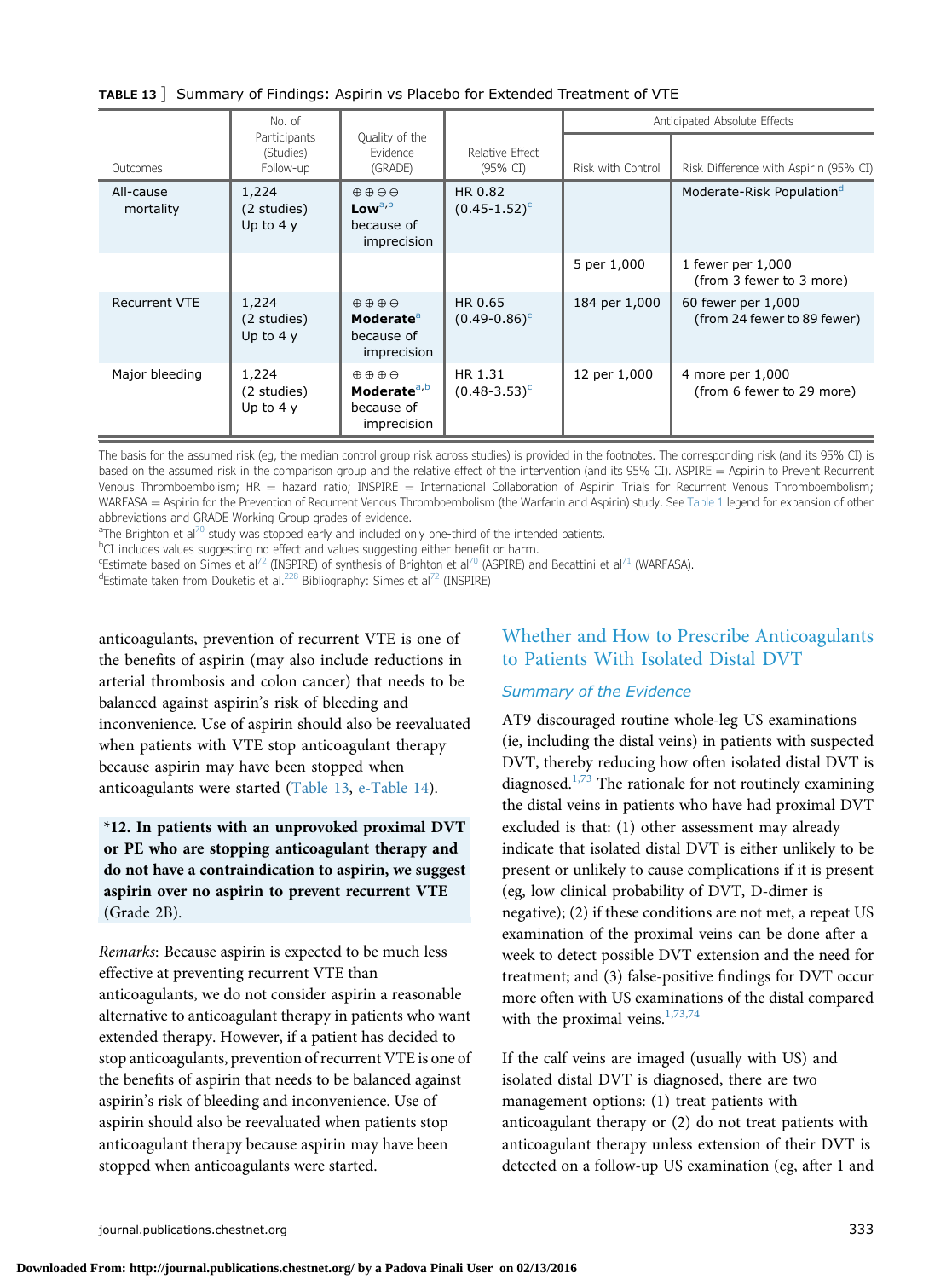2 weeks, or sooner if there is concern; there is no widely accepted protocol for surveillance US testing).<sup>[75](#page-33-0)</sup> Because about 15% of untreated isolated distal DVT are expected to subsequently extend into the popliteal vein and may cause PE, it is not acceptable to neither anticoagulate nor do surveillance to detect thrombus extension.<sup>[1,76-79](#page-31-0)</sup>

In AT9, we judged that there was high-quality evidence that anticoagulant therapy was effective for the treatment of proximal DVT and PE, but uncertainty that the benefits of anticoagulation outweigh its risks in patients with isolated distal DVT because of their lower risk of progressive or recurrent VTE. We suggest the following as risk factors for extension of distal DVT that would favor anticoagulation over surveillance: (1) D-dimer is positive (particularly when markedly so without an alternative reason); (2) thrombosis is extensive (eg, >5 cm in length, involves multiple veins, >7 mm in maximum diameter); (3) thrombosis is close to the proximal veins; (4) there is no reversible provoking factor for DVT; (5) active cancer; (6) history of VTE; and (7) inpatient status.<sup>[1,75-77,80-84](#page-31-0)</sup> We consider thrombosis that is confined to the muscular veins of the calf (ie,, soleus, gastrocnemius) to have a lower risk of extension than thrombosis that involves the axial (ie, true deep; peroneal, tibial) veins.<sup>[76,81,85](#page-33-0)</sup> Severe symptoms favor anticoagulation, a high risk for bleeding [\(Table 11](#page-14-0)) favors surveillance, and the decision to use anticoagulation or surveillance is expected to be sensitive to patient preferences. We anticipate that isolated distal DVT that are detected using a selective approach to whole-leg US will often satisfy criteria for initial anticoagulation, whereas distal DVT detected by routine whole-leg US often will not.

The updated literature search did not identify any new randomized trials that assessed management of patients with isolated distal DVT. Two new systematic reviews<sup>[76,77](#page-33-0)</sup> and a narrative review<sup>[83](#page-33-0)</sup> addressed treatment of isolated distal DVT. In addition to summarizing available data, consistent with AT9, they emphasize the limitations of available evidence. In the absence of substantive new evidence, the panel endorsed the AT9 recommendations without revision. The evidence supporting these recommendations remains low quality because it is not based on direct comparisons of the two management strategies, and ability to predict extension of distal DVT is limited.

13. In patients with acute isolated distal DVT of the leg and (i) without severe symptoms or risk factors for extension (see text), we suggest serial imaging of the

### deep veins for 2 weeks over anticoagulation (Grade 2C), and (ii) with severe symptoms or risk factors for extension (see text), we suggest anticoagulation over serial imaging of the deep veins (Grade 2C).

Remarks: Patients at high risk for bleeding are more likely to benefit from serial imaging. Patients who place a high value on avoiding the inconvenience of repeat imaging and a low value on the inconvenience of treatment and on the potential for bleeding are likely to choose initial anticoagulation over serial imaging.

14. In patients with acute, isolated, distal DVT of the leg who are managed with anticoagulation, we recommend using the same anticoagulation as for patients with acute proximal DVT (Grade 1B).

15. In patients with acute, isolated, distal DVT of the leg who are managed with serial imaging, we (i) recommend no anticoagulation if the thrombus does not extend (Grade 1B), (ii) suggest anticoagulation if the thrombus extends but remains confined to the distal veins (Grade 2C), and (iii) recommend anticoagulation if the thrombus extends into the proximal veins (Grade 1B).

# CDT for Acute DVT of the Leg

### Summary of the Evidence

At the time of AT9, there was one small randomized trial $86$  comparing the effect of CDT vs anticoagulant alone on development of PTS, and another larger randomized trial (Catheter-Directed Venous Thrombolysis in Acute Iliofemoral Vein Thrombosis [CAVENT] Study) assessing short-term (eg, venous patency and bleeding) but not long-term (eg, PTS) outcomes.[87,88](#page-33-0) The CAVENT Study has since reported that CDT reduced PTS, did not alter quality of life, and appears to be cost-effective ([Table 14](#page-20-0), e-Table 15).<sup>[89-92](#page-33-0)</sup> A retrospective analysis found that CDT (3649 patients) was associated with an increase in transfusion (twofold), intracranial bleeding (threefold), PE (1.5-fold), and vena caval filter insertion (twofold); long-term outcomes and PTS were not reported.<sup>[93](#page-34-0)</sup> A single-center prospective registry found that US-assisted CDT in acute iliofemoral (87 patients) achieved high rates of venous patency, was rarely associated with bleeding, and that only 6% of patients had PTS at 1 year.  $94$ 

This new evidence has not led to a change in our recommendation for the use of CDT in patients with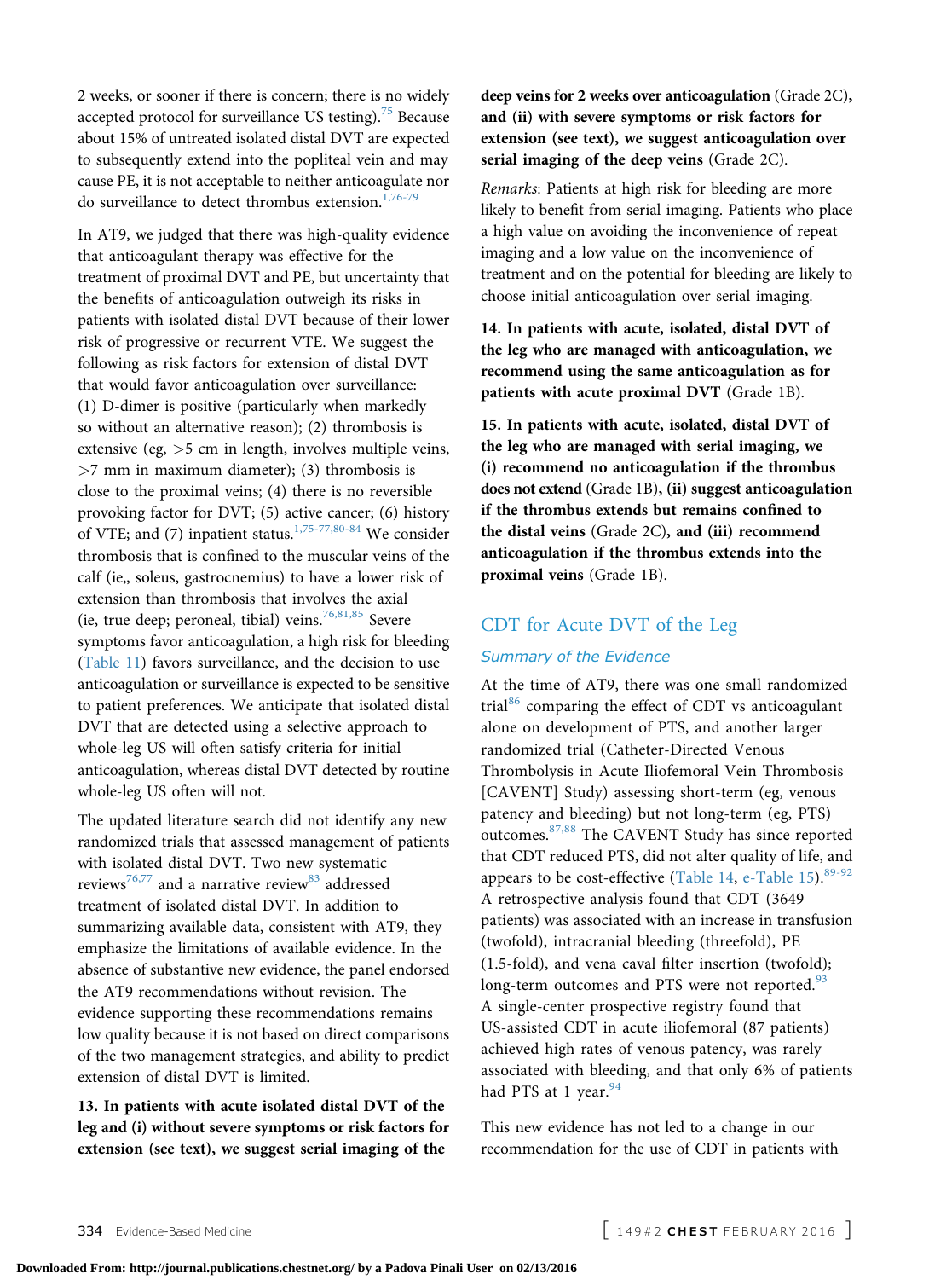#### <span id="page-20-0"></span>TABLE 14 ] Summary of Findings: Catheter-Assisted Thrombus Removal vs Anticoagulation Alone for Acute Leg DVT

|                        | No. of                                 |                                                                                   |                              | Anticipated Absolute Effects          |                                                                                                                   |  |
|------------------------|----------------------------------------|-----------------------------------------------------------------------------------|------------------------------|---------------------------------------|-------------------------------------------------------------------------------------------------------------------|--|
| Outcomes               | Participants<br>(Studies)<br>Follow-up | Quality of the<br>Evidence<br>(GRADE)                                             | Relative Effect<br>(95% CI)  | Risk with<br>Anticoagulation<br>Alone | Risk Difference with Catheter-Assisted<br>Thrombus Removal (95% CI)                                               |  |
| All-cause<br>mortality | 209<br>$(1$ study)<br>$3 \text{ mo}$   | $\oplus$ $\oplus$ $\ominus$<br>Low <sup>a,b</sup><br>because of<br>imprecision    | RR 0.43<br>$(0.08 - 2.16)$   | 46 per 1,000 <sup>c</sup>             | 26 fewer per 1,000<br>(from 43 fewer to 54 more)                                                                  |  |
| <b>Recurrent VTE</b>   | 189<br>$(1$ study)<br>$3 \text{ mo}$   | $\oplus$ $\oplus$ $\ominus$<br>Low <sup>a,b</sup><br>because of<br>imprecision    | RR 0.61<br>$(0.3 - 1.25)^d$  |                                       | Moderate-Risk Population <sup>e</sup>                                                                             |  |
|                        |                                        |                                                                                   |                              | 48 per 1,000                          | 19 fewer per 1,000<br>(from 34 fewer to 12 more)                                                                  |  |
| Major bleeding         | 224<br>(2)<br>studies)<br>3 mo         | $\oplus$ $\oplus$ $\ominus$<br>Low $a,b$<br>because of<br>imprecision             | RR 7.69<br>$(0.4 - 146.9)^d$ |                                       | Moderate-Risk Population <sup>e, f</sup>                                                                          |  |
|                        |                                        |                                                                                   |                              | 29 per 1,000                          | 194 more per 1,000<br>(from 17 fewer to 1000 more)                                                                |  |
| <b>PTS</b>             | 189<br>$(1$ study)<br>2y               | $\oplus$ $\oplus$ $\oplus$<br>Moderate <sup>a</sup><br>because of<br>imprecision  | RR 0.74<br>$(0.55-1)^9$      |                                       | Moderate-Risk Population <sup>h</sup>                                                                             |  |
|                        |                                        |                                                                                   |                              | 588 per 1,000                         | 153 fewer per 1,000<br>(from 265 fewer to 0 more) $\overline{ }$                                                  |  |
| Patency                | 189<br>$(1$ study)<br>6 mo             | $\oplus$ $\oplus$ $\oplus$<br>Moderate <sup>b</sup><br>because of<br>imprecision  | RR 1.42<br>$(1.09-1.85)$     | 455 per $1,000^{j}$                   | 191 more per 1,000<br>(from 41 more to 386 more)                                                                  |  |
| QoL                    | 189<br>$(1$ study)<br>24 mo            | $\oplus$ $\oplus$ $\oplus$<br>Moderate <sup>k</sup><br>because of<br>risk of bias |                              |                                       | The mean quality of life in the<br>intervention groups was 0.2 higher<br>$(2.8$ lower to 3 higher) <sup>1,m</sup> |  |

The basis for the assumed risk (eg, the median control group risk across studies) is provided in the footnotes. The corresponding risk (and its 95% CI) is based on the assumed risk in the comparison group and the relative effect of the intervention (and its 95% CI). CAVENT = Catheter-Directed Venous Thrombolysis in Acute Iliofemoral Vein Thrombosis; EQ-5D = EuroQol - 5 Dimensions; PTS = postthrombotic syndrome; QoL = quality of life. See [Table 1](#page-7-0) and [4](#page-9-0) legends for expansion of other abbreviations and GRADE Working Group grades of evidence.

<sup>a</sup>CI includes values suggesting both benefit and harm.

bLow number of events.

<sup>c</sup>Reported deaths from Enden et al<sup>[90](#page-34-0)</sup> (CAVENT).

 $^{\text{d}}$ Estimate taken from Watson et al. $^{229}$  $^{229}$  $^{229}$  The 1 study included for this outcome was Enden et al $^{90}$  (CAVENT).

<sup>e</sup>Baseline risks for nonfatal recurrent VTE and for major bleeding derived from Douketis et al.<sup>[231](#page-37-0)</sup>

f Most of bleeding events occur during the first 7 d.

 $^{\rm g}$ This estimate is based on the Watson et al. $^{229}$  $^{229}$  $^{229}$  The 1 study included for this outcome was Enden et al $^{90}$  $^{90}$  $^{90}$  (CAVENT). For PTS at 6 mo, published data from Enden et al<sup>90</sup> (CAVENT) provide an estimate RR of 0.93 (0.61-1.42) via Watson et al.<sup>[229](#page-37-0)</sup>

<sup>h</sup>This estimate is based on the findings of the VETO study.<sup>[232](#page-37-0)</sup>

<sup>i</sup>For severe PTS, assuming the same RR of 0.46 and a baseline risk of 13.8%,<sup>[232](#page-37-0)</sup> the absolute reduction is 75 fewer severe PTS per 1,000 (from 29 fewer to 138 fewer) over 2 y.

<sup>j</sup>Reported patency from Enden et al<sup>[90](#page-34-0)</sup> (CAVENT).

k Open-label.

l Disease-specific QoL (VEINES-QOL) estimate used at 24 mo according to treatment allocation.

mGeneric QoL (EQ-5D) at 24 mo according to treatment allocation estimate is mean difference 0.04 (-0.01 to 0.17). Bibliography: Watson et al<sup>[229](#page-37-0)</sup> used for all outcomes except patency and QoL; Enden et al $^{90}$  $^{90}$  $^{90}$  used for patency estimates; Enden et al $^{230}$  $^{230}$  $^{230}$  used for QoL estimates.

DVT. Although the quality of the evidence has improved, the overall quality is still low because of very serious imprecision. Unchanged from AT9, we propose that the patients who are most likely to benefit from

CDT have iliofemoral DVT, symptoms for <14 days, good functional status, life expectancy of  $\geq$ 1 year, and a low risk of bleeding (Tables 14 and [15,](#page-21-0) e-Table 15). Because the balance of risks and benefits with CDT is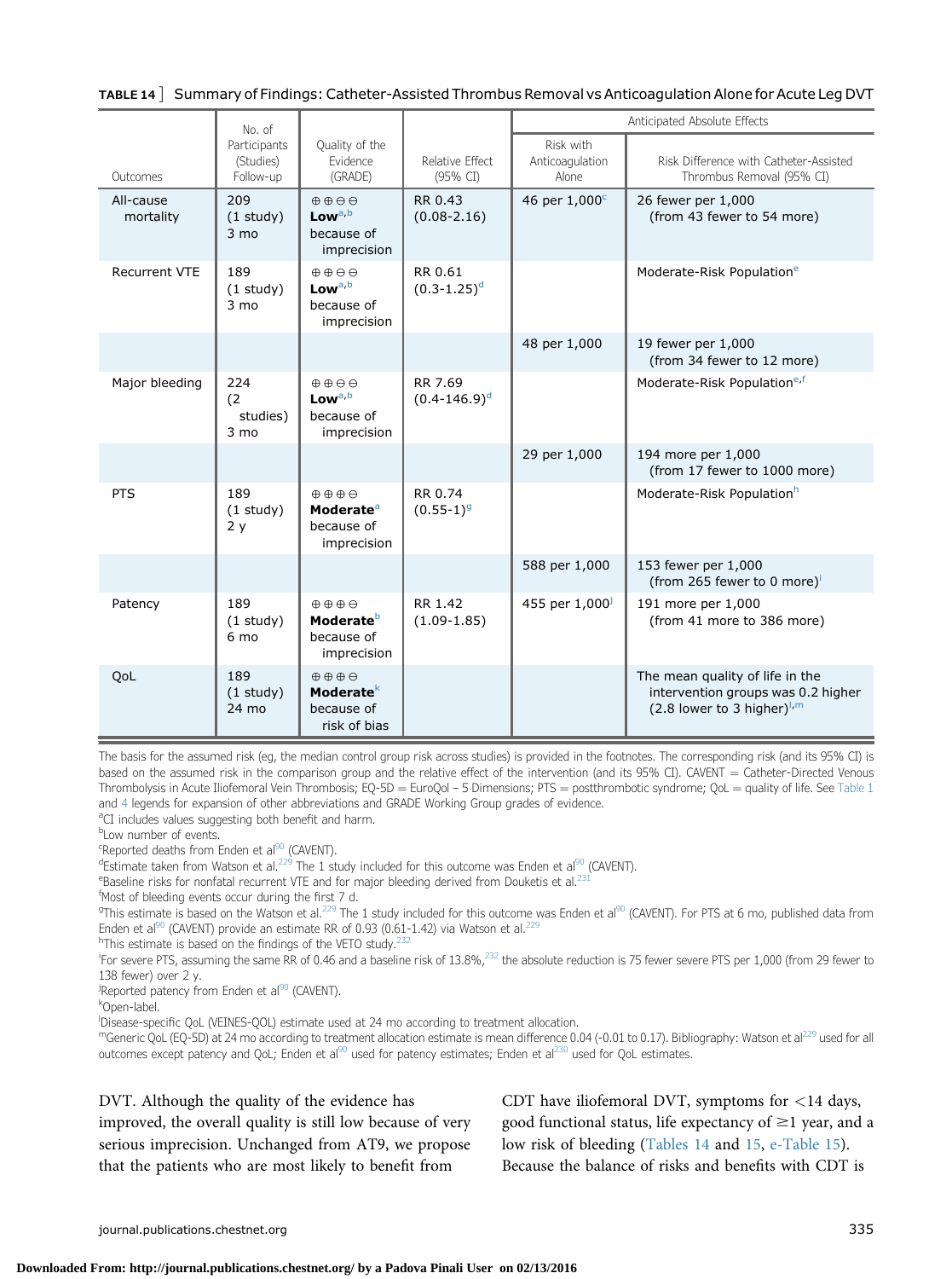<span id="page-21-0"></span>

| <b>TABLE 15</b> Risk Factors for Bleeding With, and |
|-----------------------------------------------------|
| Contraindications to Use of, Thrombolytic           |
| Therapy (Both Systemic and Locally                  |
| Administered)                                       |

| Major Contraindications <sup>a</sup>             |
|--------------------------------------------------|
| Structural intracranial disease                  |
| Previous intracranial hemorrhage                 |
| Ischemic stroke within 3 mo                      |
| Active bleeding                                  |
| Recent brain or spinal surgery                   |
| Recent head trauma with fracture or brain injury |
| <b>Bleeding diathesis</b>                        |
| Relative contraindications <sup>b</sup>          |
| Systolic $BP > 180$                              |
| Diastolic $BP > 110$                             |
| Recent bleeding (nonintracranial)                |
| Recent surgery                                   |
| Recent invasive procedure                        |
| Ischemic stroke more than 3 mo previously        |
| Anticoaqulated (eq. VKA therapy)                 |
| Traumatic cardiopulmonary resuscitation          |
| Pericarditis or pericardial fluid                |
| Diabetic retinopathy                             |
| Pregnancy                                        |
| Age $>75$ y                                      |
| Low body weight (eg, <60 kg)                     |
| Female                                           |
| <b>Black race</b>                                |
|                                                  |

See [Table 1](#page-7-0) and [6](#page-11-0) legends for expansion of abbreviations and GRADE Working Group grades of evidence.

<sup>a</sup>The presence of major contraindications usually precludes use of thrombolytic therapy; consequently, these factors have not been well studied as risk factors for bleeding associated with thrombolytic therapy. Patients with 1 or more major contraindication are usually considered to be "high risk for bleeding with thrombolytic therapy." The factors listed in this table are consistent with other recommendations for the use of thrombolytic therapy in patients with PE.[138,233-235](#page-35-0)

<sup>b</sup>Risk factors for bleeding during anticoagulant therapy that are noted in [Table 11](#page-14-0) that are not included in this table are also likely to be relative contraindications to thrombolytic therapy. The increase in bleeding associated with a risk factor will vary with: (1) severity of the risk factor (eg, extent of trauma or recent surgery) and (2) temporal relationships (eg, interval from surgery or a previous bleeding episode; believed to decrease markedly after approximately 2 wk). Risk factors for bleeding at critical sites (eg, intracranial, intraocular) or noncompressible sites are stronger contraindications for thrombolytic therapy. Depending on the nature, severity, temporality, and number of relative contraindications, patients may be considered "high risk of bleeding with thrombolytic therapy" or "non-high risk for thrombolytic therapy." Patients with no risk factors, 1-2 minor risk factors (eg, female and black race) are usually considered "low risk of bleeding with thrombolytic therapy." Among 32,000 Medicare patients ( $\geq$ 65 y) with myocardial infraction who were treated with thrombolytic therapy, the following factors were independently associated with intracranial haemorrhage:  $aq \ge 75$  y (OR, 1.6); black (OR, 1.6); female (OR, 1.4); previous stroke (OR, 1.5); systolic BP  $\geq$  160 mm Hg (OR, 1.8); women  $\leq$  65 kg or men  $\leq$  80 kg (OR, 1.5); INR  $>4$  (OR, 2.2).<sup>236</sup> The rate of intracranial hemorrhage increased from 0.7% with 0 or 1 of these risk factors, to 4.1% with  $\geq$ 5 risk factors. Among 32,000 patients with myocardial infraction who were treated with

thrombolytic therapy in 5 clinical trials, the following factors were independently associated with moderate or severe bleeding: older age (OR, 1.04 per year); black (OR, 1.4); female (OR, 1.5); hypertension (OR, 1.2); lower weight (OR, 0.99 per kg). $^{234}$  We estimate that systemic thrombolytic therapy is associated with relative risk of major bleeding of 3.5 within 35 d (RR, approximately 7 for intracranial bleeding); about three-quarters of the excess of major bleeds with thrombolytic therapy occur in the first 24 h. $^{14}$ 

uncertain, we consider that anticoagulant therapy alone is an acceptable alternative to CDT in all patients with acute DVT who do not have impending venous gangrene.

### 16. In patients with acute proximal DVT of the leg, we suggest anticoagulant therapy alone over CDT (Grade 2C).

Remarks: Patients who are most likely to benefit from CDT (see text), who attach a high value to prevention of PTS, and a lower value to the initial complexity, cost, and risk of bleeding with CDT, are likely to choose CDT over anticoagulation alone.

# Role of IVC Filter in Addition to Anticoagulation for Acute DVT or PE

### Summary of the Evidence

Our recommendation in AT9 was primarily based on findings of the Prevention du Risque d'Embolie Pulmonaire par Interruption Cave (PREPIC) randomized trial, $95,96$  which showed that placement of a permanent IVC filter increased DVT, decreased PE, and did not influence VTE (DVT and PE combined) or mortality. Since then, several registries have suggested that IVC filters can reduce early mortality in patients with acute VTE, although this evidence has been questioned. The recently published PREPIC 2 randomized trial found that placement of an IVC filter for 3 months did not reduce recurrent PE, including fatal PE, in anticoagulated patients with PE and DVT who had additional risk factors for recurrent VTE [\(Table 16,](#page-22-0) e-Table 16).<sup>102</sup> This new evidence is consistent with our recommendations in AT9. However, because it is uncertain if there is benefit to placement of an IVC filter in anticoagulated patients with severe PE (eg, with hypotension), and this is done by some experts, our recommendation against insertion of an IVC filter in patients with acute PE who are anticoagulated may not apply to this select subgroup of patients.

Although the PREPIC 2 study has improved the quality of evidence for this recommendation, overall quality is still moderate because of imprecision [\(Table 16](#page-22-0), e-Table 16). The AT10 panel decided against combining the results of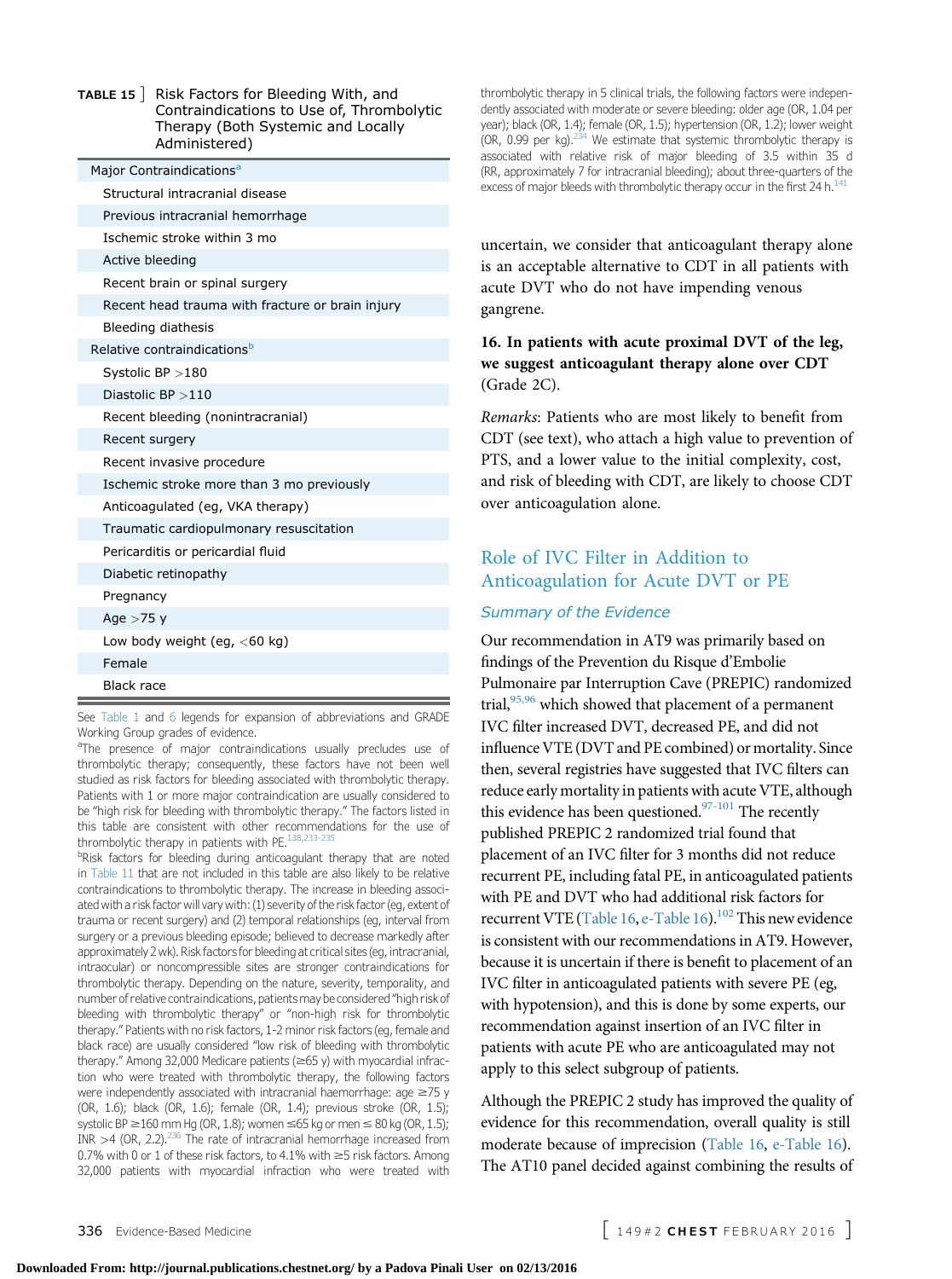<span id="page-22-0"></span>

|                                    |  | TABLE 16 ] Summary of Findings: Temporary IVC Filter vs No Temporary IVC Filter in Addition to Anticoagulation |
|------------------------------------|--|----------------------------------------------------------------------------------------------------------------|
| for Acute DVT or PE <sup>a,b</sup> |  |                                                                                                                |

|                        | No. of                                 |                                                                                        |                             |                                                                        | Anticipated Absolute Effects                          |  |
|------------------------|----------------------------------------|----------------------------------------------------------------------------------------|-----------------------------|------------------------------------------------------------------------|-------------------------------------------------------|--|
| Outcomes               | Participants<br>(Studies)<br>Follow-up | Quality of the<br><b>Fvidence</b><br>(GRADE)                                           | Relative Effect<br>(95% CI) | Risk With No Temporary<br>TVC Filter in Addition to<br>Anticoagulation | Risk Difference with<br>Temporary IVC Filter (95% CI) |  |
| All-cause<br>mortality | 399<br>(1 study)<br>$3 \text{ mo}$     | $\oplus$ $\oplus$ $\oplus$<br>Moderate <sup>c,d</sup><br>because of<br>imprecision     | RR 1.25<br>$(0.6 - 2.6)$    | 60 per 1,000                                                           | 15 more per 1,000<br>(from 24 fewer to 96<br>more)    |  |
| <b>Recurrent PE</b>    | 399<br>(1 study)<br>$3 \text{ mo}$     | $\oplus$ $\oplus$ $\oplus$<br>Moderate <sup>c,d</sup><br>because of<br>imprecision     | RR 2.00<br>$(0.51 - 7.89)$  | 15 per 1,000                                                           | 15 more per 1,000<br>(from 7 fewer to 104<br>more)    |  |
| Major bleeding         | 399<br>(1 study)<br>3 mo               | $\oplus \oplus \oplus \ominus$<br>Moderate <sup>c,d</sup><br>because of<br>imprecision | RR 0.80<br>$(0.32 - 1.98)$  | 50 per 1,000                                                           | 10 fewer per 1,000<br>(from 34 fewer to 49<br>more)   |  |

The basis for the assumed risk (eg, the median control group risk across studies) is provided in the footnotes. The corresponding risk (and its 95% CI) is based on the assumed risk in the comparison group and the relative effect of the intervention (and its 95% CI). IVC = inferior vena cava. See [Table 1](#page-7-0) and [4](#page-9-0) legends for expansion of other abbreviations and GRADE Working Group grades of evidence.

<sup>a</sup>All patients received full-dose anticoagulant therapy according to guidelines for at least 6 mo.

<sup>b</sup>Filter removal was attempted in 164 patients and successful for 153 (93.3%).

<sup>c</sup>CI includes values suggesting no effect and values suggesting either benefit or harm.

<sup>d</sup>Small number of events. Bibliography: Mismetti et al<sup>[237](#page-37-0)</sup> (PREPIC 2)

the PREPIC and PREPIC 2 studies because of differences in the type of filter used, the duration of filter placement, and differences in the length of follow-up.

17. In patients with acute DVT or PE who are treated with anticoagulants, we recommend against the use of an IVC filter (Grade 1B).

### Compression Stocking to Prevent PTS

### Summary of the Evidence

AT9 suggested routine use of graduated compression stockings for 2 years after DVT to reduce the risk of PTS. That recommendation was mainly based on findings of two small, single-center, randomized trials in which patients and study personnel were not blinded to stocking use (no placebo stocking). $103-105$  The quality of the evidence was moderate because of risk of bias resulting from a lack of blinding of an outcome (PTS) that has a large subjective component and because of serious imprecision of the combined findings of the two trials ([Table 17](#page-23-0), e-Table 17). Since AT9, a much larger multicenter, placebo-controlled trial at low risk of bias found that routine use of graduated compression stockings did not reduce PTS or have other important benefits.<sup>[106](#page-34-0)</sup> Based on this trial, we now suggest that graduated compression stockings not be used routinely to prevent PTS and consider the quality to the evidence to be moderate [\(Table 17,](#page-23-0) e-Table 17).

The same study found that routine use of graduated compression stockings did not reduce leg pain during the 3 months after DVT diagnosis [\(Table 17,](#page-23-0) e-Tables 2 and  $17$ ).<sup>[107](#page-34-0)</sup> This finding, however, does not mean that graduated compression stockings will not reduce acute symptoms of DVT or chronic symptoms in those who have developed PTS.

### \*18. In patients with acute DVT of the leg, we suggest not using compression stockings routinely to prevent PTS (Grade 2B).

Remarks: This recommendation focuses on prevention of the chronic complication of PTS and not on the treatment of symptoms. For patients with acute or chronic symptoms, a trial of graduated compression stockings is often justified.

### Whether to Treat Subsegmental PE

### Summary of the Evidence

Subsegmental PE refers to PE that is confined to the subsegmental pulmonary arteries. Whether these patients should be treated, a question that was not addressed in AT9, has grown in importance because improvements in CT pulmonary angiography have increased how often subsegmental PE is diagnosed (ie, from approximately 5% to more than 10% of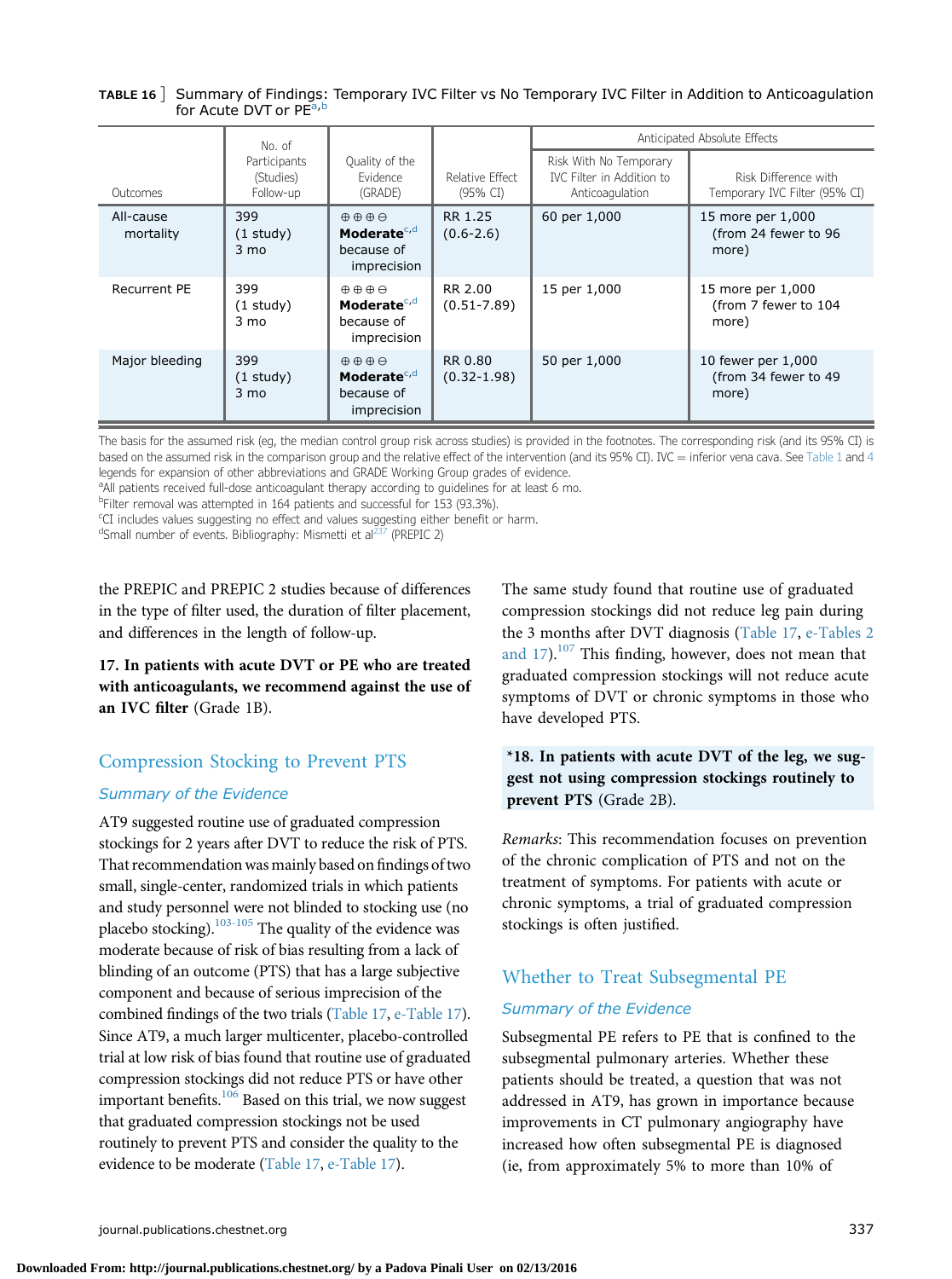#### <span id="page-23-0"></span>TABLE 17 ] Summary of Findings: Elastic Compression Stockings vs No Elastic Compression Stockings to Prevent PTS of the Leg

|                                              | No. of                                 |                                                                                        |                              | Anticipated Absolute Effects                                                                                                                   |                                                                                                                        |  |
|----------------------------------------------|----------------------------------------|----------------------------------------------------------------------------------------|------------------------------|------------------------------------------------------------------------------------------------------------------------------------------------|------------------------------------------------------------------------------------------------------------------------|--|
| Outcomes                                     | Participants<br>(Studies)<br>Follow-up | Quality of the<br>Evidence<br>(GRADE)                                                  | Relative Effect<br>(95% CI)  | Risk with No Flastic<br>Compression Stockings                                                                                                  | Risk Difference with Elastic<br>Compression Stockings (95% CI)                                                         |  |
| <b>PTS</b><br>Villalta<br>Score <sup>a</sup> | 803<br>$(1$ study)<br>6 mo             | $\oplus \oplus \oplus \ominus$<br>Moderate <sup>b</sup><br>because of<br>imprecision   | RR 1.01<br>$(0.86 - 1.18)^c$ |                                                                                                                                                | Moderate-Risk Population <sup>d</sup>                                                                                  |  |
|                                              |                                        |                                                                                        |                              | 479 per 1,000                                                                                                                                  | 5 more per 1,000<br>(from 67 fewer to 86 more)                                                                         |  |
| Recurrent<br><b>VTE</b>                      | 803<br>$(1$ study)<br>6 mo             | $\oplus$ $\oplus$ $\oplus$<br>Moderate <sup>b,e</sup><br>because of<br>imprecision     | RR 0.84<br>$(0.54 - 1.31)^f$ |                                                                                                                                                | Moderate-Risk Population <sup>9</sup>                                                                                  |  |
|                                              |                                        |                                                                                        |                              | 210 per 1,000                                                                                                                                  | 34 fewer per 1,000<br>(from 97 fewer to 65 more)                                                                       |  |
| Acute Leg<br>Pain                            | 742<br>$(1$ study)<br>60 d             | $\oplus \oplus \oplus \ominus$<br>Moderate <sup>e,h</sup><br>because of<br>imprecision |                              | The mean acute leg pain<br>in the control groups<br>was 1.13 leg pain<br>severity assessed<br>on an 11-point<br>numerical pain<br>rating scale | The mean acute leg pain in<br>the intervention groups<br>was 0.26 higher (0.03<br>lower to $0.55$ higher) <sup>i</sup> |  |
| QoL                                          | 803<br>$(1$ study)                     | $\oplus$ $\oplus$ $\oplus$<br>High                                                     |                              |                                                                                                                                                | The mean QoL in the<br>intervention groups was<br>$0.12$ lower $(1.11$ lower to<br>0.86 higher) $j^k$                  |  |

The basis for the assumed risk (eg, the median control group risk across studies) is provided in the footnotes. The corresponding risk (and its 95% CI) is based on the assumed risk in the comparison group and the relative effect of the intervention (and its 95% CI). ECS = elastic compression stockings; SF- $36 =$  Short Form 36. See [Table 1](#page-7-0) and [14](#page-20-0) legends for expansion of other abbreviations and GRADE Working Group grades of evidence. <sup>a</sup>For included studies, number of PTS events as assessed by Villalta's criteria

bLow number of events.

 $^\mathrm{c}$ There were 3 studies originally included for this outcome (Brandjes et al, $^{103}$  Prandoni et al, $^{104}$  $^{104}$  $^{104}$  and Kahn et al $^{106}$  [SOX]). There was very high heterogeneity among the 3 studies,  $I^2 = 92\%$  (P < .01). The pooled effect of the 3 studies was RR, 0.63 (0.35-1.13). Yet, because of the high risk of bias associated with Brandjes et al<sup>[103](#page-34-0)</sup> and Prandoni et al,<sup>104</sup> it was decided to focus on the estimate of the low-risk trial, Kahn et al<sup>[106](#page-34-0)</sup> (SOX), which is used here.<br><sup>d</sup>This estimate is based on the findings of the VETO study.<sup>[232](#page-37-0)</sup>

<sup>e</sup>CI includes values suggesting no effect and values suggesting either benefit or harm.

<sup>f</sup>There were 3 studies originally included for this outcome (Brandjes et al, $^{103}$  $^{103}$  $^{103}$  Prandoni et al, $^{104}$  $^{104}$  $^{104}$  and Kahn et al $^{106}$  $^{106}$  $^{106}$  [SOX]). The pooled effect of the 3 studies was RR, 0.91 (0.65-1.27). Yet, because of the high risk of bias associated with Brandjes et al.<sup>[103](#page-34-0)</sup> and Prandoni et al,<sup>[104](#page-34-0)</sup> it was decided to focus on the estimate of the low-risk trial, Kahn et  $a^{106}$  $a^{106}$  $a^{106}$  (SOX), which is used here.

 $^9$ This estimate is the mean of 2 estimates derived from 2 studies: 12.4% probable/definite VTE $^{170}$  $^{170}$  $^{170}$  and 29.1% confirmed VTE. $^{53}$  $^{53}$  $^{53}$ 

hWide CI that includes no effect.

Estimate derived from Kahn et al.<sup>[107](#page-34-0)</sup>

j Estimate based on VEINES-QOL score improvement of 5.8 points (SD, 7.5) for active ECS vs 5.9 (SD, 7.1) for placebo ECS.

k SF-36 physical component score improved by 8.4 points (SD, 13.6) for active ECS vs 9.9 (SD, 13.2) for placebo ECS (difference between groups of -1.53 points, 95% CI, -3.44 to 0.39;  $P = .12$ ). Bibliography: Kahn et al<sup>[106](#page-34-0)</sup> (SOX) for PTS and recurrent VTE; Kahn et al<sup>[107](#page-34-0)</sup> for acute leg pain

PE).<sup>[108-111](#page-34-0)</sup> There is uncertainty whether these patients should be anticoagulated for two reasons. First, because the abnormalities are small, a diagnosis of subsegmental PE is more likely to be a false-positive finding than a diagnosis of PE in the segmental or more proximal pulmonary arteries.<sup>[110,112-116](#page-34-0)</sup> Second, because a true subsegmental PE is likely to have arisen from a small DVT, the risk of progressive or recurrent VTE without anticoagulation is expected to be lower than in patients with a larger PE.<sup>[110,111,117,118](#page-34-0)</sup>

Our literature search did not identify any randomized trials in patients with subsegmental PE. There is, however, high-quality evidence for the efficacy and safety of anticoagulant therapy in patients with larger PE, and this is expected to apply similarly to patients with subsegmental  $PE<sup>1</sup>$  $PE<sup>1</sup>$  $PE<sup>1</sup>$ . Whether the risk of progressive or recurrent VTE is high enough to justify anticoagulation in patients with subsegmental PE is uncertain. $110,111,117$  There were no episodes of recurrent VTE in retrospective reports that included about 60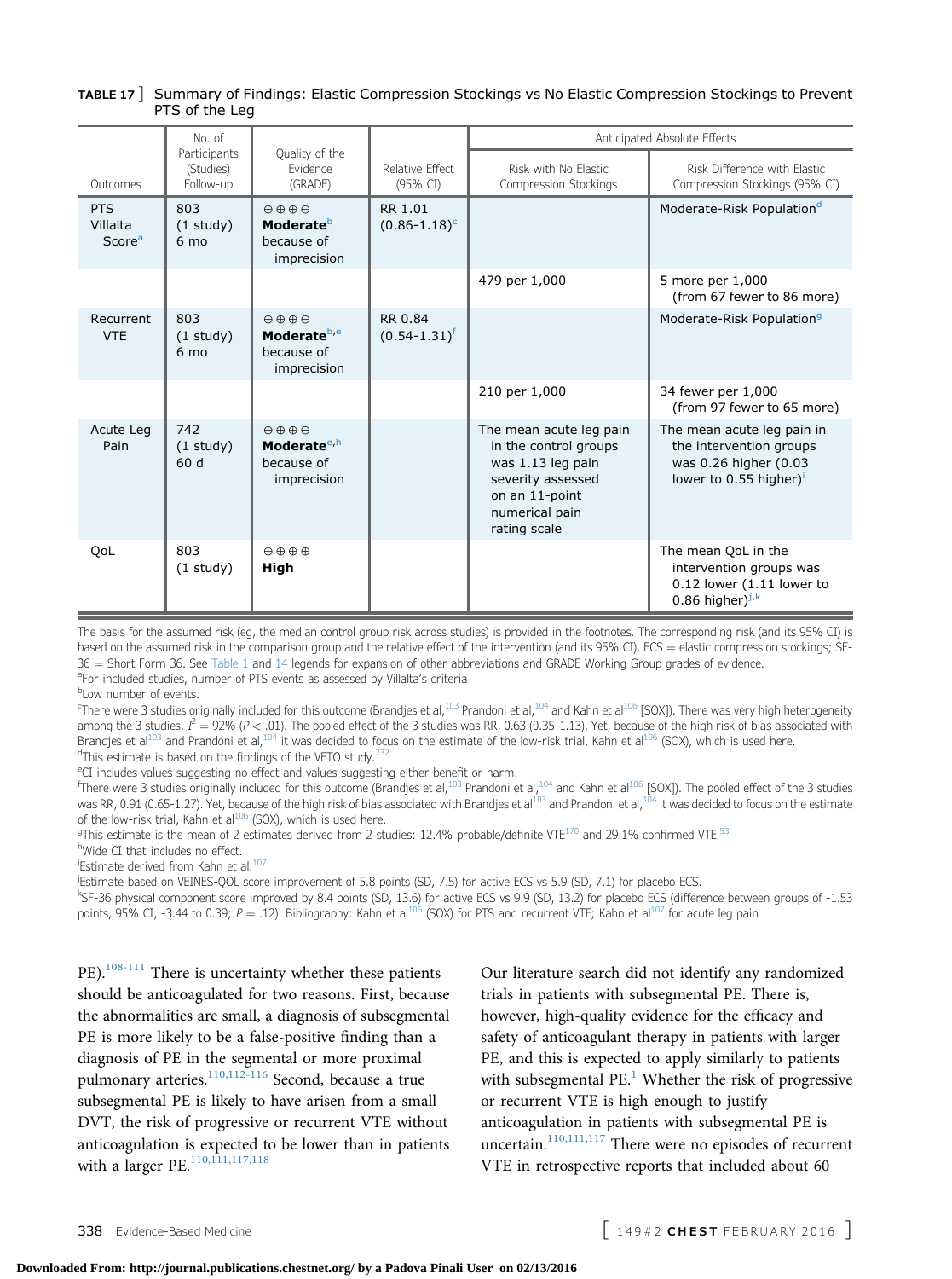patients with subsegmental PE and no proximal DVT and who were not anticoagulated.<sup>110,111</sup> However, in another retrospective analysis, patients with subsegmental PE appeared to have a similar risk of recurrent VTE during 3 months of anticoagulant therapy as patients with larger PE, and a higher risk than in patients who were suspected of having PE but had PE excluded. $119$ 

The AT10 panel endorsed that, if no anticoagulant therapy is an option, patients with subsegmental PE should have bilateral US examinations to exclude proximal DVT of the legs.[110,114](#page-34-0) DVT should also be excluded in other high-risk locations, such as in upper extremities with central venous catheters. If DVT is detected, patients require anticoagulation. If DVT is not detected, there is uncertainty whether patients should be anticoagulated. If a decision is made not to anticoagulate, there is the option of doing one or more follow-up US examinations of the legs to detect (and then treat) evolving proximal DVT. $^{110,114}$  Serial testing for proximal DVT has been shown to be a safe management strategy in patients with suspected PE who have nondiagnostic ventilation-perfusion scans, many of whom are expected to have subsegmental PE.<sup>[110,111,120](#page-34-0)</sup>

We suggest that a diagnosis of subsegmental PE is more likely to be correct (ie, a true positive) if: (1) the CT pulmonary angiogram is of high quality with good opacification of the distal pulmonary arteries; (2) there are multiple intraluminal defects; (3) defects involve more proximal subsegmental arteries (ie, are larger); (4) defects are seen on more than one image; (5) defects are surrounded by contrast rather than appearing to be adherent to the pulmonary artery walls; (6) defects are seen on more than one projection; (7) patients are symptomatic, as opposed to PE being an incidental finding; (8) there is a high clinical pretest probability for PE; and (9) D-dimer level is elevated, particularly if the increase is marked and otherwise unexplained.

In addition to whether or not patients truly have subsegmental PE, we consider the following to be risk factors for recurrent or progressive VTE if patients are not anticoagulated—patients who: are hospitalized or have reduced mobility for another reason; have active cancer (particularly if metastatic or being treated with chemotherapy); or have no reversible risk factor for VTE such as recent surgery. Furthermore, a low cardiopulmonary reserve or marked symptoms that cannot be attributed to another condition favor anticoagulant therapy, whereas a high risk of bleeding

favors no anticoagulant therapy. The decision to anticoagulate or not is also expected to be sensitive to patient preferences. Patients who are not anticoagulated should be told to return for reevaluation if symptoms persist or worsen.

The evidence supporting our recommendations is low quality because of indirectness and because there is limited ability to predict which patients will have VTE complications without anticoagulation.

\*19. In patients with subsegmental PE (no involvement of more proximal pulmonary arteries) and no proximal DVT in the legs who have a (i) low risk for recurrent VTE (see text), we suggest clinical surveillance over anticoagulation (Grade 2C), and (ii) high risk for recurrent VTE (see text), we suggest anticoagulation over clinical surveillance (Grade 2C).

Remarks: US imaging of the deep veins of both legs should be done to exclude proximal DVT. Clinical surveillance can be supplemented by serial US imaging of the proximal deep veins of both legs to detect evolving DVT (see text). Patients and physicians are more likely to opt for clinical surveillance over anticoagulation if there is good cardiopulmonary reserve or a high risk of bleeding.

# Treatment of Acute PE Out of the Hospital Summary of the Evidence

Our recommendation in AT9 was based on: (1) two trials that randomized patients with acute PE to receive LMWH for only 3 days in the hospital $121$  or entirely at home<sup>[122](#page-34-0)</sup> compared with being treated with LMWH in the hospital for a longer period; (2) 15 observational studies, 9 of which were prospective, that evaluated treatment of acute PE out of the hospital<sup>[1](#page-31-0)</sup>; and (3) longstanding experience treating DVT without admission to a hospital. Since AT9, no further randomized trials have evaluated out-of-hospital treatment of acute PE. Several additional prospective and retrospective observational studies have reported findings consistent with earlier reports, and the findings of all of these studies have been included in recent metaanalyses that have addressed treatment of acute PE out of the hospital.<sup>[123-125](#page-34-0)</sup>

Studies that evaluated NOACs for the acute treatment of PE did not report the proportion of patients who were treated entirely out of hospital, but it is probable that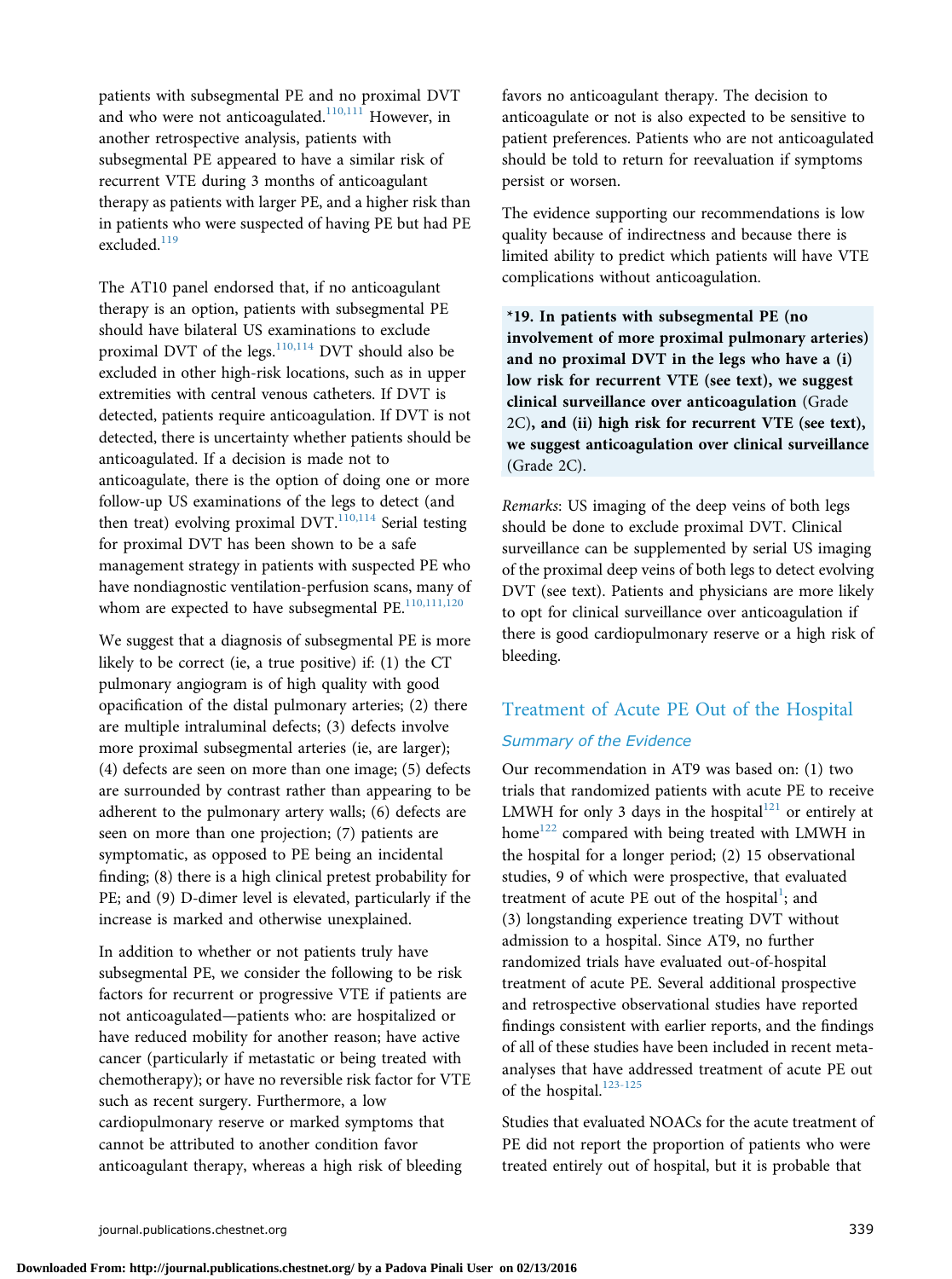this was uncommon. Treatment of acute PE with a NOAC that does not require initial heparin therapy (eg, rivaroxaban, apixaban) facilitates treatment without hospital admission. Consistent with AT9, we suggest that patients who satisfy all of the following criteria are suitable for treatment of acute PE out of the hospital: (1) clinically stable with good cardiopulmonary reserve; (2) no contraindications such as recent bleeding, severe renal or liver disease, or severe thrombocytopenia (ie,  $\langle 70,000/\text{mm}^3$ ); (3) expected to be compliant with treatment; and (4) the patient feels well enough to be treated at home. Clinical decision rules such as the Pulmonary Embolism Severity Index (PESI), either the original form with score <85 or the simplified form with score of 0, can help to identify low-risk patients who are suitable for treatment at home.<sup>[126-131](#page-34-0)</sup> However, we consider clinical prediction rules as aids to decisionmaking and do not require patients to have a predefined score (eg, low-risk PESI score) to be considered for treatment at home. Similarly, although we do not suggest the need for routine assessment in patients with acute PE, we agree that the presence of right ventricular dysfunction or increased cardiac biomarker levels should discourage treatment out of the hospital. $130,132-138$  The quality of the evidence for treatment of acute PE at home remains moderate because of marked imprecision. The updated recommendation has been modified to state that appropriately selected patients may be treated entirely at home, rather than just be discharged early.

\*20. In patients with low-risk PE and whose home circumstances are adequate, we suggest treatment at home or early discharge over standard discharge (eg, after the first 5 days of treatment) (Grade 2B).

### Systemic Thrombolytic Therapy for PE

### Summary of the Evidence

It has long been established that systemic thrombolytic therapy accelerates resolution of PE as evidenced by more rapid lowering of pulmonary artery pressure, increases in arterial oxygenation, and resolution of perfusion scan defects, and that this therapy increases bleeding. $<sup>1</sup>$  $<sup>1</sup>$  $<sup>1</sup>$  The net mortality benefit of thrombolytic</sup> therapy in patients with acute PE, however, has been uncertain and depends on an individual patient's baseline (ie, without thrombolytic therapy) risk of dying from acute PE and risk of bleeding. Patients with the highest risk of dying from PE and the lowest risk of bleeding obtain the greatest net benefit from thrombolytic therapy. Patients with the lowest risk of

dying from PE and the highest risk of bleeding obtain the least net benefit from thrombolytic therapy and are likely to be harmed.

Evidence for the Use of Thrombolytic Therapy in Patients With Acute PE: AT9 recommendations for the use of thrombolytic therapy in acute PE were based on low-quality evidence.<sup>1,139</sup> At that time, only about 800 patients with acute PE had been randomized to receive thrombolytic therapy or anticoagulant therapy alone and, consequently, estimates of efficacy, safety, and overall mortality were very imprecise. In addition, the trials that enrolled these 800 patients had a high risk of bias and there was a strong suspicion that there was selective reporting of studies that favored thrombolytic therapy (ie, publication bias). Randomized trials have clearly established that thrombolytic therapy increases bleeding in patients with acute myocardial infarction, $140$  but that evidence was indirect when applied to patients with PE.

Since AT9, two additional small, randomized trials $141,142$ and a much larger trial $143$  have evaluated systemic thrombolytic therapy in about 1,200 patients with acute PE. The findings of these new studies have been combined with those of earlier studies in a number of meta-analyses. $144-148$  These new data, by reducing imprecision for estimates of efficacy and safety and the overall risk of bias, have increased the quality of the evidence from low to moderate for recommendations about the use of systemic thrombolytic therapy in acute PE ([Table 18](#page-26-0), e-Table 18).

Most of the new evidence comes from the Pulmonary Embolism Thrombolysis trial, which randomized 1,006 patients with PE and right ventricular dysfunction to tenecteplase and heparin or to heparin therapy alone (with placebo). $143$  The most notable findings of this study were that thrombolytic therapy prevented cardiovascular collapse but increased major (including intracranial) bleeding; these benefits and harms were finely balanced, with no convincing net benefit from thrombolytic therapy. An additional finding was that "rescue thrombolytic therapy" appeared to be of benefit in patients who developed cardiovascular collapse after initially being treated with anticoagulant therapy alone.

Management Implication of the Updated Evidence: The improved quality of evidence has not resulted in substantial changes to our recommendations because: (1) the new data support that the benefits of systemic thrombolytic therapy in patients without hypotension, including those with right ventricular dysfunction or an increase in cardiac biomarkers ("intermediate-risk PE"),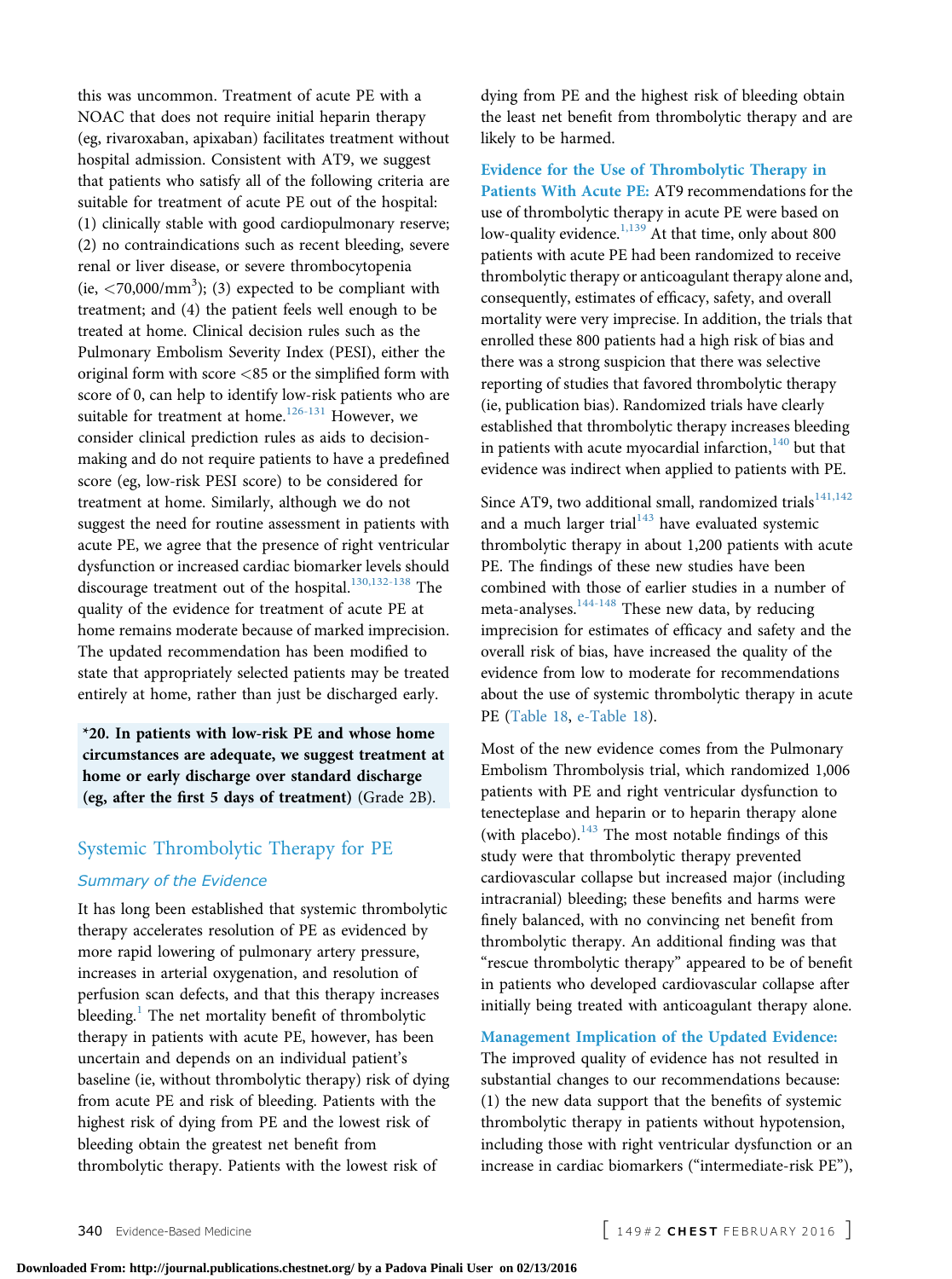<span id="page-26-0"></span>

|  |  |  | TABLE 18 Summary of Findings: Systemic Thrombolytic Therapy vs Anticoagulation Alone for Acute PE |  |
|--|--|--|---------------------------------------------------------------------------------------------------|--|
|  |  |  |                                                                                                   |  |

|                            |                                     |                                                                                             |                                 | Anticipated Absolute Effects          |                                                                |
|----------------------------|-------------------------------------|---------------------------------------------------------------------------------------------|---------------------------------|---------------------------------------|----------------------------------------------------------------|
| Outcomes                   | No. of<br>Participants<br>(Studies) | Quality of the<br>Evidence<br>(GRADE)                                                       | Relative Effect<br>(95% CI)     | Risk with<br>Anticoagulation<br>Alone | Risk Difference with Systemic<br>Thrombolytic Therapy (95% CI) |
| All-cause<br>mortality     | 2,115<br>$(17$ studies)             | $\oplus \oplus \oplus \ominus$<br><b>Moderate</b> <sup>a</sup><br>because of<br>imprecision | OR 0.53<br>$(0.32 - 0.88)^b$    | 39 per $1,000^{\circ}$                | 18 fewer per 1,000<br>(from 5 fewer to 26 fewer)               |
| <b>Recurrent PE</b>        | 2,043<br>(15 studies)               | $\oplus$ $\oplus$ $\oplus$<br>Moderate <sup>a</sup><br>because of<br>imprecision            | OR 0.40<br>$(0.22 - 0.74)^d$    | 30 per 1,000°                         | 18 fewer per 1,000<br>(from 8 fewer to 24 fewer)               |
| Major bleeding             | 2,115<br>(16 studies)               | $\oplus \oplus \oplus \oplus$<br>High                                                       | OR 2.73<br>$(1.91 - 3.91)^e$    | 34 per 1,000 <sup>c</sup>             | 54 more per 1,000<br>(from 29 more to 87 more)                 |
| Intracranial<br>hemorrhage | 2,043<br>$(15$ studies)             | $\oplus \oplus \oplus \ominus$<br>Moderate <sup>a</sup><br>because of<br>imprecision        | OR 4.63<br>$(1.78 - 12.04)^{t}$ | 2 per $1,000^{\circ}$                 | 7 more per 1,000<br>(from 2 more to 21 more)                   |

The basis for the assumed risk (eg, the median control group risk across studies) is provided in the footnotes. The corresponding risk (and its 95% CI) is based on the assumed risk in the comparison group and the relative effect of the intervention (and its 95% CI). See [Table 1](#page-7-0) and [4](#page-9-0) legends for expansion of abbreviations and GRADE Working Group grades of evidence.

aLow number of events.

<sup>b</sup>Estimate from Chatterjee et al.<sup>147</sup> Other estimates from meta-analyses on this topic include Dong et al:<sup>[238](#page-37-0)</sup> OR, 0.89 (0.45-1.78); Cao et al:<sup>[239](#page-37-0)</sup> RR, 0.64 (0.29-1.40); Marti et al:<sup>[145](#page-35-0)</sup> OR, 0.59 (0.36-0.96); Nakamura et al:<sup>[146](#page-35-0)</sup> RR, 0.72 (0.39-1.31); Chatteriee et al<sup>147</sup> (intermediate-risk PE only): OR, 0.46  $(0.25-0.92)$ ; Marti et al<sup>[145](#page-35-0)</sup> (intermediate-risk PE only): OR, 0.42 (0.17-1.03).

<sup>c</sup>Majority (83%) of participants in Chatterjee et al<sup>[147](#page-35-0)</sup> were "moderate" risk.

<sup>d</sup>Estimate from Chatterjee et al.<sup>[147](#page-35-0)</sup> Other estimates from meta-analyses on this topic include Dong et al:<sup>[238](#page-37-0)</sup> OR, 0.63 (0.33-1.20); Cao et al:<sup>[239](#page-37-0)</sup> RR 0.44 (0.19-1.05); Marti et al:[145](#page-35-0) OR, 0.50 (0.27-0.94); Nakamura et al:[146](#page-35-0) RR, 0.60 (0.21-1.69).

<sup>e</sup>Estimate from Chatterjee et al.<sup>147</sup> Other estimates from meta-analyses on this topic include Dong et al:<sup>[238](#page-37-0)</sup> OR, 1.61 (0.91-2.86); Cao et al<sup>[239](#page-37-0)</sup>: RR, 1.16 (0.51-2.60); Marti et al:<sup>[145](#page-35-0)</sup> OR, 2.91 (1.95-4.36); Nakamura et al:<sup>[146](#page-35-0)</sup> RR, 2.07 (0.58-7.35).

<sup>f</sup>Estimate from Chatterjee et al.<sup>[147](#page-35-0)</sup> Bibliography: Chatterjee et al<sup>147</sup>

are largely offset by the increase in bleeding; and (2) among patients without hypotension, it is still not possible to confidently identify those who will derive net benefit from this therapy.

PE With Hypotension: Consistent with AT9, we suggest that patients with acute PE with hypotension (ie, systolic BP <90 mm Hg for 15 min) and without high bleeding risk [\(Table 15](#page-21-0)) are treated with thrombolytic therapy. The more severe and persistent the hypotension, and the more marked the associated features of shock and myocardial dysfunction or damage, the more compelling the indication for systemic thrombolytic therapy. Conversely, if hypotension is transient or less marked, not associated with features of shock or myocardial dysfunction, and if there are risk factors for bleeding, physicians and patients are likely to initially choose anticoagulant therapy without thrombolytic therapy. If thrombolytic therapy is not used and hypotension persists or becomes more marked, or clinical features of shock or myocardial damage develop or worsen, thrombolytic therapy may then be used.

PE Without Hypotension: Consistent with AT9, we recommend that most patients with acute PE who do not have hypotension are not treated with thrombolytic therapy. However, patients with PE without hypotension include a broad spectrum of presentations. At the mild end of the spectrum are those who have minimal symptoms and minimal cardiopulmonary impairment. As noted in the section "Setting for initial anticoagulation for PE," many of these patients can be treated entirely at home or can be discharged after a brief admission. At the severe end of the spectrum are those with severe symptoms and more marked cardiopulmonary impairment (even though systolic BP is >90 mm Hg). In addition to clinical features of cardiopulmonary impairment (eg, heart rate, BP, respiratory rate, jugular venous pressure, tissue hypoperfusion, pulse oximetry), they may have evidence of right ventricular dysfunction on their CT pulmonary angiogram or on echocardiography, or evidence of myocardial damage as reflected by increases in cardiac biomarkers (eg, troponins, brain natriuretic peptide).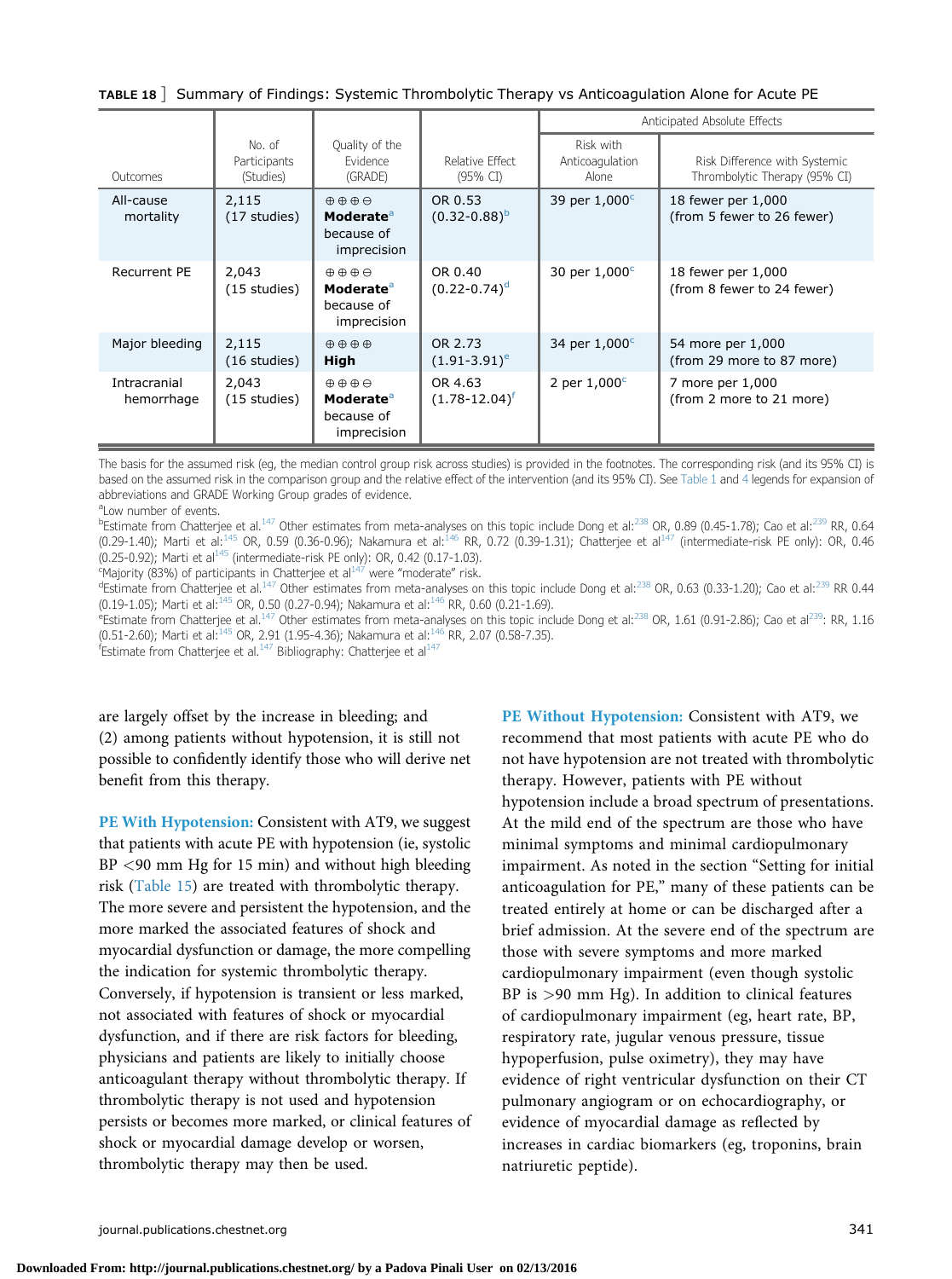We suggest that patients without hypotension who are at the severe end of the spectrum be treated with aggressive anticoagulation and other supportive measures, and not with thrombolytic therapy. These patients need to be closely monitored to ensure that deteriorations are detected. Development of hypotension suggests that thrombolytic therapy has become indicated. Deterioration that has not resulted in hypotension may also prompt the use of thrombolytic therapy. For example, there may be a progressive increase in heart rate, a decrease in systolic BP (which remains >90 mm Hg), an increase in jugular venous pressure, worsening gas exchange, signs of shock (eg, cold sweaty skin, reduced urine output, confusion), progressive right heart dysfunction on echocardiography, or an increase in cardiac biomarkers. We do not propose that echocardiography or cardiac biomarkers are measured routinely in all patients with PE, or in all patients with a non–low-risk PESI assessment.<sup>[122,127,149](#page-34-0)</sup> This is because, when measured routinely, the results of these assessments do not have clear therapeutic implications. For example, we do not recommend thrombolytic therapy routinely for patients without hypotension who have right ventricular dysfunction and an increase in cardiac biomarkers. However, we encourage assessment of right ventricular function by echocardiography and/or measurement of cardiac biomarkers if, following clinical assessment, there is uncertainty about whether patients require more intensive monitoring or should receive thrombolytic therapy.

21. In patients with acute PE associated with hypotension (eg, systolic BP < 90 mm Hg) who do not have a high bleeding risk, we suggest systemically administered thrombolytic therapy over no such therapy (Grade 2B).

\*22. In most patients with acute PE not associated with hypotension, we recommend against systemically administered thrombolytic therapy (Grade 1B).

\*23. In selected patients with acute PE who deteriorate after starting anticoagulant therapy but have yet to develop hypotension and who have a low bleeding risk, we suggest systemically administered thrombolytic therapy over no such therapy (Grade 2C).

Remarks: Patients with PE and without hypotension who have severe symptoms or marked cardiopulmonary impairment should be monitored closely for deterioration. Development of hypotension suggests that thrombolytic therapy has become indicated. Cardiopulmonary deterioration (eg, symptoms, vital signs, tissue perfusion, gas exchange, cardiac biomarkers) that has not progressed to hypotension may also alter the risk-benefit assessment in favor of thrombolytic therapy in patients initially treated with anticoagulation alone.

### Catheter-Based Thrombus Removal for the Initial Treatment of PE

### Summary of the Evidence

Interventional catheter-based treatments for acute PE include delivery of CDT if there is not a high risk of bleeding, or catheter-based treatment without thrombolytic therapy if there is a high risk of bleeding.

CDT: The most important limitation of systemic thrombolytic therapy is that it increases bleeding, including intracranial bleeding. CDT, because it uses a lower dose of thrombolytic drug (eg, about one-third), is expected to cause less bleeding at remote sites (eg, intracranial, GI).<sup>[138,150-153](#page-35-0)</sup> CDT, however, may be as or more effective than systemic thrombolytic therapy for two reasons: (1) it achieves a high local concentration of thrombolytic drug by infusing drug directly into the PE and (2) thrombus fragmentation resulting from placement of the infusion catheter in the thrombus or additional maneuvers, or an increase in thrombus permeability from US delivered via the catheter, may enhance endogenous or pharmacologic thrombolysis. Thrombolytic therapy is usually infused over many hours or overnight. In emergent situations, systemic thrombolytic therapy can be given while CDT is being arranged, and active thrombus fragmentation and aspiration (see below) can be combined with CDT.

A single randomized trial of 59 patients found that, compared with anticoagulation alone, US-assisted CDT improved right ventricular function at 24  $h$ .<sup>[154](#page-35-0)</sup> Observational studies also suggest that CDT is effective at removing thrombus, lowering pulmonary arterial pressure, and improving right ventricular function without being associated with a high risk of bleeding.<sup>[150-152,155](#page-35-0)</sup> Most of these studies are small (fewer than 30 patients) and retrospective, although a recent prospective registry of 101 patients and a prospective cohort study of 150 patients also support the efficacy of CDT.<sup>[155,156](#page-35-0)</sup> Whereas there was no major bleeding in the registry, there were 15 episodes in the cohort study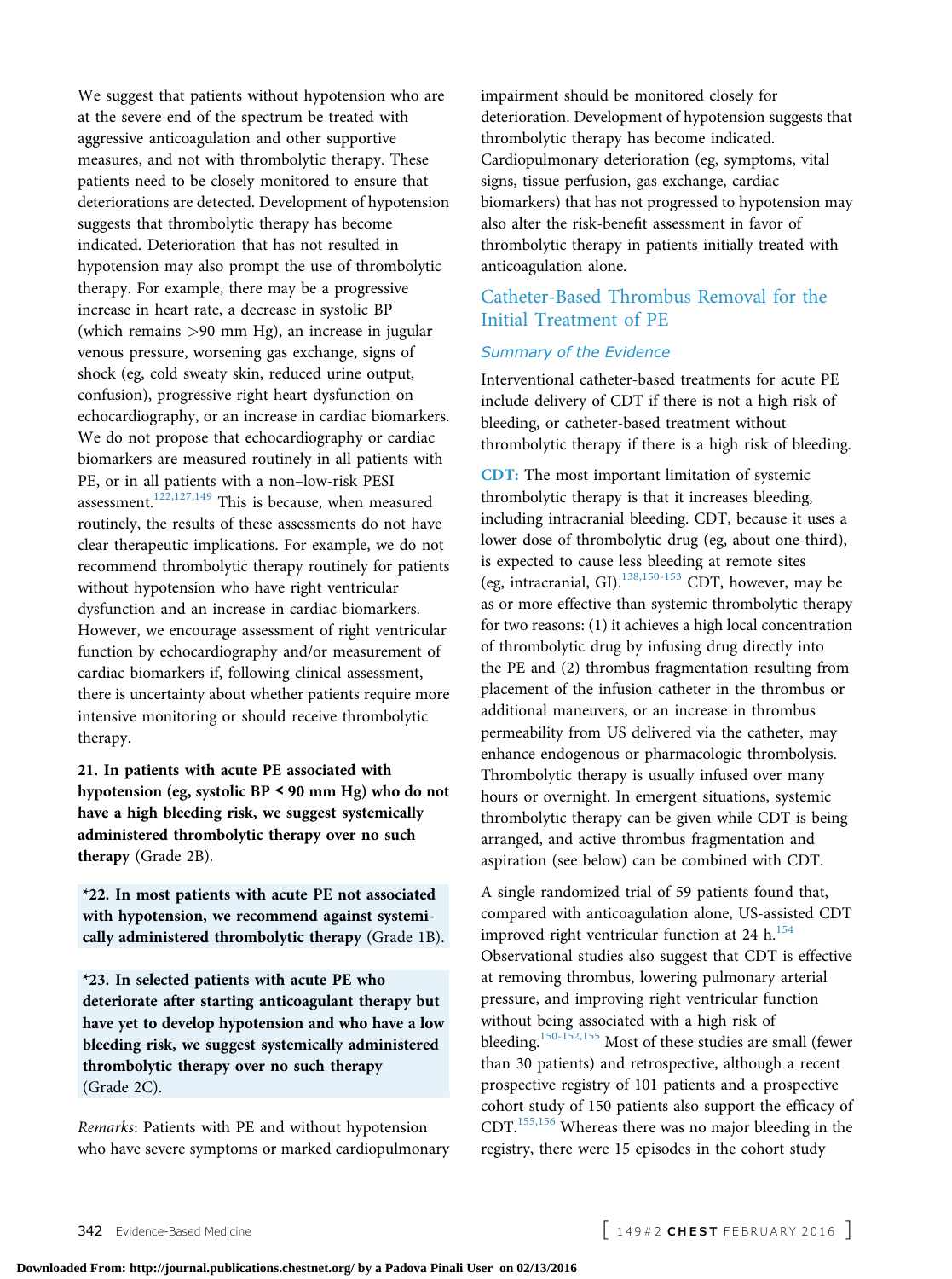(10%; no intracranial or fatal bleeds). An older randomized trial of 34 patients with massive PE found that infusion of recombinant tissue plasminogen activator into a pulmonary artery as opposed to a peripheral vein did not accelerate thrombolysis, but caused more frequent bleeding at the catheter insertion site.<sup>157</sup> No randomized trials or observational studies have compared contemporary CDT with systemic thrombolytic therapy. For patients who require thrombolytic therapy and do not have a high risk of bleeding, the AT10 panel favored systemic thrombolytic therapy over CDT because, compared with anticoagulation alone, there is a higher quality of evidence in support of systemic thrombolytic therapy than for CDT.

### Catheter-Based Thrombus Removal Without

Thrombolytic Therapy: Catheter-based mechanical techniques for thrombus removal involve thrombus fragmentation using various types of catheters, some of which are designed specifically for this purpose.<sup>[150-153](#page-35-0)</sup> Fragmentation results in distal displacement of thrombus, with or without suctioning and removal of some thrombus through the catheter. Mechanical methods alone are used when thrombus removal is indicated but there is a high risk of bleeding that precludes thrombolytic therapy. No randomized trial or prospective cohort studies have evaluated catheter-based thrombus removal of PE without thrombolytic therapy.

Evidence for the use of CDT compared with anticoagulation alone, CDT compared with systemic thrombolytic therapy, and catheter-based treatment without thrombolytic therapy is of low quality and our recommendations are weak.

### \*24. In patients with acute PE who are treated with a thrombolytic agent, we suggest systemic thrombolytic therapy using a peripheral vein over CDT (Grade 2C).

Remarks: Patients who have a higher risk of bleeding with systemic thrombolytic therapy, and who have access to the expertise and resources required to do CDT, are likely to choose CDT over systemic thrombolytic therapy.

\*25. In patients with acute PE associated with hypotension and who have (i) a high bleeding risk, (ii) failed systemic thrombolysis, or (iii) shock that is likely to cause death before systemic thrombolysis can take effect (eg, within hours), if appropriate

expertise and resources are available, we suggest catheter-assisted thrombus removal over no such intervention (Grade 2C).

Remarks: Catheter-assisted thrombus removal refers to mechanical interventions, with or without catheter directed thrombolysis.

# Pulmonary Thromboendarterectomy in for the Treatment of Chronic Thromboembolic Pulmonary Hypertension

### Summary of the Evidence

The AT9 recommendation was based on case series that have shown marked improvements in cardiopulmonary status after thromboendarterectomy in patients with chronic thromboembolic pulmonary hypertension (CTEPH).<sup>158,159</sup> Although additional case series have been reported, the quality of the evidence for thromboendarterectomy in patients with CTEPH has not improved.[153,160-162](#page-35-0) The AT10 panel decided, however, that our previous recommendation for thromboendarterectomy in selected patients with CTEPH was too restrictive and could contribute to suboptimal evaluation and treatment of patients with CTEPH. For example, because of improvements in surgical technique, it is now often possible to remove organized thrombi from peripheral pulmonary arteries. In patients with inoperable CTEPH or persistent pulmonary hypertension after pulmonary thromboendarterectomy, there is new evidence from a randomized trial that pulmonary vasodilator therapy may be of benefit.<sup>[163](#page-35-0)</sup> For these reasons, we no longer identify central disease as a selection factor for thromboendarterectomy in patients with CTEPH, and we emphasize that patients with CTEPH should be assessed by a team with expertise in the evaluation and management of pulmonary hypertension.<sup>[153,159,164-166](#page-35-0)</sup>

\*26. In selected patients with chronic thromboembolic pulmonary hypertension (CTEPH) who are identified by an experienced thromboendarterectomy team, we suggest pulmonary thromboendarterectomy over no pulmonary thromboendarterectomy (Grade 2C).

Remarks: Patients with CTEPH should be evaluated by a team with expertise in treatment of pulmonary hypertension. Pulmonary thromboendarterectomy is often lifesaving and life-transforming. Patients with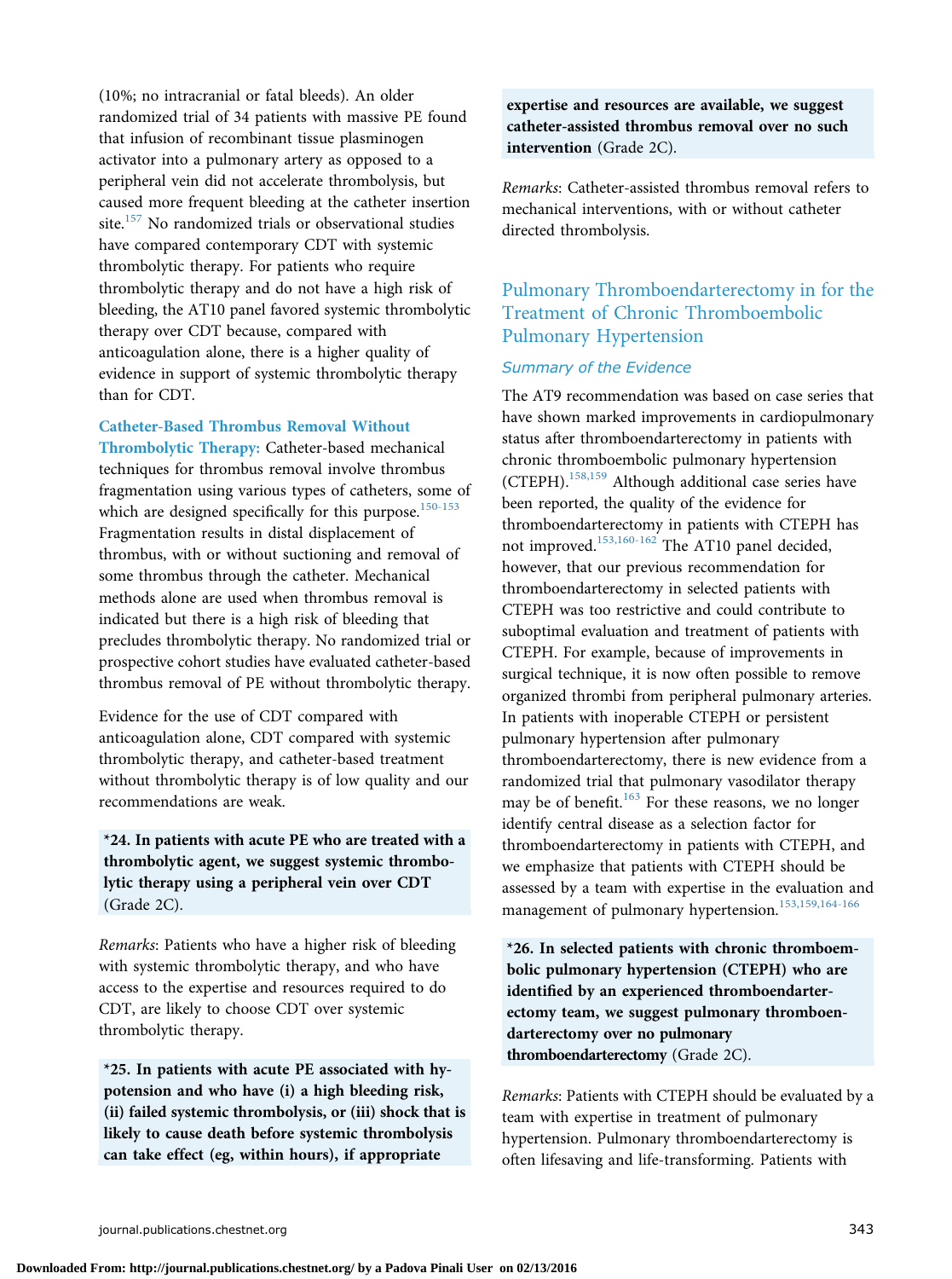CTEPH who are not candidates for pulmonary thromboendarterectomy may benefit from other mechanical and pharmacological interventions designed to lower pulmonary arterial pressure.

# Thrombolytic Therapy in Patients With Upper Extremity DVT

### Summary of the Evidence

The AT9 recommendation was based on: (1) mostly retrospective observational studies suggesting that thrombolysis could improve short- and long-term venous patency, but a lack of data about whether thrombolysis reduced PTS of the arm; (2) occasional reports of bleeding in patients with UEDVT who were treated with thrombolysis, and clear evidence that thrombolysis increases bleeding in other settings; and (3) recognition that, compared to anticoagulation alone, thrombolytic therapy is complex and costly.<sup>[1,167,168](#page-31-0)</sup> We suggest that thrombolysis is most likely to be of benefit in patients who meet the following criteria: severe symptoms; thrombus involving most of the subclavian vein and the axillary vein; symptoms for <14 days; good functional status; life expectancy of  $\geq$ 1 year; and low risk for bleeding. We also suggested CDT over systemic thrombolysis to reduce the dose of thrombolytic drug and the risk of bleeding. There is new moderate quality evidence that CDT can reduce PTS of the  $leg<sup>90</sup>$  $leg<sup>90</sup>$  $leg<sup>90</sup>$ [\(Table 14](#page-20-0), e-Table 15) and that systemic thrombolysis increases bleeding in patients with acute  $PE$ ,  $^{143,147}$  $^{143,147}$  $^{143,147}$  and low-quality evidence that CDT can accelerate breakdown of acute PE.<sup>[154](#page-35-0)</sup> This evidence has indirect bearing on thrombolysis in patients with UEDVT, but it has not changed the overall quality of the evidence or our recommendations for use of thrombolysis in these patients.

### 27. In patients with acute upper extremity DVT (UEDVT) that involves the axillary or more proximal veins, we suggest anticoagulant therapy alone over thrombolysis (Grade 2C).

Remarks: Patients who (i) are most likely to benefit from thrombolysis (see text); (ii) have access to CDT; (iii) attach a high value to prevention of PTS; and (iv) attach a lower value to the initial complexity, cost, and risk of bleeding with thrombolytic therapy are likely to choose thrombolytic therapy over anticoagulation alone.

28. In patients with UEDVT who undergo thrombolysis, we recommend the same intensity and duration of anticoagulant therapy as in patients with UEDVT who do not undergo thrombolysis (Grade 1B).

# Management of Recurrent VTE on Anticoagulant Therapy

#### Summary of Evidence

There are no randomized trials or prospective cohort studies that have evaluated management of patients with recurrent VTE on anticoagulant therapy. Consequently, management is based on low-quality evidence and an assessment of the probable reason for the recurrence. Risk factors for recurrent VTE while on anticoagulant therapy can be divided into two broad categories: (1) treatment factors and (2) the patient's intrinsic risk of recurrence. How a new event should be treated will depend on the reason(s) for recurrence.

Treatment Factors: The risk of recurrent VTE decreases rapidly after starting anticoagulant therapy, with a much higher risk during the first week (or month) compared with the second week (or month).<sup>[169,170](#page-36-0)</sup> A recurrence soon after starting therapy can generally be managed by a time-limited (eg, 1 month) period of more aggressive anticoagulant intensity (eg, switching from an oral agent back to LMWH, an increase in LMWH dose). Other treatment factors that are associated with recurrent VTE and will suggest specific approaches to management include: (1) was LMWH being used; (2) was the patient adherent; (3) was VKA subtherapeutic; (4) was anticoagulant therapy prescribed correctly; (5) was the patient taking an NOAC and a drug that reduced anticoagulant effect; and (6) had anticoagulant dose been reduced (drugs other than VKA)?

There is moderate-quality evidence that LMWH is more effective than VKA therapy in patients with VTE and cancer. A switch to full-dose LMWH, therefore, is often made if there has been an unexplained recurrent VTE on VKA therapy or an NOAC. If the recurrence happened on LMWH, the dose of LMWH can be increased. If the dose of LMWH was previously reduced (eg, by 25% after 1 month of treatment), it is usually increased to the previous level. If the patient was receiving full-dose LMWH, the dose may be increased by about 25%. In practice, the increase in dose is often influenced by the LMWH prefilled syringe dose options that are available. Once-daily LMWH may also be switched to a twicedaily regimen, particularly if two injections are required to deliver the increase in LMWH dose. Treatment adherence, including compliance, can be difficult to assess; for example, symptoms of a recurrent DVT may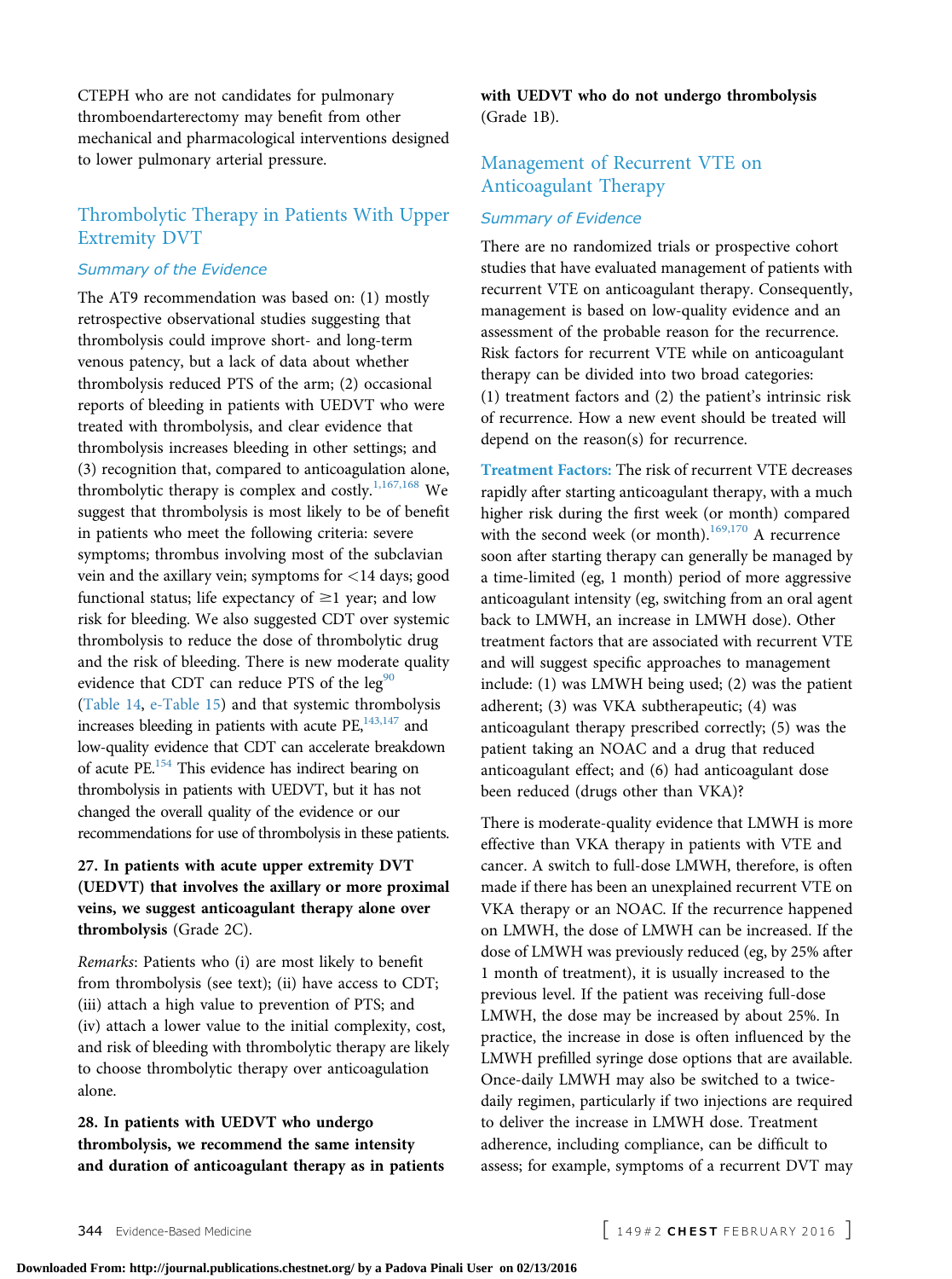encourage medication adherence and a return of coagulation results to the "therapeutic range."

Patient Factors: The most important intrinsic risk factor for recurrent VTE while on anticoagulant therapy is active cancer, with an unexplained recurrence often pointing to yet-to-be-diagnosed disease. Antiphospholipid syndrome is also associated with recurrent VTE, either because of associated hypercoagulability or because a lupus anticoagulant has led to underdosing of VKA because of spurious increases in INR results. Anticoagulated patients may be taking medications that increase the risk of thrombosis such as estrogens or cancer chemotherapy, in which case these treatments may be withdrawn.

A retrospective observational study found an acceptable risk of recurrence (8.6%) and major bleeding (1.4%) during 3 months of follow-up in 70 cancer patients with recurrent VTE while on anticoagulant therapy who either switched from VKA therapy to LMWH (23 patients) or had their LMWH dose increased by about 25% (47 patients).<sup>[171](#page-36-0)</sup> If there is no reversible reason for recurrent VTE while on anticoagulant therapy, and anticoagulant intensity cannot be increased because of risk of bleeding, a vena caval filter can be inserted to prevent  $PE<sup>172</sup>$  However, it is not known if insertion of a filter in these circumstances is worthwhile, and the AT10 panel consider this an option of last resort.

\*29. In patients who have recurrent VTE on VKA therapy (in the therapeutic range) or on dabigatran, rivaroxaban, apixaban, or edoxaban (and are believed to be compliant), we suggest switching to treatment with LMWH at least temporarily (Grade 2C).

Remarks: Recurrent VTE while on therapeutic-dose anticoagulant therapy is unusual and should prompt the following assessments: (1) reevaluation of whether there truly was a recurrent VTE; (2) evaluation of compliance with anticoagulant therapy; and (3) consideration of an underlying malignancy. A temporary switch to LMWH will usually be for at least 1 month.

\*30. In patients who have recurrent VTE on longterm LMWH (and are believed to be compliant), we suggest increasing the dose of LMWH by about onequarter to one-third (Grade 2C).

Remarks: Recurrent VTE while on therapeutic-dose anticoagulant therapy is unusual and should prompt the following assessments: (1) reevaluation of whether there truly was a recurrent VTE; (2) evaluation of compliance with anticoagulant therapy; and (3) consideration of an underlying malignancy.

### **Conclusion**

There is substantial new evidence since AT9 about how to treat VTE. This evidence led the panel to change many of the AT9 recommendations that are included in this update, and has strengthened the evidence quality that underlies others that are unchanged. We now suggest the use of NOACs over VKA for the treatment of VTE in patients without cancer. Although we still suggest LMWH as the preferred long-term treatment for VTE and cancer, we no longer suggest VKA over NOACs in these patients. Although we note factors in individual patients that may favor selection of one NOAC over another in patients without or with cancer, or may favor selection of either a NOAC or VKA in patients with cancer, we have not expressed an overall preference for one NOAC over another, or for either a NOAC or VKA in patients with cancer, because: (1) there are no direct comparisons of different NOACs; (2) NOACs have not been compared with VKA in a broad spectrum of patients with VTE and cancer; and (3) indirect comparisons have not shown convincingly different outcomes with different NOACs. Another notable change in AT10 is that, based on a new low risk of bias study, we now suggest that graduated compression stocking are not routinely used to prevent PTS. Recommendations that are unchanged but are now supported by better evidence include: (1) discouragement of IVC filter use in anticoagulated patients; (2) encouragement of indefinite anticoagulant therapy after a first unprovoked PE; and (3) discouragement of thrombolytic therapy in PE patients who are not hypotensive and are not deteriorating on anticoagulation.

Of the 54 recommendations that are included in the 30 statements in this update, 20 (38%) are strong recommendations (Grade 1) and none is based on highquality (Grade A) evidence. The absence of high-quality evidence highlights the need for further research to guide VTE treatment decisions. As new evidence becomes available, these guidelines will need to be updated. Goals of our group and CHEST include transition to continually updated "living guidelines." The modular format of this update is designed to facilitate this development, with individual topics and questions being addressed as new evidence becomes available. We will also facilitate implementation of our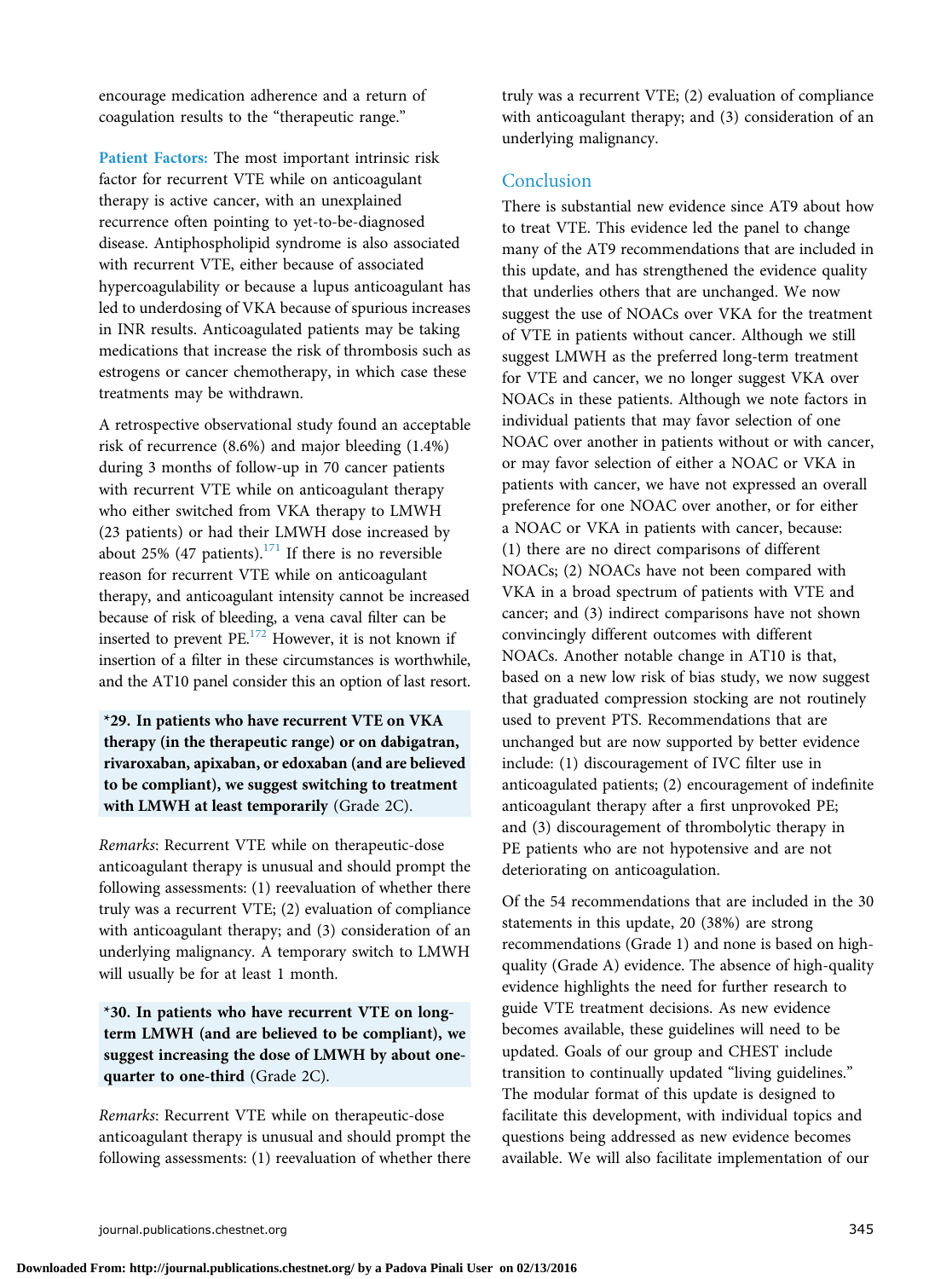<span id="page-31-0"></span>recommendations into practice by developing new and convenient ways to disseminate our recommendations. This will enable achievement of another of our goals reduction in the burden of VTE in individual patients and in the general population.

### Acknowledgments

Author contributions: C. K. was the chair of the panel. C. K., E. A., A. B., J. O., D. J., and L .M. were executive committee members of the panel. C. K. and N. S. were the topic editors for "Treatment of Acute Pulmonary Embolism Out of Hospital". C. K. and D. J. were the topic editors for "Pulmonary Thromboendarterectomy in the Treatment of Chronic Thromboembolic Pulmonary Hypertension". E. K. and A. B. were the topic editors for "Compression Stocking to Prevent Post-Thrombotic Syndrome". E. K. and A. B. were the topic editors for "Thrombolytic Therapy in Patients with Upper Extremity Deep Vein Thrombosis". D. J. and C. S. K. were the topic editors for "Management of Recurrent Venous Thromboembolism on Anticoagulant Therapy". H. B. and N. S. were the topic editors for "Whether and How to Anticoagulate Patients with Isolated Distal Deep Vein Thrombosis". M. H. and H. B. were the topic editors for "Catheter-Directed Thrombolysis for Acute Deep Vein Thrombosis of the Leg". M. H. and J. V. were the topic editors for "Duration of Anticoagulant Therapy". L. M. and C. S. K. were the topic editors for "Whether to Anticoagulate Subsegmental Pulmonary Embolism". S. S., T. M. and P. W. were the topic editors for "Catheter-Based Thrombus Removal for the Initial Treatment of Pulmonary Embolism". S.W. and T. M. were the topic editors for "Choice of Long-Term (First 3 Months) and Extended (No Scheduled Stop Date) Anticoagulant". S. S., S. W. and J. V. were the topic editors for "Systemic Thrombolytic Therapy for Pulmonary Embolism". L. M. and P. W. were the topic editors for "Aspirin for Extended Treatment of Venous Thromboembolism". L. M. and C. S. K. were the topic editors for "Role of Inferior Vena Caval Filter in Addition to Anticoagulation in Patients with Acute Deep Vein Thrombosis or Pulmonary Embolism". E. A. and J. O. were methodologists for the panel. A. B. was the GOC liaison to the panel. L. M. was an overall guideline editor.

Financial/nonfinancial disclosures: The authors have reported to CHEST the following: In the past 3 years, E. A. A. was an author on a number of systematic reviews on anticoagulation in patients with cancer. H. B. has received compensation for participation on advisory committees with speaking engagements sponsored by Sanofi-Aventis, Bayer Healthcare, and Daiichi-Sankyo. His institution has received grant funding (no salary support) from Daiichi-Sankyo for studying VTE treatment. He has also served as a coauthor of original studies using rivaroxaban (EINSTEIN, EINSTEIN Pulmonary Embolism [PE]) and edoxaban (Hokusai-VTE study). M. H. has received grant funding and has delivered talks related to long-term and extended anticoagulation and treatment of subsegmental PE. He has also authored several papers related to long-term and extended anticoagulation, treatment of subsegmental PE, and compression stocking in preventing postthrombotic syndrome. D. J.'s institution has received grant funding (no salary support) from Instituto de salud Carlos III, Sociedad Española de Neumología y Cirugía Torácica, and NeumoMadrid for studying PE. He was a member of Steering Committee of the Pulmonary Embolism Thrombosis Study (PEITHO), a principal investigator of an original study related to the role of the inferior vena cava filter in addition to anticoagulation in patients with acute DVT or PE and has participated in the derivation of scores for identification of low-risk PE. He has delivered talks related to treatment of acute PE. C. K. has been compensated for speaking engagements sponsored by Boehringer Ingelheim and Bayer Healthcare related to VTE therapy. His institution has received grant funding (no salary support) from the National Institutes of Health related to the topic of catheter-assisted thrombus removal in patients with leg DVT. He has also published many studies related to longterm anticoagulation and compression stockings in preventing postthrombotic syndrome. L. M. has frequently lectured on the duration of long-term anticoagulation and is a coauthor on several risk-stratification papers. She has received honoraria from CHEST

Enterprises for VTE talks. T. M. and C. S. K. have received honoraria from Chest Enterprises for VTE Prep Courses. T. M.'s institution has received grant funding (no salary support) from Portola Pharmaceuticals for the Acute Medically Ill VTE Prevention With Extended Duration Betrixaban Study (APEX) related to extended prophylaxis against VTE with betrixaban. T. M.'s institution received grant support from Bayer Pharmaceuticals for a research project concerning the etiology of chronic thromboembolic pulmonary hypertension. He has also authored textbook chapters related to thrombolytic interventions in patients with acute PE and pulmonary thromboendarterectomy in chronic thromboembolic pulmonary hypertension. S. M. S.'s and S. C. W.'s institution has received grant funding (no salary support) from the Canadian Institutes of Health for the D-dimer Optimal Duration Study Phase II (DODS-Extension), from Washington University via the National Institutes of Health (Genetic Informatics Trial), Bayer related to VTE (EINSTEIN studies), and from Bristol-Myers Squibb related to apixaban for the Secondary Prevention of Thromboembolism (Apixaban for the Secondary prevention of Thromboembolism: A prospective Randomized Outcome pilot study among patients with the AntiphosPholipid Syndrome). J. R. E. V.'s institution has received grant funding (no salary support) from Bristol-Myers Squibb for evaluating the role of apixaban for long-term treatment of VTE. P. W. is a coinvestigator on a grant regarding the treatment of subsegmental PE. He has authored several studies and grants related to the longterm and extended anticoagulation (using vitamin K antagonists and the direct oral anticoagulants). P. W. has received grant funding from Bristol-Myers Squibb and has received honoraria for talks from Bayer. E. A. A., H. B., C. K., P. W., and S. C. W. participated in the last edition of the CHEST Antithrombotic Therapy for VTE Disease Guidelines (AT9). None declared (A. B., J. O., N. S.).

Role of sponsors: This study was funded in total by internal funds from the American College of Chest Physicians.

Dedication: All of the authors would like to acknowledge the contributions of previous authors of the CHEST Antithrombotic Guidelines.

Additional information: The e-Tables and e-Figures can be found in the Supplemental Materials section of the online article.

#### References

- 1. [Kearon C, Akl EA, Comerota AJ, et al. Antithrombotic therapy for](http://refhub.elsevier.com/S0012-3692(15)00335-9/sref1) [VTE disease: Antithrombotic Therapy and Prevention of](http://refhub.elsevier.com/S0012-3692(15)00335-9/sref1) [Thrombosis, 9th ed: American College of Chest Physicians](http://refhub.elsevier.com/S0012-3692(15)00335-9/sref1) [Evidence-Based Clinical Practice Guidelines.](http://refhub.elsevier.com/S0012-3692(15)00335-9/sref1) Chest. [2012;141\(2 Suppl\):e419S-494S.](http://refhub.elsevier.com/S0012-3692(15)00335-9/sref1)
- 2. [Guyatt G, Akl EA, Hirsh J, et al. The vexing problem of guidelines](http://refhub.elsevier.com/S0012-3692(15)00335-9/sref2) and confl[ict of interest: a potential solution.](http://refhub.elsevier.com/S0012-3692(15)00335-9/sref2) Ann Intern Med. [2010;152\(11\):738-741.](http://refhub.elsevier.com/S0012-3692(15)00335-9/sref2)
- 3. [Shea BJ, Grimshaw JM, Wells GA, et al. Development of AMSTAR:](http://refhub.elsevier.com/S0012-3692(15)00335-9/sref3) [a measurement tool to assess the methodological quality of](http://refhub.elsevier.com/S0012-3692(15)00335-9/sref3) systematic reviews. [BMC Med Res Methodol](http://refhub.elsevier.com/S0012-3692(15)00335-9/sref3). 2007;7:10.
- 4. [Higgins JP, Altman DG, Gotzsche PC, et al. The Cochrane](http://refhub.elsevier.com/S0012-3692(15)00335-9/sref4) Collaboration'[s tool for assessing risk of bias in randomised trials.](http://refhub.elsevier.com/S0012-3692(15)00335-9/sref4) BMJ[. 2011;343:d5928.](http://refhub.elsevier.com/S0012-3692(15)00335-9/sref4)
- 5. [Guyatt GH, Oxman AD, Vist G, et al. GRADE guidelines: 4. Rating](http://refhub.elsevier.com/S0012-3692(15)00335-9/sref5) the quality of evidence—[study limitations \(risk of bias\).](http://refhub.elsevier.com/S0012-3692(15)00335-9/sref5) J Clin Epidemiol[. 2011;64\(4\):407-415](http://refhub.elsevier.com/S0012-3692(15)00335-9/sref5).
- 6. [Balshem H, Helfand M, Schünemann HJ, et al. GRADE guidelines:](http://refhub.elsevier.com/S0012-3692(15)00335-9/sref6) [3. Rating the quality of evidence.](http://refhub.elsevier.com/S0012-3692(15)00335-9/sref6) J Clin Epidemiol. 2011;64(4):401-406.
- 7. [Guyatt G, Gutterman D, Baumann MH, et al. Grading strength of](http://refhub.elsevier.com/S0012-3692(15)00335-9/sref7) [recommendations and quality of evidence in clinical guidelines:](http://refhub.elsevier.com/S0012-3692(15)00335-9/sref7) [report from an american college of chest physicians task force.](http://refhub.elsevier.com/S0012-3692(15)00335-9/sref7) Chest[. 2006;129\(1\):174-181](http://refhub.elsevier.com/S0012-3692(15)00335-9/sref7).
- 8. [Guyatt GH, Oxman AD, Montori V, et al. GRADE guidelines:](http://refhub.elsevier.com/S0012-3692(15)00335-9/sref8) [5. Rating the quality of evidence](http://refhub.elsevier.com/S0012-3692(15)00335-9/sref8)—publication bias.  $\bar{J}$  Clin Epidemiol[. 2011;64\(12\):1277-1282](http://refhub.elsevier.com/S0012-3692(15)00335-9/sref8).
- 9. [Guyatt GH, Oxman AD, Kunz R, et al. GRADE guidelines 6. Rating](http://refhub.elsevier.com/S0012-3692(15)00335-9/sref9) [the quality of evidence](http://refhub.elsevier.com/S0012-3692(15)00335-9/sref9)—imprecision. J Clin Epidemiol. 2011;64(12): [1283-1293](http://refhub.elsevier.com/S0012-3692(15)00335-9/sref9).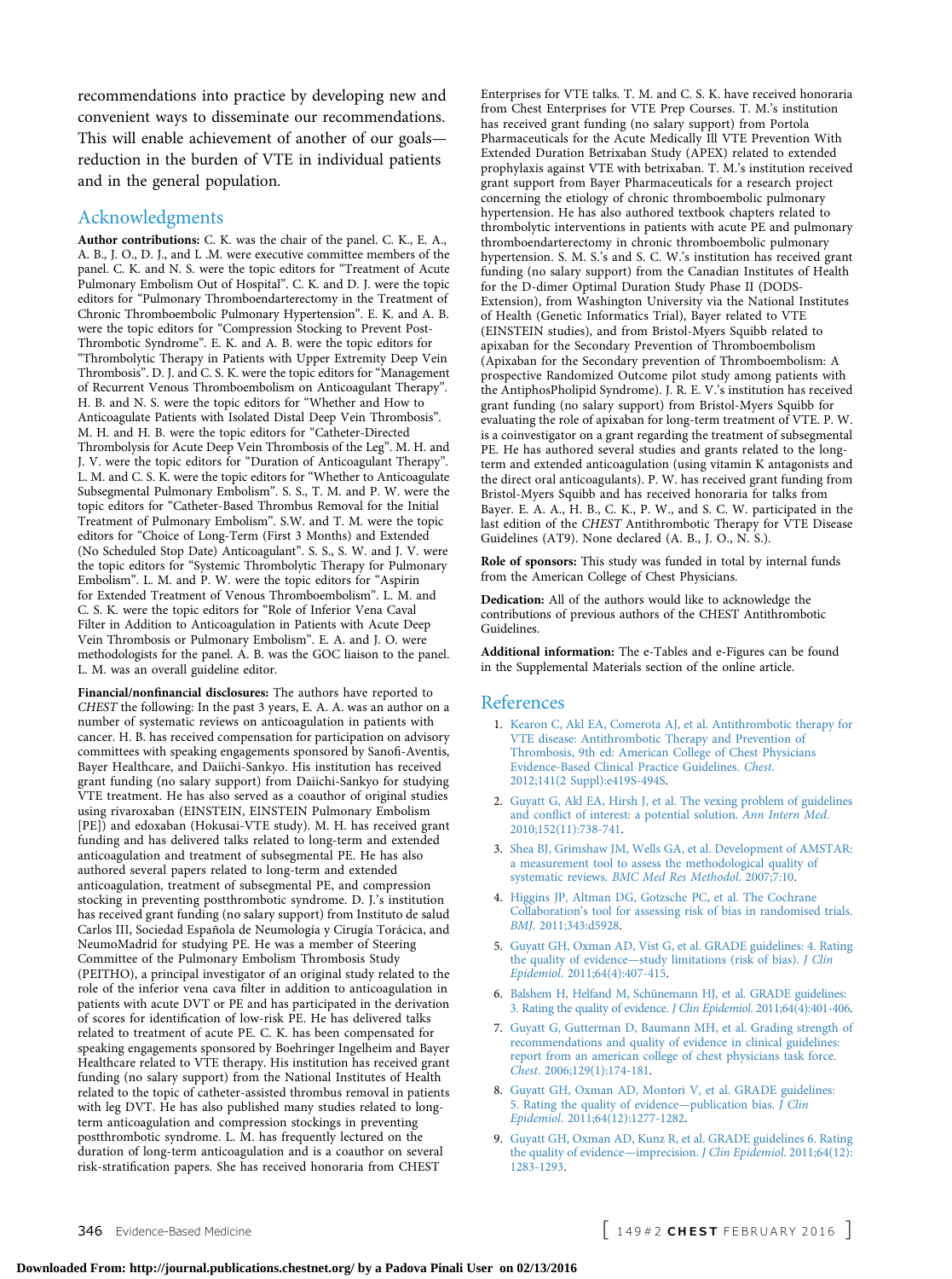- <span id="page-32-0"></span>10. [Guyatt GH, Oxman AD, Kunz R, et al. GRADE guidelines:](http://refhub.elsevier.com/S0012-3692(15)00335-9/sref10) [7. Rating the quality of evidence](http://refhub.elsevier.com/S0012-3692(15)00335-9/sref10)—inconsistency. J Clin Epidemiol. [2011;64\(12\):1294-1302.](http://refhub.elsevier.com/S0012-3692(15)00335-9/sref10)
- 11. [Guyatt GH, Oxman AD, Kunz R, et al. GRADE guidelines:](http://refhub.elsevier.com/S0012-3692(15)00335-9/sref11) [8. Rating the quality of evidence](http://refhub.elsevier.com/S0012-3692(15)00335-9/sref11)—indirectness. J Clin Epidemiol. [2011;64\(12\):1303-1310.](http://refhub.elsevier.com/S0012-3692(15)00335-9/sref11)
- 12. [Guyatt GH, Oxman AD, Sultan S, et al. GRADE guidelines: 9. Rating](http://refhub.elsevier.com/S0012-3692(15)00335-9/sref12) [up the quality of evidence.](http://refhub.elsevier.com/S0012-3692(15)00335-9/sref12) J Clin Epidemiol. 2011;64(12):1311-1316.
- 13. [Guyatt G, Oxman AD, Akl EA, et al. GRADE guidelines:](http://refhub.elsevier.com/S0012-3692(15)00335-9/sref13) 1. Introduction—[GRADE evidence pro](http://refhub.elsevier.com/S0012-3692(15)00335-9/sref13)files and summary of findings tables. J Clin Epidemiol[. 2011;64\(4\):383-394](http://refhub.elsevier.com/S0012-3692(15)00335-9/sref13).
- 14. [Andrews J, Guyatt G, Oxman AD, et al. GRADE guidelines: 14. Going](http://refhub.elsevier.com/S0012-3692(15)00335-9/sref14) [from evidence to recommendations: the signi](http://refhub.elsevier.com/S0012-3692(15)00335-9/sref14)ficance and presentation [of recommendations.](http://refhub.elsevier.com/S0012-3692(15)00335-9/sref14) J Clin Epidemiol. 2013;66(7):719-725.
- 15. [Andrews JC, Schünemann HJ, Oxman AD, et al. GRADE](http://refhub.elsevier.com/S0012-3692(15)00335-9/sref15) [guidelines: 15. Going from evidence to recommendation](http://refhub.elsevier.com/S0012-3692(15)00335-9/sref15) [determinants of a recommendation](http://refhub.elsevier.com/S0012-3692(15)00335-9/sref15)'s direction and strength. J Clin Epidemiol[. 2013;66\(7\):726-735.](http://refhub.elsevier.com/S0012-3692(15)00335-9/sref15)
- 16. [MacLean S, Mulla S, Akl EA, et al. Patient values and preferences in](http://refhub.elsevier.com/S0012-3692(15)00335-9/sref16) [decision making for antithrombotic therapy: a systematic review:](http://refhub.elsevier.com/S0012-3692(15)00335-9/sref16) [Antithrombotic Therapy and Prevention of Thrombosis, 9th ed:](http://refhub.elsevier.com/S0012-3692(15)00335-9/sref16) [American College of Chest Physicians Evidence-Based Clinical](http://refhub.elsevier.com/S0012-3692(15)00335-9/sref16) Practice Guidelines. Chest[. 2012;141\(2 Suppl\):e1S-e23S.](http://refhub.elsevier.com/S0012-3692(15)00335-9/sref16)
- 17. [Jones J, Hunter D. Consensus methods for medical and health](http://refhub.elsevier.com/S0012-3692(15)00335-9/sref17) services research. BMJ[. 1995;311\(7001\):376-380.](http://refhub.elsevier.com/S0012-3692(15)00335-9/sref17)
- 18. [Lewis SZ, Diekemper R, Ornelas J, Casey KR. Methodologies for](http://refhub.elsevier.com/S0012-3692(15)00335-9/sref18) [the development of CHEST guidelines and expert panel reports.](http://refhub.elsevier.com/S0012-3692(15)00335-9/sref18) Chest[. 2014;146\(1\):182-192.](http://refhub.elsevier.com/S0012-3692(15)00335-9/sref18)
- 19. [Jaeschke R, Guyatt GH, Dellinger P, et al. Use of GRADE grid to](http://refhub.elsevier.com/S0012-3692(15)00335-9/sref19) [reach decisions on clinical practice guidelines when consensus is](http://refhub.elsevier.com/S0012-3692(15)00335-9/sref19) elusive. BMJ[. 2008;337:a744.](http://refhub.elsevier.com/S0012-3692(15)00335-9/sref19)
- 20. [Schulman S, Kearon C, Kakkar AK, et al. Dabigatran versus](http://refhub.elsevier.com/S0012-3692(15)00335-9/sref20) [warfarin in the treatment of acute venous thromboembolism.](http://refhub.elsevier.com/S0012-3692(15)00335-9/sref20) N Engl J Med[. 2009;361\(24\):2342-2352.](http://refhub.elsevier.com/S0012-3692(15)00335-9/sref20)
- 21. [Bauersachs R, Berkowitz SD, Brenner B, et al. Oral rivaroxaban for](http://refhub.elsevier.com/S0012-3692(15)00335-9/sref21) [symptomatic venous thromboembolism.](http://refhub.elsevier.com/S0012-3692(15)00335-9/sref21) N Engl J Med. [2010;363\(26\):2499-2510.](http://refhub.elsevier.com/S0012-3692(15)00335-9/sref21)
- 22. [Lee AY, Kamphuisen PW, Meyer G, et al. Tinzaparin vs Warfarin](http://refhub.elsevier.com/S0012-3692(15)00335-9/sref22) [for Treatment of Acute Venous Thromboembolism in Patients](http://refhub.elsevier.com/S0012-3692(15)00335-9/sref22) [With Active Cancer: a randomized clinical trial.](http://refhub.elsevier.com/S0012-3692(15)00335-9/sref22) JAMA. [2015;314\(7\):677-686.](http://refhub.elsevier.com/S0012-3692(15)00335-9/sref22)
- 23. [Hokusai-VTE Investigators, Buller HR, Decousus H, et al.](http://refhub.elsevier.com/S0012-3692(15)00335-9/sref23) [Edoxaban versus warfarin for the treatment of symptomatic venous](http://refhub.elsevier.com/S0012-3692(15)00335-9/sref23) thromboembolism. N Engl J Med[. 2013;369\(15\):1406-1415](http://refhub.elsevier.com/S0012-3692(15)00335-9/sref23).
- 24. [Schulman S, Kakkar AK, Goldhaber SZ, et al. Treatment of acute](http://refhub.elsevier.com/S0012-3692(15)00335-9/sref24) [venous thromboembolism with dabigatran or warfarin and pooled](http://refhub.elsevier.com/S0012-3692(15)00335-9/sref24) analysis. Circulation[. 2014;129\(7\):764-772.](http://refhub.elsevier.com/S0012-3692(15)00335-9/sref24)
- 25. [Agnelli G, Buller HR, Cohen A, et al. Oral apixaban for the](http://refhub.elsevier.com/S0012-3692(15)00335-9/sref25) [treatment of acute venous thromboembolism.](http://refhub.elsevier.com/S0012-3692(15)00335-9/sref25) N Engl J Med. [2013;369\(9\):799-808.](http://refhub.elsevier.com/S0012-3692(15)00335-9/sref25)
- 26. [EINSTEIN-EP Investigators, Buller HR, Prins MH, et al. Oral](http://refhub.elsevier.com/S0012-3692(15)00335-9/sref26) [rivaroxaban for the treatment of symptomatic pulmonary](http://refhub.elsevier.com/S0012-3692(15)00335-9/sref26) embolism. N Engl J Med[. 2012;366\(14\):1287-1297](http://refhub.elsevier.com/S0012-3692(15)00335-9/sref26).
- 27. [van Es N, Coppens M, Schulman S, Middeldorp S, Buller HR.](http://refhub.elsevier.com/S0012-3692(15)00335-9/sref27) [Direct oral anticoagulants compared with vitamin K antagonists for](http://refhub.elsevier.com/S0012-3692(15)00335-9/sref27) [acute venous thromboembolism: evidence from phase 3 trials.](http://refhub.elsevier.com/S0012-3692(15)00335-9/sref27) Blood[. 2014;124\(12\):1968-1975](http://refhub.elsevier.com/S0012-3692(15)00335-9/sref27).
- 28. [Holster IL, Valkhoff VE, Kuipers EJ, Tjwa ET. New oral](http://refhub.elsevier.com/S0012-3692(15)00335-9/sref28) [anticoagulants increase risk for gastrointestinal bleeding: a](http://refhub.elsevier.com/S0012-3692(15)00335-9/sref28) [systematic review and meta-analysis.](http://refhub.elsevier.com/S0012-3692(15)00335-9/sref28) Gastroenterology. [2013;145\(1\):105-112.](http://refhub.elsevier.com/S0012-3692(15)00335-9/sref28)
- 29. [Gomez-Outes A, Terleira-Fernandez AI, Lecumberri R, Suarez-](http://refhub.elsevier.com/S0012-3692(15)00335-9/sref29)[Gea ML, Vargas-Castrillon E. Direct oral anticoagulants in the](http://refhub.elsevier.com/S0012-3692(15)00335-9/sref29) [treatment of acute venous thromboembolism: a systematic review](http://refhub.elsevier.com/S0012-3692(15)00335-9/sref29) and meta-analysis. Thromb Res[. 2014;134\(4\):774-782.](http://refhub.elsevier.com/S0012-3692(15)00335-9/sref29)
- 30. [Fox BD, Kahn SR, Langleben D, Eisenberg MJ, Shimony A. Ef](http://refhub.elsevier.com/S0012-3692(15)00335-9/sref30)ficacy [and safety of novel oral anticoagulants for treatment of acute](http://refhub.elsevier.com/S0012-3692(15)00335-9/sref30) [venous thromboembolism: direct and adjusted indirect meta](http://refhub.elsevier.com/S0012-3692(15)00335-9/sref30)[analysis of randomised controlled trials.](http://refhub.elsevier.com/S0012-3692(15)00335-9/sref30) BMJ. 2012;345:e7498.
- 31. [van der Hulle T, Kooiman J, den Exter PL, Dekkers OM, Klok FA,](http://refhub.elsevier.com/S0012-3692(15)00335-9/sref31) [Huisman MV. Effectiveness and safety of novel oral anticoagulants](http://refhub.elsevier.com/S0012-3692(15)00335-9/sref31) [as compared with vitamin K antagonists in the treatment of acute](http://refhub.elsevier.com/S0012-3692(15)00335-9/sref31) [symptomatic venous thromboembolism: a systematic review and](http://refhub.elsevier.com/S0012-3692(15)00335-9/sref31) meta-analysis. J Thromb Haemost[. 2014;12\(3\):320-328.](http://refhub.elsevier.com/S0012-3692(15)00335-9/sref31)
- 32. [Mantha S, Ansell J. Indirect comparison of dabigatran, rivaroxaban,](http://refhub.elsevier.com/S0012-3692(15)00335-9/sref32) [apixaban and edoxaban for the treatment of acute venous](http://refhub.elsevier.com/S0012-3692(15)00335-9/sref32) thromboembolism. [J Thromb Thrombolysis](http://refhub.elsevier.com/S0012-3692(15)00335-9/sref32). 2015;39(2):155-165.
- 33. [Chai-Adisaksopha C, Crowther M, Isayama T, Lim W. The impact](http://refhub.elsevier.com/S0012-3692(15)00335-9/sref33) [of bleeding complications in patients receiving target-speci](http://refhub.elsevier.com/S0012-3692(15)00335-9/sref33)fic oral [anticoagulants: a systematic review and meta-analysis.](http://refhub.elsevier.com/S0012-3692(15)00335-9/sref33) Blood. [2014;124\(15\):2450-2458.](http://refhub.elsevier.com/S0012-3692(15)00335-9/sref33)
- 34. [Wu C, Alotaibi GS, Alsaleh K, Linkins LA, Sean McMurtry M. Case](http://refhub.elsevier.com/S0012-3692(15)00335-9/sref34)[fatality of recurrent venous thromboembolism and major bleeding](http://refhub.elsevier.com/S0012-3692(15)00335-9/sref34) [associated with aspirin, warfarin, and direct oral anticoagulants for](http://refhub.elsevier.com/S0012-3692(15)00335-9/sref34) [secondary prevention.](http://refhub.elsevier.com/S0012-3692(15)00335-9/sref34) Thromb Res. 2015;135(2):243-248.
- 35. [Castellucci LA, Cameron C, Le Gal G, et al. Clinical and safety](http://refhub.elsevier.com/S0012-3692(15)00335-9/sref35) [outcomes associated with treatment of acute venous](http://refhub.elsevier.com/S0012-3692(15)00335-9/sref35) [thromboembolism: a systematic review and meta-analysis.](http://refhub.elsevier.com/S0012-3692(15)00335-9/sref35) JAMA. [2014;312\(11\):1122-1135.](http://refhub.elsevier.com/S0012-3692(15)00335-9/sref35)
- 36. [Carrier M, Cameron C, Delluc A, Castellucci L, Khorana AA,](http://refhub.elsevier.com/S0012-3692(15)00335-9/sref36) Lee AY. Effi[cacy and safety of anticoagulant therapy for the](http://refhub.elsevier.com/S0012-3692(15)00335-9/sref36) [treatment of acute cancer-associated thrombosis: a systematic](http://refhub.elsevier.com/S0012-3692(15)00335-9/sref36) [review and meta-analysis.](http://refhub.elsevier.com/S0012-3692(15)00335-9/sref36) Thromb Res. 2014;134(6):1214-1219.
- 37. [Vedovati MC, Germini F, Agnelli G, Becattini C. Direct oral](http://refhub.elsevier.com/S0012-3692(15)00335-9/sref37) [anticoagulants in patients with vte and cancer: a systematic review](http://refhub.elsevier.com/S0012-3692(15)00335-9/sref37) and meta-analysis. Chest[. 2015;147\(2\):475-483](http://refhub.elsevier.com/S0012-3692(15)00335-9/sref37).
- 38. [Di Minno MN, Ageno W, Dentali F. Meta-analysis of the ef](http://refhub.elsevier.com/S0012-3692(15)00335-9/sref38)ficacy [and safety of new oral anticoagulants in patients with cancer](http://refhub.elsevier.com/S0012-3692(15)00335-9/sref38)[associated acute venous thromboembolism: comment.](http://refhub.elsevier.com/S0012-3692(15)00335-9/sref38) J Thromb Haemost[. 2014;12\(12\):2136-2138](http://refhub.elsevier.com/S0012-3692(15)00335-9/sref38).
- 39. [Franchini M, Bonfanti C, Lippi G. Cancer-associated thrombosis:](http://refhub.elsevier.com/S0012-3692(15)00335-9/sref39) [investigating the role of new oral anticoagulants.](http://refhub.elsevier.com/S0012-3692(15)00335-9/sref39) Thromb Res. [2015;135\(5\):777-781.](http://refhub.elsevier.com/S0012-3692(15)00335-9/sref39)
- 40. [Bochenek T, Nizankowski R. The treatment of venous](http://refhub.elsevier.com/S0012-3692(15)00335-9/sref40) [thromboembolism with low-molecular-weight heparins. A meta](http://refhub.elsevier.com/S0012-3692(15)00335-9/sref40)analysis. Thromb Haemost[. 2012;107\(4\):699-716.](http://refhub.elsevier.com/S0012-3692(15)00335-9/sref40)
- 41. [Bloom BJ, Filion KB, Atallah R, Eisenberg MJ. Meta-analysis of](http://refhub.elsevier.com/S0012-3692(15)00335-9/sref41) [randomized controlled trials on the risk of bleeding with](http://refhub.elsevier.com/S0012-3692(15)00335-9/sref41) dabigatran. Am J Cardiol[. 2014;113\(6\):1066-1074.](http://refhub.elsevier.com/S0012-3692(15)00335-9/sref41)
- 42. [Touma L, Filion KB, Atallah R, Eberg M, Eisenberg MJ. A meta](http://refhub.elsevier.com/S0012-3692(15)00335-9/sref42)[analysis of randomized controlled trials of the risk of bleeding with](http://refhub.elsevier.com/S0012-3692(15)00335-9/sref42) [apixaban versus vitamin K antagonists.](http://refhub.elsevier.com/S0012-3692(15)00335-9/sref42) Am J Cardiol. 2015;115(4): [533-541](http://refhub.elsevier.com/S0012-3692(15)00335-9/sref42).
- 43. [Abraham NS, Singh S, Alexander GC, et al. Comparative risk of](http://refhub.elsevier.com/S0012-3692(15)00335-9/sref43) [gastrointestinal bleeding with dabigatran, rivaroxaban, and](http://refhub.elsevier.com/S0012-3692(15)00335-9/sref43) [warfarin: population based cohort study.](http://refhub.elsevier.com/S0012-3692(15)00335-9/sref43) BMJ. 2015;350:h1857.
- 44. [Kang N, Sobieraj DM. Indirect treatment comparison of new oral](http://refhub.elsevier.com/S0012-3692(15)00335-9/sref44) [anticoagulants for the treatment of acute venous](http://refhub.elsevier.com/S0012-3692(15)00335-9/sref44) thromboembolism. Thromb Res[. 2014;133\(6\):1145-1151](http://refhub.elsevier.com/S0012-3692(15)00335-9/sref44).
- 45. [Majeed A, Hwang HG, Connolly SJ, et al. Management and](http://refhub.elsevier.com/S0012-3692(15)00335-9/sref45) [outcomes of major bleeding during treatment with dabigatran or](http://refhub.elsevier.com/S0012-3692(15)00335-9/sref45) warfarin. Circulation[. 2013;128\(21\):2325-2332.](http://refhub.elsevier.com/S0012-3692(15)00335-9/sref45)
- 46. [Kearon C, Ginsberg JS, Kovacs MJ, et al. Comparison of low](http://refhub.elsevier.com/S0012-3692(15)00335-9/sref46)[intensity warfarin therapy with conventional-intensity warfarin](http://refhub.elsevier.com/S0012-3692(15)00335-9/sref46) [therapy for long-term prevention of recurrent venous](http://refhub.elsevier.com/S0012-3692(15)00335-9/sref46) thromboembolism. N Engl J Med[. 2003;349\(7\):631-639](http://refhub.elsevier.com/S0012-3692(15)00335-9/sref46).
- 47. [Schulman S, Kearon C, Kakkar AK, et al. Extended use of](http://refhub.elsevier.com/S0012-3692(15)00335-9/sref47) [dabigatran, warfarin, or placebo in venous thromboembolism.](http://refhub.elsevier.com/S0012-3692(15)00335-9/sref47) N Engl J Med[. 2013;368\(8\):709-718](http://refhub.elsevier.com/S0012-3692(15)00335-9/sref47).
- 48. [Agnelli G, Buller HR, Cohen A, et al. Apixaban for extended](http://refhub.elsevier.com/S0012-3692(15)00335-9/sref48) [treatment of venous thromboembolism.](http://refhub.elsevier.com/S0012-3692(15)00335-9/sref48) N Engl J Med. 2013;368(8): [699-708](http://refhub.elsevier.com/S0012-3692(15)00335-9/sref48).
- 49. [Castellucci LA, Cameron C, Le Gal G, et al. Ef](http://refhub.elsevier.com/S0012-3692(15)00335-9/sref49)ficacy and safety [outcomes of oral anticoagulants and antiplatelet drugs in the](http://refhub.elsevier.com/S0012-3692(15)00335-9/sref49) [secondary prevention of venous thromboembolism: systematic](http://refhub.elsevier.com/S0012-3692(15)00335-9/sref49) [review and network meta-analysis.](http://refhub.elsevier.com/S0012-3692(15)00335-9/sref49) BMJ. 2013;347:f5133.
- 50. [Sobieraj DM, Coleman CI, Pasupuleti V, Deshpande A, Kaw R,](http://refhub.elsevier.com/S0012-3692(15)00335-9/sref50) Hernandez AV. Comparative effi[cacy and safety of anticoagulants](http://refhub.elsevier.com/S0012-3692(15)00335-9/sref50)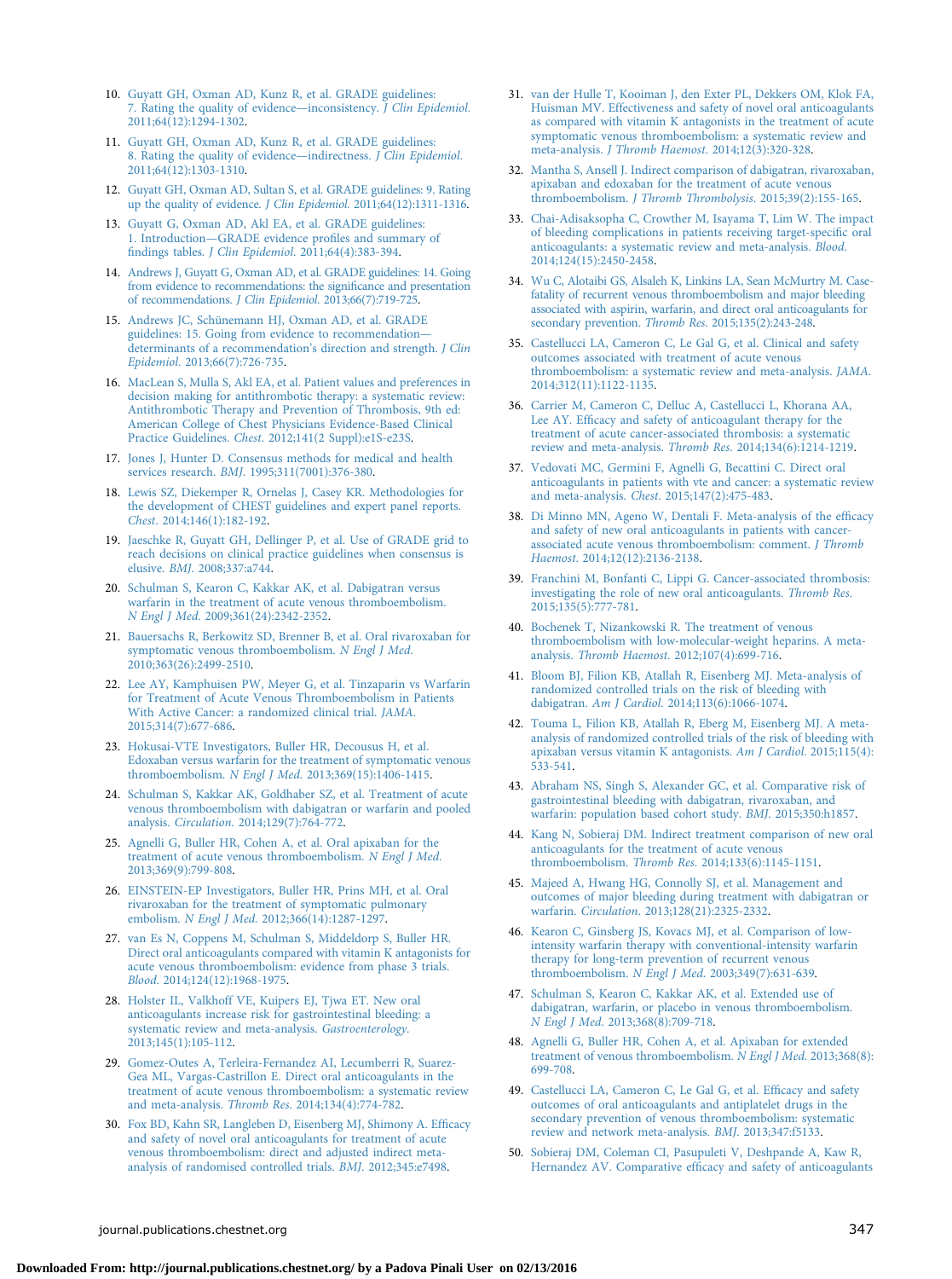<span id="page-33-0"></span>[and aspirin for extended treatment of venous thromboembolism: a](http://refhub.elsevier.com/S0012-3692(15)00335-9/sref50) [network meta-analysis.](http://refhub.elsevier.com/S0012-3692(15)00335-9/sref50) Thromb Res. 2015;135(5):888-896.

- 51. [Iorio A, Kearon C, Filippucci E, et al. Risk of recurrence after a](http://refhub.elsevier.com/S0012-3692(15)00335-9/sref51) first [episode of symptomatic venous thromboembolism provoked by a](http://refhub.elsevier.com/S0012-3692(15)00335-9/sref51) [transient risk factor: a systematic review.](http://refhub.elsevier.com/S0012-3692(15)00335-9/sref51) Arch Intern Med. [2010;170\(19\):1710-1716.](http://refhub.elsevier.com/S0012-3692(15)00335-9/sref51)
- 52. [Boutitie F, Pinede L, Schulman S, et al. In](http://refhub.elsevier.com/S0012-3692(15)00335-9/sref52)fluence of preceding [length of anticoagulant treatment and initial presentation of venous](http://refhub.elsevier.com/S0012-3692(15)00335-9/sref52) [thromboembolism on risk of recurrence after stopping treatment:](http://refhub.elsevier.com/S0012-3692(15)00335-9/sref52) [analysis of individual participants](http://refhub.elsevier.com/S0012-3692(15)00335-9/sref52)' data from seven trials. BMJ. [2011;342:d3036.](http://refhub.elsevier.com/S0012-3692(15)00335-9/sref52)
- 53. [Prandoni P, Noventa F, Ghirarduzzi A, et al. The risk of recurrent](http://refhub.elsevier.com/S0012-3692(15)00335-9/sref53) [venous thromboembolism after discontinuing anticoagulation in](http://refhub.elsevier.com/S0012-3692(15)00335-9/sref53) [patients with acute proximal deep vein thrombosis or pulmonary](http://refhub.elsevier.com/S0012-3692(15)00335-9/sref53) [embolism. A prospective cohort study in 1,626 patients.](http://refhub.elsevier.com/S0012-3692(15)00335-9/sref53) Haematologica[. 2007;92\(2\):199-205](http://refhub.elsevier.com/S0012-3692(15)00335-9/sref53).
- 54. [Prandoni P, Lensing AWA, Cogo A, et al. The long-term clinical](http://refhub.elsevier.com/S0012-3692(15)00335-9/sref54) [course of acute deep venous thrombosis.](http://refhub.elsevier.com/S0012-3692(15)00335-9/sref54) Ann Intern Med. [1996;125\(1\):1-7.](http://refhub.elsevier.com/S0012-3692(15)00335-9/sref54)
- 55. [Palareti G, Legnani C, Lee A, et al. A comparison of the safety and](http://refhub.elsevier.com/S0012-3692(15)00335-9/sref55) effi[cacy of oral anticoagulation for the treatment of venous](http://refhub.elsevier.com/S0012-3692(15)00335-9/sref55) [thromboembolic disease in patients with or without malignancy.](http://refhub.elsevier.com/S0012-3692(15)00335-9/sref55) Thromb Haemost[. 2000;84\(5\):805-810.](http://refhub.elsevier.com/S0012-3692(15)00335-9/sref55)
- 56. [Baglin T, Douketis J, Tosetto A, et al. Does the clinical presentation](http://refhub.elsevier.com/S0012-3692(15)00335-9/sref56) [and extent of venous thrombosis predict likelihood and type of](http://refhub.elsevier.com/S0012-3692(15)00335-9/sref56) [recurrence? A patient level meta-analysis.](http://refhub.elsevier.com/S0012-3692(15)00335-9/sref56) J Thromb Haemost. [2010;8\(11\):2436-2442](http://refhub.elsevier.com/S0012-3692(15)00335-9/sref56).
- 57. [Hansson PO, Sorbo J, Eriksson H. Recurrent venous](http://refhub.elsevier.com/S0012-3692(15)00335-9/sref57) [thromboembolism after deep vein thrombosis: incidence and risk](http://refhub.elsevier.com/S0012-3692(15)00335-9/sref57) factors. Arch Intern Med[. 2000;160\(6\):769-774](http://refhub.elsevier.com/S0012-3692(15)00335-9/sref57).
- 58. [Schulman S, Wahlander K, Lundstrîm T, Clason SB, Eriksson H;](http://refhub.elsevier.com/S0012-3692(15)00335-9/sref58) [for the TIIII. Secondary prevention of venous thromboembolism](http://refhub.elsevier.com/S0012-3692(15)00335-9/sref58) [with the oral direct thrombin inhibitor ximelagatran.](http://refhub.elsevier.com/S0012-3692(15)00335-9/sref58) N Engl J Med. [2003;349\(18\):1713-1721.](http://refhub.elsevier.com/S0012-3692(15)00335-9/sref58)
- 59. [Napolitano M, Saccullo G, Malato A, et al. Optimal duration of low](http://refhub.elsevier.com/S0012-3692(15)00335-9/sref59) [molecular weight heparin for the treatment of cancer-related deep](http://refhub.elsevier.com/S0012-3692(15)00335-9/sref59) [vein thrombosis: the Cancer-DACUS Study.](http://refhub.elsevier.com/S0012-3692(15)00335-9/sref59) J Clin Oncol. 2014; [32\(32\):3607-3612.](http://refhub.elsevier.com/S0012-3692(15)00335-9/sref59)
- 60. [Couturaud F, Sanchez O, Pernod](http://refhub.elsevier.com/S0012-3692(15)00335-9/sref60) G, et al. Six months vs extended oral anticoagulation after a fi[rst episode of pulmonary embolism:](http://refhub.elsevier.com/S0012-3692(15)00335-9/sref60) [The PADIS-PE randomized clinical trial.](http://refhub.elsevier.com/S0012-3692(15)00335-9/sref60) JAMA. 2015;314(1): [31-40.](http://refhub.elsevier.com/S0012-3692(15)00335-9/sref60)
- 61. [Kearon C, Gent M, Hirsh J, et al. A comparison of three months of](http://refhub.elsevier.com/S0012-3692(15)00335-9/sref61) [anticoagulation with extended anticoagulation for a](http://refhub.elsevier.com/S0012-3692(15)00335-9/sref61) first episode of [idiopathic venous thromboembolism.](http://refhub.elsevier.com/S0012-3692(15)00335-9/sref61) N Engl J Med. 1999;340(12): [901-907](http://refhub.elsevier.com/S0012-3692(15)00335-9/sref61).
- 62. [Ridker PM, Goldhaber SZ, Danielson E, et al. Long-term, low](http://refhub.elsevier.com/S0012-3692(15)00335-9/sref62)[intensity warfarin therapy for prevention of recurrent venous](http://refhub.elsevier.com/S0012-3692(15)00335-9/sref62) thromboembolism. N Engl J Med[. 2003;348\(15\):1425-1434](http://refhub.elsevier.com/S0012-3692(15)00335-9/sref62).
- 63. [Farraj RS. Anticoagulation period in idiopathic venous](http://refhub.elsevier.com/S0012-3692(15)00335-9/sref63) [thromboembolism. How long is enough?](http://refhub.elsevier.com/S0012-3692(15)00335-9/sref63) Saudi Med J. 2004;25(7): [848-851](http://refhub.elsevier.com/S0012-3692(15)00335-9/sref63).
- 64. [Palareti G, Cosmi B, Legnani C, et al. D-dimer testing to determine](http://refhub.elsevier.com/S0012-3692(15)00335-9/sref64) [the duration of anticoagulation therapy.](http://refhub.elsevier.com/S0012-3692(15)00335-9/sref64) N Engl J Med. [2006;355\(17\):1780-1789.](http://refhub.elsevier.com/S0012-3692(15)00335-9/sref64)
- 65. [Schulman S, Granqvist S, Holmstrom M, et al. The duration of oral](http://refhub.elsevier.com/S0012-3692(15)00335-9/sref65) [anticoagulant therapy after a second episode of venous](http://refhub.elsevier.com/S0012-3692(15)00335-9/sref65) thromboembolism. N Engl J Med[. 1997;336\(6\):393-398](http://refhub.elsevier.com/S0012-3692(15)00335-9/sref65).
- 66. [Douketis J, Tosetto A, Marcucci M, et al. Risk of recurrence after](http://refhub.elsevier.com/S0012-3692(15)00335-9/sref66) [venous thromboembolism in men and women: patient level meta](http://refhub.elsevier.com/S0012-3692(15)00335-9/sref66)analysis. BMJ[. 2011;342:d813](http://refhub.elsevier.com/S0012-3692(15)00335-9/sref66).
- 67. [Douketis J, Tosetto A, Marcucci M, et al. Patient-level meta-analysis:](http://refhub.elsevier.com/S0012-3692(15)00335-9/sref67) [effect of measurement timing, threshold, and patient age on](http://refhub.elsevier.com/S0012-3692(15)00335-9/sref67) [ability of D-dimer testing to assess recurrence risk after](http://refhub.elsevier.com/S0012-3692(15)00335-9/sref67) [unprovoked venous thromboembolism.](http://refhub.elsevier.com/S0012-3692(15)00335-9/sref67) Ann Intern Med. [2010;153\(8\):523-531.](http://refhub.elsevier.com/S0012-3692(15)00335-9/sref67)
- 68. [Palareti G, Cosmi B, Legnani C, et al. D-dimer to guide the duration](http://refhub.elsevier.com/S0012-3692(15)00335-9/sref68) [of anticoagulation in patients with venous thromboembolism: a](http://refhub.elsevier.com/S0012-3692(15)00335-9/sref68) management study. Blood[. 2014;124\(2\):196-203](http://refhub.elsevier.com/S0012-3692(15)00335-9/sref68).
- 69. Kearon C, Spencer FA, O'[Keeffe D, et al. D-dimer testing to select](http://refhub.elsevier.com/S0012-3692(15)00335-9/sref69) patients with a fi[rst unprovoked venous thromboembolism who](http://refhub.elsevier.com/S0012-3692(15)00335-9/sref69) [can stop anticoagulant therapy: a cohort study.](http://refhub.elsevier.com/S0012-3692(15)00335-9/sref69) Ann Intern Med. [2015;162\(1\):27-34](http://refhub.elsevier.com/S0012-3692(15)00335-9/sref69).
- 70. [Brighton TA, Eikelboom JW, Mann K, et al. Low-dose aspirin for](http://refhub.elsevier.com/S0012-3692(15)00335-9/sref70) [preventing recurrent venous thromboembolism.](http://refhub.elsevier.com/S0012-3692(15)00335-9/sref70) N Engl J Med.  $2012;367(21):1979-1987.$
- 71. [Becattini C, Agnelli G, Schenone A, et al. Aspirin for preventing the](http://refhub.elsevier.com/S0012-3692(15)00335-9/sref71) [recurrence of venous thromboembolism.](http://refhub.elsevier.com/S0012-3692(15)00335-9/sref71) N Engl J Med. [2012;366\(21\):1959-1967.](http://refhub.elsevier.com/S0012-3692(15)00335-9/sref71)
- 72. [Simes J, Becattini C, Agnelli G, et al. Aspirin for the prevention of](http://refhub.elsevier.com/S0012-3692(15)00335-9/sref72) [recurrent venous thromboembolism: the INSPIRE collaboration.](http://refhub.elsevier.com/S0012-3692(15)00335-9/sref72) Circulation[. 2014;130\(13\):1062-1071.](http://refhub.elsevier.com/S0012-3692(15)00335-9/sref72)
- 73. [Bates SM, Jaeschke R, Stevens SM, et al. Diagnosis of DVT:](http://refhub.elsevier.com/S0012-3692(15)00335-9/sref73) [Antithrombotic Therapy and Prevention of Thrombosis, 9th ed:](http://refhub.elsevier.com/S0012-3692(15)00335-9/sref73) [American College of Chest Physicians Evidence-Based Clinical](http://refhub.elsevier.com/S0012-3692(15)00335-9/sref73) [Practice Guidelines \(Ninth Edition\).](http://refhub.elsevier.com/S0012-3692(15)00335-9/sref73) Chest. 2012;141(2 suppl): [e351S-e418S](http://refhub.elsevier.com/S0012-3692(15)00335-9/sref73).
- 74. [Righini M, Paris S, Le Gal G, Laroche JP, Perrier A,](http://refhub.elsevier.com/S0012-3692(15)00335-9/sref74) [Bounameaux H. Clinical relevance of distal deep vein thrombosis.](http://refhub.elsevier.com/S0012-3692(15)00335-9/sref74) [Review of literature data.](http://refhub.elsevier.com/S0012-3692(15)00335-9/sref74) Thromb Haemost. 2006;95(1):56-64.
- 75. [Masuda EM, Kistner RL. The case for managing calf vein thrombi](http://refhub.elsevier.com/S0012-3692(15)00335-9/sref75) [with duplex surveillance and selective anticoagulation.](http://refhub.elsevier.com/S0012-3692(15)00335-9/sref75) Dis Mon. [2010;56\(10\):601-613.](http://refhub.elsevier.com/S0012-3692(15)00335-9/sref75)
- 76. [Masuda EM, Kistner RL, Musikasinthorn C, Liquido F, Geling O,](http://refhub.elsevier.com/S0012-3692(15)00335-9/sref76) [He Q. The controversy of managing calf vein thrombosis.](http://refhub.elsevier.com/S0012-3692(15)00335-9/sref76) J Vasc Surg[. 2012;55\(2\):550-561](http://refhub.elsevier.com/S0012-3692(15)00335-9/sref76).
- 77. [De Martino RR, Wallaert JB, Rossi AP, Zbehlik AJ, Suckow B,](http://refhub.elsevier.com/S0012-3692(15)00335-9/sref77) [Walsh DB. A meta-analysis of anticoagulation for calf deep venous](http://refhub.elsevier.com/S0012-3692(15)00335-9/sref77) thrombosis. J Vasc Surg[. 2012;56\(1\):228-237.e221](http://refhub.elsevier.com/S0012-3692(15)00335-9/sref77).
- 78. [Spencer F, Kroll A, Lessard D, et al. Isolated calf deep vein thrombosis](http://refhub.elsevier.com/S0012-3692(15)00335-9/sref78) [in the community setting: the Worcester Venous Thromboembolism](http://refhub.elsevier.com/S0012-3692(15)00335-9/sref78) study. [J Thromb Thrombolysis](http://refhub.elsevier.com/S0012-3692(15)00335-9/sref78). 2012;33(3):211-217.
- 79. [Hughes MJ, Stein PD, Matta F. Silent pulmonary embolism in](http://refhub.elsevier.com/S0012-3692(15)00335-9/sref79) [patients with distal deep venous thrombosis: systematic review.](http://refhub.elsevier.com/S0012-3692(15)00335-9/sref79) Thromb Res[. 2014;134\(6\):1182-1185](http://refhub.elsevier.com/S0012-3692(15)00335-9/sref79).
- 80. [Kearon C. Natural history of venous thromboembolism.](http://refhub.elsevier.com/S0012-3692(15)00335-9/sref80) Circulation[. 2003;107\(23 suppl 1\):I22-I30.](http://refhub.elsevier.com/S0012-3692(15)00335-9/sref80)
- 81. [Macdonald PS, Kahn SR, Miller N, Obrand D. Short-term natural](http://refhub.elsevier.com/S0012-3692(15)00335-9/sref81) [history of isolated gastrocnemius and soleal vein thrombosis.](http://refhub.elsevier.com/S0012-3692(15)00335-9/sref81) J Vasc Surg[. 2003;37\(3\):523-527](http://refhub.elsevier.com/S0012-3692(15)00335-9/sref81).
- 82. [Parisi R, Visona A, Camporese G, et al. Isolated distal deep vein](http://refhub.elsevier.com/S0012-3692(15)00335-9/sref82) thrombosis: effi[cacy and safety of a protocol of treatment.](http://refhub.elsevier.com/S0012-3692(15)00335-9/sref82) [Treatment of Isolated Calf Thrombosis \(TICT\) Study.](http://refhub.elsevier.com/S0012-3692(15)00335-9/sref82) Int Angiol. [2009;28\(1\):68-72.](http://refhub.elsevier.com/S0012-3692(15)00335-9/sref82)
- 83. [Palareti G. How I treat isolated distal deep vein thrombosis](http://refhub.elsevier.com/S0012-3692(15)00335-9/sref83) (IDDVT). Blood[. 2014;123\(12\):1802-1809](http://refhub.elsevier.com/S0012-3692(15)00335-9/sref83).
- 84. [Galanaud JP, Sevestre MA, Genty C, et al. Incidence and predictors](http://refhub.elsevier.com/S0012-3692(15)00335-9/sref84) [of venous thromboembolism recurrence after a](http://refhub.elsevier.com/S0012-3692(15)00335-9/sref84) first isolated distal [deep vein thrombosis.](http://refhub.elsevier.com/S0012-3692(15)00335-9/sref84) J Thromb Haemost. 2014;12(4):436-443.
- 85. [Schwarz T, Buschmann L, Beyer J, Halbritter K, Rastan A,](http://refhub.elsevier.com/S0012-3692(15)00335-9/sref85) [Schellong S. Therapy of isolated calf muscle vein thrombosis: a](http://refhub.elsevier.com/S0012-3692(15)00335-9/sref85) [randomized, controlled study.](http://refhub.elsevier.com/S0012-3692(15)00335-9/sref85) J Vasc Surg. 2010;52(5):1246-1250.
- 86. [Elsharawy M, Elzayat E. Early results of thrombolysis](http://refhub.elsevier.com/S0012-3692(15)00335-9/sref86) [vs anticoagulation in iliofemoral venous thrombosis. A randomised](http://refhub.elsevier.com/S0012-3692(15)00335-9/sref86) clinical trial. [Eur J Vasc Endovasc.Surg](http://refhub.elsevier.com/S0012-3692(15)00335-9/sref86). 2002;24(3):209-214.
- 87. [Enden T, Klow NE, Sandvik L, et al. Catheter-directed thrombolysis](http://refhub.elsevier.com/S0012-3692(15)00335-9/sref87) [vs. anticoagulant therapy alone in deep vein thrombosis: results of](http://refhub.elsevier.com/S0012-3692(15)00335-9/sref87) [an open randomized, controlled trial reporting on short-term](http://refhub.elsevier.com/S0012-3692(15)00335-9/sref87) patency. J Thromb Haemost[. 2009;7\(8\):1268-1275.](http://refhub.elsevier.com/S0012-3692(15)00335-9/sref87)
- 88. [Enden T, Sandvik L, Klow NE, et al. Catheter-directed Venous](http://refhub.elsevier.com/S0012-3692(15)00335-9/sref88) [Thrombolysis in acute iliofemoral vein thrombosis](http://refhub.elsevier.com/S0012-3692(15)00335-9/sref88)—the CaVenT [study: rationale and design of a multicenter, randomized,](http://refhub.elsevier.com/S0012-3692(15)00335-9/sref88) [controlled, clinical trial \(NCT00251771\).](http://refhub.elsevier.com/S0012-3692(15)00335-9/sref88) Am Heart J. 2007;154(5): [808-814.](http://refhub.elsevier.com/S0012-3692(15)00335-9/sref88)
- 89. [Haig Y, Enden T, Slagsvold CE, Sandvik L, Sandset PM, Klow NE.](http://refhub.elsevier.com/S0012-3692(15)00335-9/sref89) [Determinants of early and long-term ef](http://refhub.elsevier.com/S0012-3692(15)00335-9/sref89)ficacy of catheter-directed [thrombolysis in proximal deep vein thrombosis.](http://refhub.elsevier.com/S0012-3692(15)00335-9/sref89) J Vasc Interv Radiol[. 2013;24\(1\):17-26.](http://refhub.elsevier.com/S0012-3692(15)00335-9/sref89)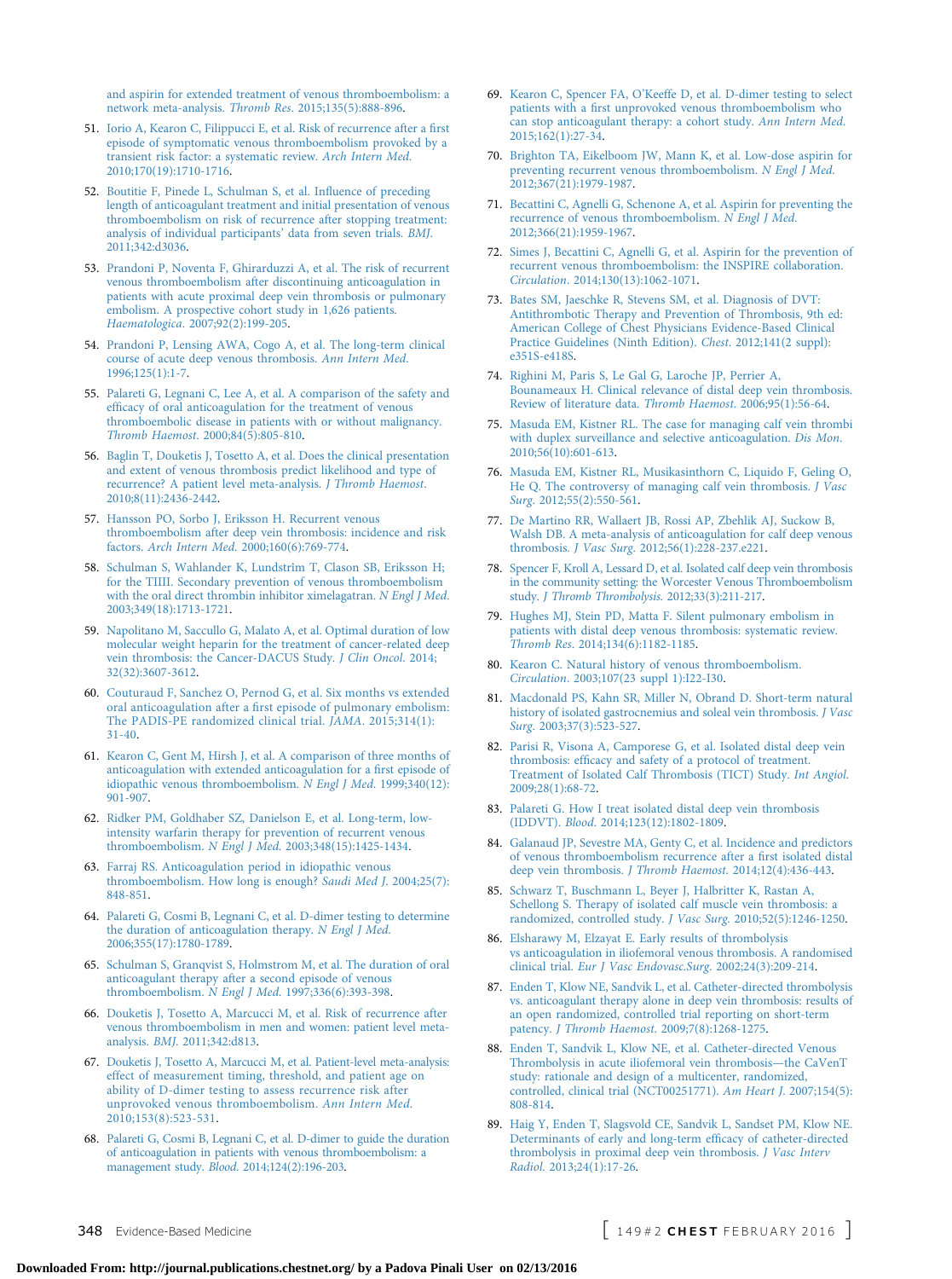- <span id="page-34-0"></span>90. [Enden T, Haig Y, Klow NE, et al. Long-term outcome after additional](http://refhub.elsevier.com/S0012-3692(15)00335-9/sref90) [catheter-directed thrombolysis versus standard treatment for acute](http://refhub.elsevier.com/S0012-3692(15)00335-9/sref90) [iliofemoral deep vein thrombosis \(the CaVenT study\): a randomised](http://refhub.elsevier.com/S0012-3692(15)00335-9/sref90) controlled trial. Lancet[. 2012;379\(9810\):31-38](http://refhub.elsevier.com/S0012-3692(15)00335-9/sref90).
- 91. [Enden T, Resch S, White C, Wik HS, Klow NE, Sandset PM. Cost](http://refhub.elsevier.com/S0012-3692(15)00335-9/sref91)[effectiveness of additional catheter-directed thrombolysis for deep](http://refhub.elsevier.com/S0012-3692(15)00335-9/sref91) vein thrombosis. J Thromb Haemost[. 2013;11\(6\):1032-1042](http://refhub.elsevier.com/S0012-3692(15)00335-9/sref91).
- 92. [Watson LI, Armon MP. Thrombolysis for acute deep vein](http://refhub.elsevier.com/S0012-3692(15)00335-9/sref92) thrombosis. [Cochrane Database Syst Rev](http://refhub.elsevier.com/S0012-3692(15)00335-9/sref92). 2004;(4):Cd002783.
- 93. [Bashir R, Zack CJ, Zhao H, Comerota AJ, Bove AA. Comparative](http://refhub.elsevier.com/S0012-3692(15)00335-9/sref93) [outcomes of catheter-directed thrombolysis plus anticoagulation](http://refhub.elsevier.com/S0012-3692(15)00335-9/sref93) [vs anticoagulation alone to treat lower-extremity proximal deep](http://refhub.elsevier.com/S0012-3692(15)00335-9/sref93) vein thrombosis. JAMA Intern Med[. 2014;174\(9\):1494-1501.](http://refhub.elsevier.com/S0012-3692(15)00335-9/sref93)
- 94. [Engelberger RP, Fahrni J, Willenberg T, et al. Fixed low-dose](http://refhub.elsevier.com/S0012-3692(15)00335-9/sref94) [ultrasound-assisted catheter-directed thrombolysis followed by](http://refhub.elsevier.com/S0012-3692(15)00335-9/sref94) [routine stenting of residual stenosis for acute ilio-femoral deep-vein](http://refhub.elsevier.com/S0012-3692(15)00335-9/sref94) thrombosis. Thromb Haemost[. 2014;111\(6\):1153-1160.](http://refhub.elsevier.com/S0012-3692(15)00335-9/sref94)
- 95. [Decousus H, Leizorovicz A, Parent F, et al. A clinical trial of vena](http://refhub.elsevier.com/S0012-3692(15)00335-9/sref95) caval fi[lters in the prevention of pulmonary embolism in patients with](http://refhub.elsevier.com/S0012-3692(15)00335-9/sref95) [proximal deep-vein thrombosis.](http://refhub.elsevier.com/S0012-3692(15)00335-9/sref95) N Engl J Med. 1998;338(7):409-415.
- 96. [Eight-year follow-up of patients with permanent vena cava](http://refhub.elsevier.com/S0012-3692(15)00335-9/sref96) filters in [the prevention of pulmonary embolism: the PREPIC \(Prevention](http://refhub.elsevier.com/S0012-3692(15)00335-9/sref96) du Risque d'[Embolie Pulmonaire par Interruption Cave\)](http://refhub.elsevier.com/S0012-3692(15)00335-9/sref96) randomized study. Circulation[. 2005;112\(3\):416-422.](http://refhub.elsevier.com/S0012-3692(15)00335-9/sref96)
- 97. Stein PD, Matta F. Vena cava fi[lters in unstable elderly patients](http://refhub.elsevier.com/S0012-3692(15)00335-9/sref97) [with acute pulmonary embolism.](http://refhub.elsevier.com/S0012-3692(15)00335-9/sref97) Am J Med.  $2014;127(3):222-225$ .
- 98. [Stein PD, Matta F, Keyes DC, Willyerd GL. Impact of vena cava](http://refhub.elsevier.com/S0012-3692(15)00335-9/sref98) fi[lters on in-hospital case fatality rate from pulmonary embolism.](http://refhub.elsevier.com/S0012-3692(15)00335-9/sref98) Am J Med[. 2012;125\(5\):478-484](http://refhub.elsevier.com/S0012-3692(15)00335-9/sref98).
- 99. [Muriel A, Jimenez D, Aujesky D, et al. Survival effects of inferior](http://refhub.elsevier.com/S0012-3692(15)00335-9/sref99) vena cava fi[lter in patients with acute symptomatic venous](http://refhub.elsevier.com/S0012-3692(15)00335-9/sref99) [thromboembolism and a signi](http://refhub.elsevier.com/S0012-3692(15)00335-9/sref99)ficant bleeding risk. J Am Coll Cardiol[. 2014;63\(16\):1675-1683](http://refhub.elsevier.com/S0012-3692(15)00335-9/sref99).
- 100. [Prasad V, Rho J, Cifu A. The inferior vena cava](http://refhub.elsevier.com/S0012-3692(15)00335-9/sref100) filter: how could a [medical device be so well accepted without any evidence of ef](http://refhub.elsevier.com/S0012-3692(15)00335-9/sref100)ficacy? JAMA Intern Med[. 2013;173\(7\):493-495.](http://refhub.elsevier.com/S0012-3692(15)00335-9/sref100)
- 101. [Girard P, Meyer G, Parent F, Mismetti P. Medical literature, vena](http://refhub.elsevier.com/S0012-3692(15)00335-9/sref101) cava filters and evidence of effi[cacy. A descriptive review.](http://refhub.elsevier.com/S0012-3692(15)00335-9/sref101) Thromb Haemost[. 2014;111\(4\):761-769.](http://refhub.elsevier.com/S0012-3692(15)00335-9/sref101)
- 102. [Mismetti P, Laporte S, Pellerin O, et al. Effect of a retrievable](http://refhub.elsevier.com/S0012-3692(15)00335-9/sref102) inferior vena cava fi[lter plus anticoagulation vs anticoagulation](http://refhub.elsevier.com/S0012-3692(15)00335-9/sref102) [alone on risk of recurrent pulmonary embolism: a randomized](http://refhub.elsevier.com/S0012-3692(15)00335-9/sref102) clinical trial. JAMA[. 2015;313\(16\):1627-1635](http://refhub.elsevier.com/S0012-3692(15)00335-9/sref102).
- 103. [Brandjes DP, Buller HR, Heijboer H, et al. Randomised trial of](http://refhub.elsevier.com/S0012-3692(15)00335-9/sref103) [effect of compression stockings in patients with symptomatic](http://refhub.elsevier.com/S0012-3692(15)00335-9/sref103) [proximal-vein thrombosis.](http://refhub.elsevier.com/S0012-3692(15)00335-9/sref103) Lancet. 1997;349(9054):759-762.
- 104. [Prandoni P, Lensing AW, Prins MH, et al. Below-knee elastic](http://refhub.elsevier.com/S0012-3692(15)00335-9/sref104) [compression stockings to prevent the post-thrombotic syndrome: a](http://refhub.elsevier.com/S0012-3692(15)00335-9/sref104) [randomized, controlled trial.](http://refhub.elsevier.com/S0012-3692(15)00335-9/sref104) Ann Intern Med. 2004;141(4):249-256.
- 105. [Kahn SR, Comerota AJ, Cushman M, et al. The postthrombotic](http://refhub.elsevier.com/S0012-3692(15)00335-9/sref105) [syndrome: evidence-based prevention, diagnosis, and treatment](http://refhub.elsevier.com/S0012-3692(15)00335-9/sref105) strategies: a scientifi[c statement from the American Heart](http://refhub.elsevier.com/S0012-3692(15)00335-9/sref105) Association. Circulation[. 2014;130\(18\):1636-1661](http://refhub.elsevier.com/S0012-3692(15)00335-9/sref105).
- 106. [Kahn SR, Shapiro S, Wells PS, et al. Compression stockings to](http://refhub.elsevier.com/S0012-3692(15)00335-9/sref106) [prevent post-thrombotic syndrome: a randomised placebo](http://refhub.elsevier.com/S0012-3692(15)00335-9/sref106)controlled trial. Lancet[. 2014;383\(9920\):880-888.](http://refhub.elsevier.com/S0012-3692(15)00335-9/sref106)
- 107. [Kahn SR, Shapiro S, Ducruet T, et al. Graduated compression](http://refhub.elsevier.com/S0012-3692(15)00335-9/sref107) [stockings to treat acute leg pain associated with proximal DVT. A](http://refhub.elsevier.com/S0012-3692(15)00335-9/sref107) [randomised controlled trial.](http://refhub.elsevier.com/S0012-3692(15)00335-9/sref107) Thromb Haemost. 2014;112(6): [1137-1141](http://refhub.elsevier.com/S0012-3692(15)00335-9/sref107).
- 108. [Wiener RS, Schwartz LM, Woloshin S. When a test is too good:](http://refhub.elsevier.com/S0012-3692(15)00335-9/sref108) how CT pulmonary angiograms fi[nd pulmonary emboli that do not](http://refhub.elsevier.com/S0012-3692(15)00335-9/sref108) [need to be found.](http://refhub.elsevier.com/S0012-3692(15)00335-9/sref108) BMJ. 2013;347:f3368.
- 109. [Carrier M, Righini M, Wells PS, et al. Subsegmental pulmonary](http://refhub.elsevier.com/S0012-3692(15)00335-9/sref109) [embolism diagnosed by computed tomography: incidence and](http://refhub.elsevier.com/S0012-3692(15)00335-9/sref109) [clinical implications. A systematic review and meta-analysis of the](http://refhub.elsevier.com/S0012-3692(15)00335-9/sref109) [management outcome studies.](http://refhub.elsevier.com/S0012-3692(15)00335-9/sref109) J Thromb Haemost. 2010;8(8): [1716-1722](http://refhub.elsevier.com/S0012-3692(15)00335-9/sref109).
- 110. [Carrier M, Righini M, Le Gal G. Symptomatic subsegmental](http://refhub.elsevier.com/S0012-3692(15)00335-9/sref110) [pulmonary embolism: what is the next step?](http://refhub.elsevier.com/S0012-3692(15)00335-9/sref110) J Thromb Haemost. [2012;10\(8\):1486-1490](http://refhub.elsevier.com/S0012-3692(15)00335-9/sref110).
- 111. [Stein PD, Goodman LR, Hull RD, Dalen JE, Matta F. Diagnosis and](http://refhub.elsevier.com/S0012-3692(15)00335-9/sref111) [management of isolated subsegmental pulmonary embolism:](http://refhub.elsevier.com/S0012-3692(15)00335-9/sref111) [review and assessment of the options.](http://refhub.elsevier.com/S0012-3692(15)00335-9/sref111) Clin Appl Thromb Hemost. [2012;18\(1\):20-26](http://refhub.elsevier.com/S0012-3692(15)00335-9/sref111).
- 112. [Costantino G, Norsa AH, Amadori R, et al. Interobserver](http://refhub.elsevier.com/S0012-3692(15)00335-9/sref112) [agreement in the interpretation of computed tomography in acute](http://refhub.elsevier.com/S0012-3692(15)00335-9/sref112) pulmonary embolism. Am J Emerg Med[. 2009;27\(9\):1109-1111.](http://refhub.elsevier.com/S0012-3692(15)00335-9/sref112)
- 113. [Lucassen WA, Beenen LF, Buller HR, et al. Concerns in using](http://refhub.elsevier.com/S0012-3692(15)00335-9/sref113) [multi-detector computed tomography for diagnosing pulmonary](http://refhub.elsevier.com/S0012-3692(15)00335-9/sref113) [embolism in daily practice. A cross-sectional analysis using expert](http://refhub.elsevier.com/S0012-3692(15)00335-9/sref113) [opinion as reference standard.](http://refhub.elsevier.com/S0012-3692(15)00335-9/sref113) Thromb Res. 2013;131(2):145-149.
- 114. [Stein PD, Fowler SE, Goodman LR, et al. Multidetector computed](http://refhub.elsevier.com/S0012-3692(15)00335-9/sref114) [tomography for acute pulmonary embolism.](http://refhub.elsevier.com/S0012-3692(15)00335-9/sref114) N Engl J Med. [2006;354\(22\):2317-2327](http://refhub.elsevier.com/S0012-3692(15)00335-9/sref114).
- 115. [Courtney DM, Miller C, Smithline H, Klekowski N, Hogg M,](http://refhub.elsevier.com/S0012-3692(15)00335-9/sref115) [Kline JA. Prospective multicenter assessment of interobserver](http://refhub.elsevier.com/S0012-3692(15)00335-9/sref115) [agreement for radiologist interpretation of multidetector](http://refhub.elsevier.com/S0012-3692(15)00335-9/sref115) [computerized tomographic angiography for pulmonary embolism.](http://refhub.elsevier.com/S0012-3692(15)00335-9/sref115) J Thromb Haemost[. 2010;8\(3\):533-539.](http://refhub.elsevier.com/S0012-3692(15)00335-9/sref115)
- 116. [Pena E, Kimpton M, Dennie C, Peterson R, G LEG, Carrier M.](http://refhub.elsevier.com/S0012-3692(15)00335-9/sref116) [Difference in interpretation of computed tomography pulmonary](http://refhub.elsevier.com/S0012-3692(15)00335-9/sref116) [angiography diagnosis of subsegmental thrombosis in patients with](http://refhub.elsevier.com/S0012-3692(15)00335-9/sref116) [suspected pulmonary embolism.](http://refhub.elsevier.com/S0012-3692(15)00335-9/sref116) *J Thromb Haemost*. 2012;10(3): [496-498](http://refhub.elsevier.com/S0012-3692(15)00335-9/sref116).
- 117. [Le Gal G, Righini M, Parent F, van Strijen M, Couturaud F.](http://refhub.elsevier.com/S0012-3692(15)00335-9/sref117) [Diagnosis and management of subsegmental pulmonary embolism.](http://refhub.elsevier.com/S0012-3692(15)00335-9/sref117) J Thromb Haemost[. 2006;4\(4\):724-731.](http://refhub.elsevier.com/S0012-3692(15)00335-9/sref117)
- 118. [Le Gal G, Righini M, Sanchez O, et al. A positive compression](http://refhub.elsevier.com/S0012-3692(15)00335-9/sref118) [ultrasonography of the lower limb veins is highly predictive of](http://refhub.elsevier.com/S0012-3692(15)00335-9/sref118) [pulmonary embolism on computed tomography in suspected](http://refhub.elsevier.com/S0012-3692(15)00335-9/sref118) patients. Thromb Haemost[. 2006;95\(6\):963-966.](http://refhub.elsevier.com/S0012-3692(15)00335-9/sref118)
- 119. [den Exter PL, van Es J, Klok FA, et al. Risk pro](http://refhub.elsevier.com/S0012-3692(15)00335-9/sref119)file and clinical [outcome of symptomatic subsegmental acute pulmonary embolism.](http://refhub.elsevier.com/S0012-3692(15)00335-9/sref119) Blood[. 2013;122\(7\):1144-1149; quiz 1329](http://refhub.elsevier.com/S0012-3692(15)00335-9/sref119).
- 120. [Kearon C, Ginsberg JS, Hirsh J. The role of venous ultrasonography](http://refhub.elsevier.com/S0012-3692(15)00335-9/sref120) [in the diagnosis of suspected deep venous thrombosis and](http://refhub.elsevier.com/S0012-3692(15)00335-9/sref120) pulmonary embolism. Ann Intern Med[. 1998;129\(12\):1044-1049.](http://refhub.elsevier.com/S0012-3692(15)00335-9/sref120)
- 121. [Otero R, Uresandi F, Jimenez D, et al. Home treatment in](http://refhub.elsevier.com/S0012-3692(15)00335-9/sref121) [pulmonary embolism.](http://refhub.elsevier.com/S0012-3692(15)00335-9/sref121) Thromb Res. 2010;126(1):e1-e5.
- 122. [Aujesky D, Roy PM, Verschuren F, et al. Outpatient versus](http://refhub.elsevier.com/S0012-3692(15)00335-9/sref122) [inpatient treatment for patients with acute pulmonary embolism:](http://refhub.elsevier.com/S0012-3692(15)00335-9/sref122) [an international, open-label, randomised, non-inferiority trial.](http://refhub.elsevier.com/S0012-3692(15)00335-9/sref122) Lancet[. 2011;378\(9785\):41-48.](http://refhub.elsevier.com/S0012-3692(15)00335-9/sref122)
- 123. [Piran S, Le Gal G, Wells PS, et al. Outpatient treatment of](http://refhub.elsevier.com/S0012-3692(15)00335-9/sref123) [symptomatic pulmonary embolism: a systematic review and meta](http://refhub.elsevier.com/S0012-3692(15)00335-9/sref123)analysis. Thromb Res[. 2013;132\(5\):515-519](http://refhub.elsevier.com/S0012-3692(15)00335-9/sref123).
- 124. [Vinson DR, Zehtabchi S, Yealy DM. Can selected patients with](http://refhub.elsevier.com/S0012-3692(15)00335-9/sref124) [newly diagnosed pulmonary embolism be safely treated without](http://refhub.elsevier.com/S0012-3692(15)00335-9/sref124) [hospitalization? A systematic review.](http://refhub.elsevier.com/S0012-3692(15)00335-9/sref124) Ann Emerg Med. 2012;60(5): [651-662](http://refhub.elsevier.com/S0012-3692(15)00335-9/sref124).
- 125. [Zondag W, Kooiman J, Klok FA, Dekkers OM, Huisman MV.](http://refhub.elsevier.com/S0012-3692(15)00335-9/sref125) [Outpatient versus inpatient treatment in patients with pulmonary](http://refhub.elsevier.com/S0012-3692(15)00335-9/sref125) [embolism: a meta-analysis.](http://refhub.elsevier.com/S0012-3692(15)00335-9/sref125) Eur Respir J. 2013;42(1):134-144.
- 126. [Chan CM, Woods C, Shorr AF. The validation and reproducibility](http://refhub.elsevier.com/S0012-3692(15)00335-9/sref126) [of the pulmonary embolism severity index.](http://refhub.elsevier.com/S0012-3692(15)00335-9/sref126) J Thromb Haemost. [2010;8\(7\):1509-1514](http://refhub.elsevier.com/S0012-3692(15)00335-9/sref126).
- 127. [Jimenez D, Aujesky D, Moores L, et al. Simpli](http://refhub.elsevier.com/S0012-3692(15)00335-9/sref127)fication of the [pulmonary embolism severity index for prognostication in patients](http://refhub.elsevier.com/S0012-3692(15)00335-9/sref127) [with acute symptomatic pulmonary embolism.](http://refhub.elsevier.com/S0012-3692(15)00335-9/sref127) Arch Intern Med. [2010;170\(15\):1383-1389](http://refhub.elsevier.com/S0012-3692(15)00335-9/sref127).
- 128. [Moores L, Aujesky D, Jimenez D, et al. Pulmonary Embolism](http://refhub.elsevier.com/S0012-3692(15)00335-9/sref128) [Severity Index and troponin testing for the selection of low-risk](http://refhub.elsevier.com/S0012-3692(15)00335-9/sref128) [patients with acute symptomatic pulmonary embolism.](http://refhub.elsevier.com/S0012-3692(15)00335-9/sref128) J Thromb Haemost[. 2010;8\(3\):517-522](http://refhub.elsevier.com/S0012-3692(15)00335-9/sref128).
- 129. [Ozsu S, Abul Y, Orem A, et al. Predictive value of troponins and](http://refhub.elsevier.com/S0012-3692(15)00335-9/sref129) simplifi[ed pulmonary embolism severity index in patients with](http://refhub.elsevier.com/S0012-3692(15)00335-9/sref129)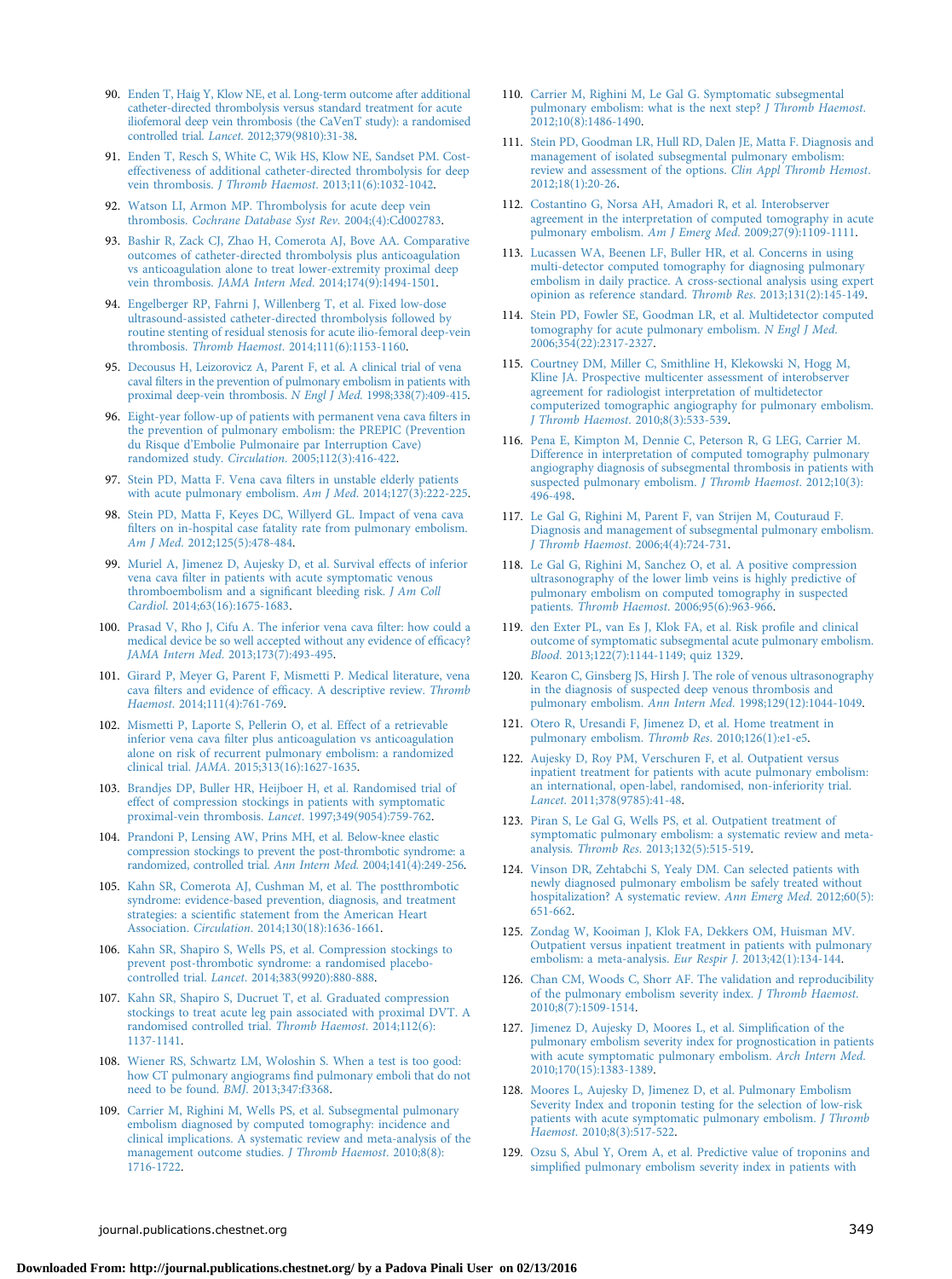<span id="page-35-0"></span>[normotensive pulmonary embolism.](http://refhub.elsevier.com/S0012-3692(15)00335-9/sref129) Multidisc Respir Medic. [2013;8\(1\):34.](http://refhub.elsevier.com/S0012-3692(15)00335-9/sref129)

- 130. [Righini M, Roy PM, Meyer G, Verschuren F, Aujesky D, Le Gal G.](http://refhub.elsevier.com/S0012-3692(15)00335-9/sref130) The Simplifi[ed Pulmonary Embolism Severity Index \(PESI\):](http://refhub.elsevier.com/S0012-3692(15)00335-9/sref130) [validation of a clinical prognostic model for pulmonary embolism.](http://refhub.elsevier.com/S0012-3692(15)00335-9/sref130) J Thromb Haemost[. 2011;9\(10\):2115-2117.](http://refhub.elsevier.com/S0012-3692(15)00335-9/sref130)
- 131. [Zondag W, den Exter PL, Crobach MJ, et al. Comparison of two](http://refhub.elsevier.com/S0012-3692(15)00335-9/sref131) [methods for selection of out of hospital treatment in patients with](http://refhub.elsevier.com/S0012-3692(15)00335-9/sref131) [acute pulmonary embolism.](http://refhub.elsevier.com/S0012-3692(15)00335-9/sref131) Thromb Haemost. 2013;109(1):47-52.
- 132. [Jimenez D, Uresandi F, Otero R, et al. Troponin-based risk](http://refhub.elsevier.com/S0012-3692(15)00335-9/sref132) stratifi[cation of patients with acute nonmassive pulmonary embolism:](http://refhub.elsevier.com/S0012-3692(15)00335-9/sref132) [systematic review and metaanalysis.](http://refhub.elsevier.com/S0012-3692(15)00335-9/sref132) Chest. 2009;136(4):974-982.
- 133. [Lankeit M, Jimenez D, Kostrubiec M, et al. Validation of N-terminal](http://refhub.elsevier.com/S0012-3692(15)00335-9/sref133) [pro-brain natriuretic peptide cut-off values for risk strati](http://refhub.elsevier.com/S0012-3692(15)00335-9/sref133)fication of pulmonary embolism. Eur Respir J[. 2014;43\(6\):1669-1677](http://refhub.elsevier.com/S0012-3692(15)00335-9/sref133).
- 134. [Becattini C, Agnelli G, Germini F, Vedovati MC. Computed](http://refhub.elsevier.com/S0012-3692(15)00335-9/sref134) [tomography to assess risk of death in acute pulmonary embolism: a](http://refhub.elsevier.com/S0012-3692(15)00335-9/sref134) meta-analysis. Eur Respir J[. 2014;43\(6\):1678-1690](http://refhub.elsevier.com/S0012-3692(15)00335-9/sref134).
- 135. [Coutance G, Cauderlier E, Ehtisham J, Hamon M, Hamon M. The](http://refhub.elsevier.com/S0012-3692(15)00335-9/sref135) [prognostic value of markers of right ventricular dysfunction in](http://refhub.elsevier.com/S0012-3692(15)00335-9/sref135) [pulmonary embolism: a meta-analysis.](http://refhub.elsevier.com/S0012-3692(15)00335-9/sref135) Critical care.  $2011:15(2):R103.$
- 136. [Spirk D, Aujesky D, Husmann M, et al. Cardiac troponin testing](http://refhub.elsevier.com/S0012-3692(15)00335-9/sref136) and the simplifi[ed Pulmonary Embolism Severity Index. The SWIss](http://refhub.elsevier.com/S0012-3692(15)00335-9/sref136) [Venous ThromboEmbolism Registry \(SWIVTER\).](http://refhub.elsevier.com/S0012-3692(15)00335-9/sref136) Thromb Haemost[. 2011;106\(5\):978-984.](http://refhub.elsevier.com/S0012-3692(15)00335-9/sref136)
- 137. [Lankeit M, Gomez V, Wagner C, et al. A strategy combining](http://refhub.elsevier.com/S0012-3692(15)00335-9/sref137) [imaging and laboratory biomarkers in comparison with a simpli](http://refhub.elsevier.com/S0012-3692(15)00335-9/sref137)fied clinical score for risk stratifi[cation of patients with acute pulmonary](http://refhub.elsevier.com/S0012-3692(15)00335-9/sref137) embolism. Chest[. 2012;141\(4\):916-922](http://refhub.elsevier.com/S0012-3692(15)00335-9/sref137).
- 138. [Konstantinides SV, Torbicki A, Agnelli G, et al. 2014 ESC](http://refhub.elsevier.com/S0012-3692(15)00335-9/sref138) [guidelines on the diagnosis and management of acute pulmonary](http://refhub.elsevier.com/S0012-3692(15)00335-9/sref138) embolism. Eur Heart J[. 2014;35\(43\):3033-3069, 3069a-3069k.](http://refhub.elsevier.com/S0012-3692(15)00335-9/sref138)
- 139. [Dong B, Jirong Y, Wang Q, Wu T. Thrombolytic treatment for](http://refhub.elsevier.com/S0012-3692(15)00335-9/sref139) pulmonary embolism. [Cochrane Database Syst Rev](http://refhub.elsevier.com/S0012-3692(15)00335-9/sref139). 2006;2: [CD004437](http://refhub.elsevier.com/S0012-3692(15)00335-9/sref139).
- 140. Indications for fi[brinolytic therapy in suspected acute myocardial](http://refhub.elsevier.com/S0012-3692(15)00335-9/sref140) [infarction: collaborative overview of early mortality and major](http://refhub.elsevier.com/S0012-3692(15)00335-9/sref140) [morbidity results from all randomised trials of more than 1000](http://refhub.elsevier.com/S0012-3692(15)00335-9/sref140) [patients. Fibrinolytic Therapy Trialists](http://refhub.elsevier.com/S0012-3692(15)00335-9/sref140)' (FTT) Collaborative Group. Lancet[. 1994;343\(8893\):311-322](http://refhub.elsevier.com/S0012-3692(15)00335-9/sref140).
- 141. [Kline JA, Nordenholz KE, Courtney DM, et al. Treatment of](http://refhub.elsevier.com/S0012-3692(15)00335-9/sref141) [submassive pulmonary embolism with tenecteplase or placebo:](http://refhub.elsevier.com/S0012-3692(15)00335-9/sref141) [cardiopulmonary outcomes at 3 months: multicenter double-blind,](http://refhub.elsevier.com/S0012-3692(15)00335-9/sref141) [placebo-controlled randomized trial.](http://refhub.elsevier.com/S0012-3692(15)00335-9/sref141) J Thromb Haemost. [2014;12\(4\):459-468.](http://refhub.elsevier.com/S0012-3692(15)00335-9/sref141)
- 142. Sharifi [M, Bay C, Skrocki L, Rahimi F, Mehdipour M. Moderate](http://refhub.elsevier.com/S0012-3692(15)00335-9/sref142) [Pulmonary Embolism Treated With Thrombolysis \(from the](http://refhub.elsevier.com/S0012-3692(15)00335-9/sref142) "MOPETT" Trial). Am J Cardiol[. 2013;111\(2\):273-277](http://refhub.elsevier.com/S0012-3692(15)00335-9/sref142).
- 143. [Meyer G, Vicaut E, Danays T, et al. Fibrinolysis for patients with](http://refhub.elsevier.com/S0012-3692(15)00335-9/sref143) [intermediate-risk pulmonary embolism.](http://refhub.elsevier.com/S0012-3692(15)00335-9/sref143) N Engl J Med. [2014;370\(15\):1402-1411.](http://refhub.elsevier.com/S0012-3692(15)00335-9/sref143)
- 144. [Wang TF, Squizzato A, Dentali F, Ageno W. The role of](http://refhub.elsevier.com/S0012-3692(15)00335-9/sref144) [thrombolytic therapy in pulmonary embolism.](http://refhub.elsevier.com/S0012-3692(15)00335-9/sref144) Blood. 2015;125(14): [2191-2199.](http://refhub.elsevier.com/S0012-3692(15)00335-9/sref144)
- 145. [Marti C, John G, Konstantinides S, et al. Systemic thrombolytic](http://refhub.elsevier.com/S0012-3692(15)00335-9/sref145) [therapy for acute pulmonary embolism: a systematic review and](http://refhub.elsevier.com/S0012-3692(15)00335-9/sref145) meta-analysis. Eur Heart J[. 2015;36\(10\):605-614](http://refhub.elsevier.com/S0012-3692(15)00335-9/sref145).
- 146. [Nakamura S, Takano H, Kubota Y, Asai K, Shimizu W. Impact of](http://refhub.elsevier.com/S0012-3692(15)00335-9/sref146) the effi[cacy of thrombolytic therapy on the mortality of patients](http://refhub.elsevier.com/S0012-3692(15)00335-9/sref146) [with acute submassive pulmonary embolism: a meta-analysis.](http://refhub.elsevier.com/S0012-3692(15)00335-9/sref146) J Thromb Haemost[. 2014;12\(7\):1086-1095.](http://refhub.elsevier.com/S0012-3692(15)00335-9/sref146)
- 147. [Chatterjee S, Chakraborty A, Weinberg I, et al. Thrombolysis for](http://refhub.elsevier.com/S0012-3692(15)00335-9/sref147) [pulmonary embolism and risk of all-cause mortality, major](http://refhub.elsevier.com/S0012-3692(15)00335-9/sref147) [bleeding, and intracranial hemorrhage: a meta-analysis.](http://refhub.elsevier.com/S0012-3692(15)00335-9/sref147) JAMA. [2014;311\(23\):2414-2421.](http://refhub.elsevier.com/S0012-3692(15)00335-9/sref147)
- 148. [Riera-Mestre A, Becattini C, Giustozzi M, Agnelli G. Thrombolysis](http://refhub.elsevier.com/S0012-3692(15)00335-9/sref148) [in hemodynamically stable patients with acute pulmonary](http://refhub.elsevier.com/S0012-3692(15)00335-9/sref148) [embolism: a meta-analysis.](http://refhub.elsevier.com/S0012-3692(15)00335-9/sref148) Thromb Res. 2014;134(6):1265-1271.
- 149. [Aujesky D, Obrosky DS, Stone RA, et al. Derivation and validation](http://refhub.elsevier.com/S0012-3692(15)00335-9/sref149) [of a prognostic model for pulmonary embolism.](http://refhub.elsevier.com/S0012-3692(15)00335-9/sref149) Am J Respir Crit Care Med[. 2005;172\(8\):1041-1046.](http://refhub.elsevier.com/S0012-3692(15)00335-9/sref149)
- 150. [Kuo WT, Gould MK, Louie JD, Rosenberg JK, Sze DY,](http://refhub.elsevier.com/S0012-3692(15)00335-9/sref150) [Hofmann LV. Catheter-directed therapy for the treatment of](http://refhub.elsevier.com/S0012-3692(15)00335-9/sref150) [massive pulmonary embolism: systematic review and meta-analysis](http://refhub.elsevier.com/S0012-3692(15)00335-9/sref150) of modern techniques. J Vasc Interv Radiol[. 2009;20\(11\):1431-1440.](http://refhub.elsevier.com/S0012-3692(15)00335-9/sref150)
- 151. [Kuo WT. Endovascular therapy for acute pulmonary embolism.](http://refhub.elsevier.com/S0012-3692(15)00335-9/sref151) J Vasc Interv Radiol[. 2012;23\(2\):167-179.](http://refhub.elsevier.com/S0012-3692(15)00335-9/sref151)
- 152. [Avgerinos ED, Chaer RA. Catheter-directed interventions for acute](http://refhub.elsevier.com/S0012-3692(15)00335-9/sref152) [pulmonary embolism.](http://refhub.elsevier.com/S0012-3692(15)00335-9/sref152) J Vasc Surg. 2015;61(2):559-565.
- 153. [Jaff MR, McMurtry MS, Archer SL, et al. Management of massive](http://refhub.elsevier.com/S0012-3692(15)00335-9/sref153) [and submassive pulmonary embolism, iliofemoral deep vein](http://refhub.elsevier.com/S0012-3692(15)00335-9/sref153) [thrombosis, and chronic thromboembolic pulmonary hypertension:](http://refhub.elsevier.com/S0012-3692(15)00335-9/sref153) a scientifi[c statement from the American Heart Association.](http://refhub.elsevier.com/S0012-3692(15)00335-9/sref153) Circulation[. 2011;123\(16\):1788-1830.](http://refhub.elsevier.com/S0012-3692(15)00335-9/sref153)
- 154. [Kucher N, Boekstegers P, Muller OJ, et al. Randomized, controlled](http://refhub.elsevier.com/S0012-3692(15)00335-9/sref154) [trial of ultrasound-assisted catheter-directed thrombolysis for acute](http://refhub.elsevier.com/S0012-3692(15)00335-9/sref154) [intermediate-risk pulmonary embolism.](http://refhub.elsevier.com/S0012-3692(15)00335-9/sref154) Circulation. 2014;129(4): [479-486](http://refhub.elsevier.com/S0012-3692(15)00335-9/sref154).
- 155. [Kuo WT, Banerjee A, Kim PS, et al. Pulmonary Embolism](http://refhub.elsevier.com/S0012-3692(15)00335-9/sref155) [Response to Fragmentation, Embolectomy, and Catheter](http://refhub.elsevier.com/S0012-3692(15)00335-9/sref155) [Thrombolysis \(PERFECT\): initial results from a prospective](http://refhub.elsevier.com/S0012-3692(15)00335-9/sref155) multicenter registry. Chest[. 2015;148\(3\):667-673](http://refhub.elsevier.com/S0012-3692(15)00335-9/sref155).
- 156. [Piazza G, Hohlfelder B, Jaff MR, et al. A Prospective, Single-Arm,](http://refhub.elsevier.com/S0012-3692(15)00335-9/sref156) [Multicenter Trial of Ultrasound-Facilitated, Catheter-Directed,](http://refhub.elsevier.com/S0012-3692(15)00335-9/sref156) [Low-Dose Fibrinolysis for Acute Massive and Submassive](http://refhub.elsevier.com/S0012-3692(15)00335-9/sref156) [Pulmonary Embolism: the SEATTLE II Study.](http://refhub.elsevier.com/S0012-3692(15)00335-9/sref156) JACC Cardiovasc Interv[. 2015;8\(10\):1382-1392.](http://refhub.elsevier.com/S0012-3692(15)00335-9/sref156)
- 157. [Verstraete M, Miller GAH, Bounameaux H, et al. Intravenous and](http://refhub.elsevier.com/S0012-3692(15)00335-9/sref157) [intrapulmonary recombinant tissue-type plasminogen activator in](http://refhub.elsevier.com/S0012-3692(15)00335-9/sref157) [the treatment of acute massive pulmonary embolism.](http://refhub.elsevier.com/S0012-3692(15)00335-9/sref157) Circulation. [1988;77\(2\):353-360.](http://refhub.elsevier.com/S0012-3692(15)00335-9/sref157)
- 158. [Pepke-Zaba J, Delcroix M, Lang I, et al. Chronic thromboembolic](http://refhub.elsevier.com/S0012-3692(15)00335-9/sref158) [pulmonary hypertension \(CTEPH\): results from an international](http://refhub.elsevier.com/S0012-3692(15)00335-9/sref158) prospective registry. Circulation[. 2011;124\(18\):1973-1981](http://refhub.elsevier.com/S0012-3692(15)00335-9/sref158).
- 159. [Fedullo P, Kerr KM, Kim NH, Auger WR. Chronic thromboembolic](http://refhub.elsevier.com/S0012-3692(15)00335-9/sref159) pulmonary hypertension. [Am J Respir Crit Care Med](http://refhub.elsevier.com/S0012-3692(15)00335-9/sref159). 2011;183(12): [1605-1613.](http://refhub.elsevier.com/S0012-3692(15)00335-9/sref159)
- 160. [Mayer E, Jenkins D, Lindner J, et al. Surgical management and](http://refhub.elsevier.com/S0012-3692(15)00335-9/sref160) [outcome of patients with chronic thromboembolic pulmonary](http://refhub.elsevier.com/S0012-3692(15)00335-9/sref160) [hypertension: results from an international prospective registry.](http://refhub.elsevier.com/S0012-3692(15)00335-9/sref160) [J Thorac Cardiovasc Surg](http://refhub.elsevier.com/S0012-3692(15)00335-9/sref160). 2011;141(3):702-710.
- 161. [Hayes, Inc. Pulmonary thromboendarterectomy for treatment of](http://refhub.elsevier.com/S0012-3692(15)00335-9/sref161) [pulmonary hypertension \(structured abstract\).](http://refhub.elsevier.com/S0012-3692(15)00335-9/sref161) Health Technol [Assess Database](http://refhub.elsevier.com/S0012-3692(15)00335-9/sref161). 2012;(1).
- 162. [Rahnavardi M, Yan TD, Cao C, Vallely MP, Bannon PG, Wilson MK.](http://refhub.elsevier.com/S0012-3692(15)00335-9/sref162) [Pulmonary thromboendarterectomy for chronic thromboembolic](http://refhub.elsevier.com/S0012-3692(15)00335-9/sref162) [pulmonary hypertension: a systematic review \(structured abstract\).](http://refhub.elsevier.com/S0012-3692(15)00335-9/sref162) [Annf Thorac Cardiovasc Surg](http://refhub.elsevier.com/S0012-3692(15)00335-9/sref162). 2011;17(5):435-445.
- 163. Ghofrani HA, D'[Armini AM, Grimminger F, et al. Riociguat for the](http://refhub.elsevier.com/S0012-3692(15)00335-9/sref163) [treatment of chronic thromboembolic pulmonary hypertension.](http://refhub.elsevier.com/S0012-3692(15)00335-9/sref163) N Engl J Med[. 2013;369\(4\):319-329](http://refhub.elsevier.com/S0012-3692(15)00335-9/sref163).
- 164. [Deano RC, Glassner-Kolmin C, Ruben](http://refhub.elsevier.com/S0012-3692(15)00335-9/sref164)fire M, et al. Referral of [patients with pulmonary hypertension diagnoses to tertiary](http://refhub.elsevier.com/S0012-3692(15)00335-9/sref164) [pulmonary hypertension centers: the multicenter RePHerral study.](http://refhub.elsevier.com/S0012-3692(15)00335-9/sref164) JAMA Intern Med[. 2013;173\(10\):887-893.](http://refhub.elsevier.com/S0012-3692(15)00335-9/sref164)
- 165. [Andreassen AK, Ragnarsson A, Gude E, Geiran O, Andersen R.](http://refhub.elsevier.com/S0012-3692(15)00335-9/sref165) [Balloon pulmonary angioplasty in patients with inoperable chronic](http://refhub.elsevier.com/S0012-3692(15)00335-9/sref165) [thromboembolic pulmonary hypertension.](http://refhub.elsevier.com/S0012-3692(15)00335-9/sref165) Heart. 2013;99(19): [1415-1420.](http://refhub.elsevier.com/S0012-3692(15)00335-9/sref165)
- 166. [Taichman DB, Ornelas J, Chung L, et al. Pharmacologic therapy for](http://refhub.elsevier.com/S0012-3692(15)00335-9/sref166) [pulmonary arterial hypertension in adults: CHEST guideline and](http://refhub.elsevier.com/S0012-3692(15)00335-9/sref166) expert panel report. Chest[. 2014;146\(2\):449-475.](http://refhub.elsevier.com/S0012-3692(15)00335-9/sref166)
- 167. [Kucher N. Clinical practice. Deep-vein thrombosis of the upper](http://refhub.elsevier.com/S0012-3692(15)00335-9/sref167) extremities. N Engl J Med[. 2011;364\(9\):861-869.](http://refhub.elsevier.com/S0012-3692(15)00335-9/sref167)
- 168. [Naeem M, Soares G, Ahn S, Murphy TP. Paget-Schroetter](http://refhub.elsevier.com/S0012-3692(15)00335-9/sref168) [syndrome: a review and Algorithm \(WASPS-IR\).](http://refhub.elsevier.com/S0012-3692(15)00335-9/sref168) Phlebology. [2015;30\(10\):675-686.](http://refhub.elsevier.com/S0012-3692(15)00335-9/sref168)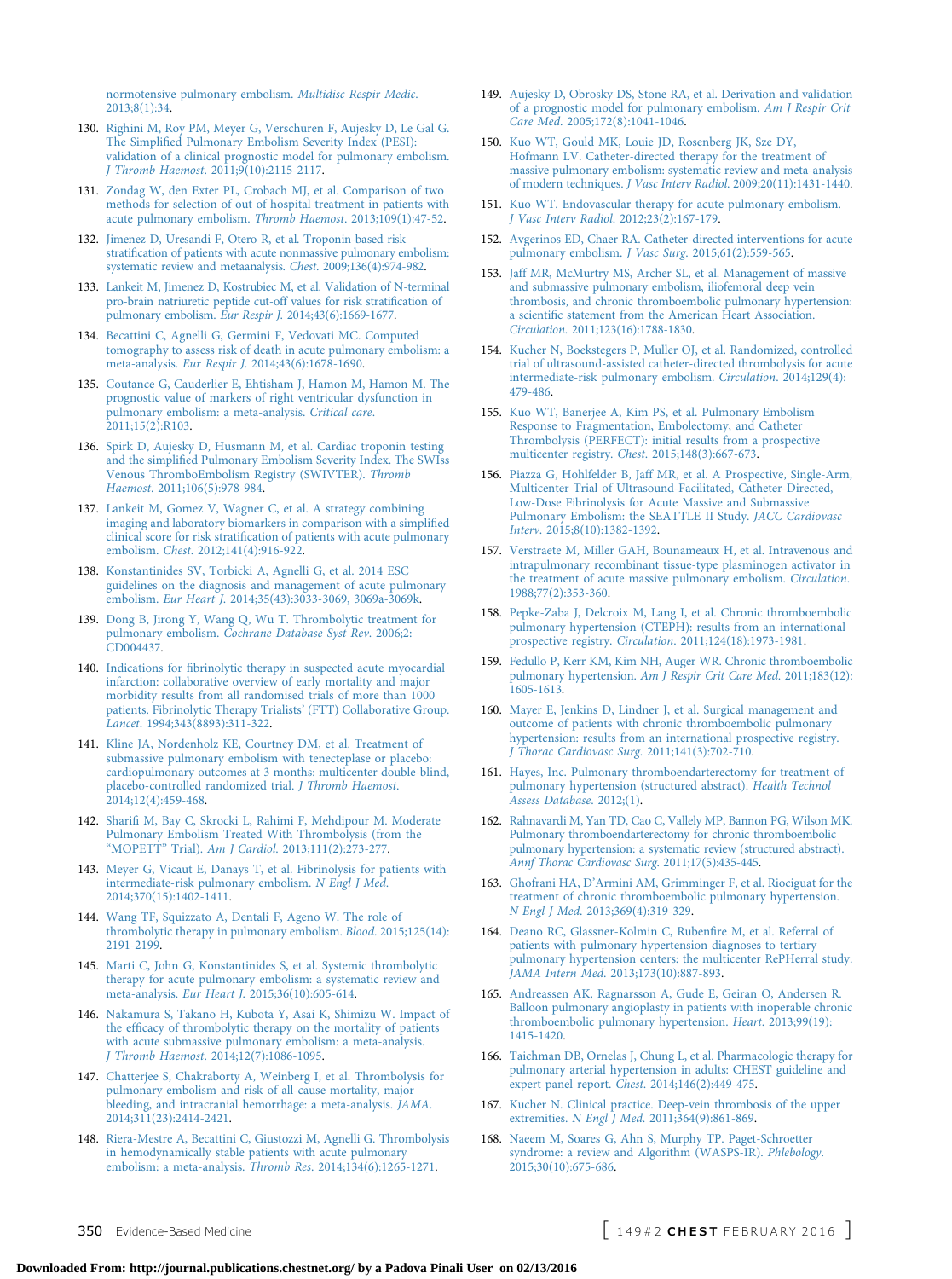- <span id="page-36-0"></span>169. [Heit JA, Mohr DN, Silverstein MD, Petterson TM, O](http://refhub.elsevier.com/S0012-3692(15)00335-9/sref169)'Fallon WM, [Melton LJ III. Predictors of recurrence after deep vein thrombosis](http://refhub.elsevier.com/S0012-3692(15)00335-9/sref169) [and pulmonary embolism: a population-based cohort study.](http://refhub.elsevier.com/S0012-3692(15)00335-9/sref169) Arch Intern Med[. 2000;160\(6\):761-768.](http://refhub.elsevier.com/S0012-3692(15)00335-9/sref169)
- 170. [Lee AY, Levine MN, Baker RI, et al. Low-molecular-weight](http://refhub.elsevier.com/S0012-3692(15)00335-9/sref170) [heparin versus a coumarin for the prevention of recurrent venous](http://refhub.elsevier.com/S0012-3692(15)00335-9/sref170) [thromboembolism in patients with cancer.](http://refhub.elsevier.com/S0012-3692(15)00335-9/sref170) N Engl J Med. 2003;349(2): [146-153](http://refhub.elsevier.com/S0012-3692(15)00335-9/sref170).
- 171. [Carrier M, Le Gal G, Cho R, Tierney S, Rodger M, Lee AY. Dose](http://refhub.elsevier.com/S0012-3692(15)00335-9/sref171) [escalation of low molecular weight heparin to manage recurrent](http://refhub.elsevier.com/S0012-3692(15)00335-9/sref171) [venous thromboembolic events despite systemic anticoagulation in](http://refhub.elsevier.com/S0012-3692(15)00335-9/sref171) cancer patients. J Thromb Haemost[. 2009;7\(5\):760-765.](http://refhub.elsevier.com/S0012-3692(15)00335-9/sref171)
- 172. [Farge D, Debourdeau P, Beckers M, et al. International clinical](http://refhub.elsevier.com/S0012-3692(15)00335-9/sref172) [practice guidelines for the treatment and prophylaxis of venous](http://refhub.elsevier.com/S0012-3692(15)00335-9/sref172) [thromboembolism in patients with cancer.](http://refhub.elsevier.com/S0012-3692(15)00335-9/sref172) J Thromb Haemost. [2013;11\(1\):56-70](http://refhub.elsevier.com/S0012-3692(15)00335-9/sref172).
- 173. [Deitcher SR, Kessler CM, Merli G, et al. Secondary prevention of](http://refhub.elsevier.com/S0012-3692(15)00335-9/sref173) [venous thromboembolic events in patients with active cancer:](http://refhub.elsevier.com/S0012-3692(15)00335-9/sref173) [enoxaparin alone versus initial enoxaparin followed by warfarin for](http://refhub.elsevier.com/S0012-3692(15)00335-9/sref173) a 180-day period. [Clin Appl Thromb Hemost](http://refhub.elsevier.com/S0012-3692(15)00335-9/sref173). 2006;12(4):389-396.
- 174. [Hull RD, Pineo GF, Brant RF, et al. Self-managed long-term low](http://refhub.elsevier.com/S0012-3692(15)00335-9/sref174)[molecular-weight heparin therapy: the balance of bene](http://refhub.elsevier.com/S0012-3692(15)00335-9/sref174)fits and harms. Am J Med[. 2007;120\(1\):72-82](http://refhub.elsevier.com/S0012-3692(15)00335-9/sref174).
- 175. [Hull RD, Pineo GF, Brant R, et al. Home therapy of venous](http://refhub.elsevier.com/S0012-3692(15)00335-9/sref175) [thrombosis with long-term LMWH versus usual care: patient](http://refhub.elsevier.com/S0012-3692(15)00335-9/sref175) [satisfaction and post-thrombotic syndrome.](http://refhub.elsevier.com/S0012-3692(15)00335-9/sref175) Am J Med. [2009;122\(8\):762-769](http://refhub.elsevier.com/S0012-3692(15)00335-9/sref175).
- 176. [Lopaciuk S, Bielska-Falda H, Noszczyk W, et al. Low molecular](http://refhub.elsevier.com/S0012-3692(15)00335-9/sref176) [weight heparin versus acenocoumarol in the secondary prophylaxis](http://refhub.elsevier.com/S0012-3692(15)00335-9/sref176) [of deep vein thrombosis.](http://refhub.elsevier.com/S0012-3692(15)00335-9/sref176) Thromb Haemost. 1999;81(1):26-31.
- 177. [Lopez-Beret P, Orgaz A, Fontcuberta J, et al. Low molecular weight](http://refhub.elsevier.com/S0012-3692(15)00335-9/sref177) [heparin versus oral anticoagulants in the long-term treatment of](http://refhub.elsevier.com/S0012-3692(15)00335-9/sref177) [deep venous thrombosis.](http://refhub.elsevier.com/S0012-3692(15)00335-9/sref177) J Vasc Surg. 2001;33(1):77-90.
- 178. [Meyer G, Marjanovic Z, Valcke J, et al. Comparison of low](http://refhub.elsevier.com/S0012-3692(15)00335-9/sref178)[molecular-weight heparin and warfarin for the secondary](http://refhub.elsevier.com/S0012-3692(15)00335-9/sref178) [prevention of venous thromboembolism in patients with cancer: a](http://refhub.elsevier.com/S0012-3692(15)00335-9/sref178) [randomized controlled study.](http://refhub.elsevier.com/S0012-3692(15)00335-9/sref178) Arch Intern Med. 2002;162(15): [1729-1735](http://refhub.elsevier.com/S0012-3692(15)00335-9/sref178).
- 179. [Romera A, Cairols MA, Vila-Coll R, et al. A randomised open-label](http://refhub.elsevier.com/S0012-3692(15)00335-9/sref179) [trial comparing long-term sub-cutaneous low-molecular-weight](http://refhub.elsevier.com/S0012-3692(15)00335-9/sref179) [heparin compared with oral-anticoagulant therapy in the treatment](http://refhub.elsevier.com/S0012-3692(15)00335-9/sref179) [of deep venous thrombosis.](http://refhub.elsevier.com/S0012-3692(15)00335-9/sref179) Eur J Vasc Endovasc Surg. 2009;37(3): [349-356.](http://refhub.elsevier.com/S0012-3692(15)00335-9/sref179)
- 180. [Prandoni P, Trujillo-Santos J, Surico T, et al. Recurrent](http://refhub.elsevier.com/S0012-3692(15)00335-9/sref180) [thromboembolism and major bleeding during oral anticoagulant](http://refhub.elsevier.com/S0012-3692(15)00335-9/sref180) [therapy in patients with solid cancer:](http://refhub.elsevier.com/S0012-3692(15)00335-9/sref180) findings from the RIETE registry. Haematologica[. 2008;93\(9\):1432-1434](http://refhub.elsevier.com/S0012-3692(15)00335-9/sref180).
- 181. [Prandoni P, Lensing AW, Piccioli A, et al. Recurrent venous](http://refhub.elsevier.com/S0012-3692(15)00335-9/sref181) [thromboembolism and bleeding complications during](http://refhub.elsevier.com/S0012-3692(15)00335-9/sref181) [anticoagulant treatment in patients with cancer and venous](http://refhub.elsevier.com/S0012-3692(15)00335-9/sref181) thrombosis. Blood[. 2002;100\(10\):3484-3488](http://refhub.elsevier.com/S0012-3692(15)00335-9/sref181).
- 182. [Beyth RJ, Milligan PE, Gage BF. Risk factors for bleeding in patients](http://refhub.elsevier.com/S0012-3692(15)00335-9/sref182) taking coumarins. [Curr Hematol Rep](http://refhub.elsevier.com/S0012-3692(15)00335-9/sref182). 2002;1(1):41-49.
- 183. [Prins MH, Lensing AW, Bauersachs R, et al. Oral rivaroxaban](http://refhub.elsevier.com/S0012-3692(15)00335-9/sref183) [versus standard therapy for the treatment of symptomatic venous](http://refhub.elsevier.com/S0012-3692(15)00335-9/sref183) [thromboembolism: a pooled analysis of the EINSTEIN-DVT and](http://refhub.elsevier.com/S0012-3692(15)00335-9/sref183) [PE randomized studies.](http://refhub.elsevier.com/S0012-3692(15)00335-9/sref183) Thromb J. 2013;11(1):21.
- 184. [van der Meer FJ, Rosendaal FR, Vandenbroucke JP, Briet E.](http://refhub.elsevier.com/S0012-3692(15)00335-9/sref184) [Bleeding complications in oral anticoagulant therapy. An analysis](http://refhub.elsevier.com/S0012-3692(15)00335-9/sref184) of risk factors. Arch Intern Med[. 1993;153\(13\):1557-1562.](http://refhub.elsevier.com/S0012-3692(15)00335-9/sref184)
- 185. [Beyth RJ, Quinn LM, Landefeld S. Prospective evaluation of an](http://refhub.elsevier.com/S0012-3692(15)00335-9/sref185) [index for predicting the risk of major bleeding in outpatients](http://refhub.elsevier.com/S0012-3692(15)00335-9/sref185) [treated with warfarin.](http://refhub.elsevier.com/S0012-3692(15)00335-9/sref185) Am J Med. 1998;105(2):91-99.
- 186. [Douketis JD, Arneklev K, Goldhaber SZ, Spandorfer J, Halperin F,](http://refhub.elsevier.com/S0012-3692(15)00335-9/sref186) [Horrow J. Comparison of bleeding in patients with nonvalvular](http://refhub.elsevier.com/S0012-3692(15)00335-9/sref186) atrial fi[brillation treated with ximelagatran or warfarin: assessment](http://refhub.elsevier.com/S0012-3692(15)00335-9/sref186) [of incidence, case-fatality rate, time course and sites of bleeding,](http://refhub.elsevier.com/S0012-3692(15)00335-9/sref186) [and risk factors for bleeding.](http://refhub.elsevier.com/S0012-3692(15)00335-9/sref186) Arch Intern Med. 2006;166(8): [853-859.](http://refhub.elsevier.com/S0012-3692(15)00335-9/sref186)
- 187. [Kuijer PMM, Hutten BA, Prins MH, Buller HR. Prediction of the](http://refhub.elsevier.com/S0012-3692(15)00335-9/sref187) [risk of bleeding during anticoagulant treatment for venous](http://refhub.elsevier.com/S0012-3692(15)00335-9/sref187) thromboembolism. Arch Intern Med[. 1999;159\(5\):457-460.](http://refhub.elsevier.com/S0012-3692(15)00335-9/sref187)
- 188. [Landefeld CS, McGuire E, 3rd, Rosenblatt MW. A bleeding risk](http://refhub.elsevier.com/S0012-3692(15)00335-9/sref188) [index for estimating the probability of major bleeding in](http://refhub.elsevier.com/S0012-3692(15)00335-9/sref188) [hospitalized patients starting anticoagulant therapy.](http://refhub.elsevier.com/S0012-3692(15)00335-9/sref188) Am J Med. [1990;89\(5\):569-578.](http://refhub.elsevier.com/S0012-3692(15)00335-9/sref188)
- 189. [Palareti G, Leali N, Coccheri S, et al. Bleeding complications of oral](http://refhub.elsevier.com/S0012-3692(15)00335-9/sref189) [anticoagulant treatment: An inception-cohort, prospective](http://refhub.elsevier.com/S0012-3692(15)00335-9/sref189) [collaborative study \(ISCOAT\).](http://refhub.elsevier.com/S0012-3692(15)00335-9/sref189) Lancet. 1996;348(9025):423-428.
- 190. [Torn M, Bollen WL, van der Meer FJ, van der Wall EE,](http://refhub.elsevier.com/S0012-3692(15)00335-9/sref190) [Rosendaal FR. Risks of oral anticoagulant therapy with increasing](http://refhub.elsevier.com/S0012-3692(15)00335-9/sref190) age. Arch Intern Med[. 2005;165\(13\):1527-1532.](http://refhub.elsevier.com/S0012-3692(15)00335-9/sref190)
- 191. [White RH, Beyth RJ, Zhou H, Romano PS. Major bleeding after](http://refhub.elsevier.com/S0012-3692(15)00335-9/sref191) [hospitalization for deep-venous thrombosis.](http://refhub.elsevier.com/S0012-3692(15)00335-9/sref191) Am J Med. [1999;107\(5\):414-424](http://refhub.elsevier.com/S0012-3692(15)00335-9/sref191).
- 192. [Olesen JB, Lip GY, Hansen PR, et al. Bleeding risk in](http://refhub.elsevier.com/S0012-3692(15)00335-9/sref192) 'real world' patients with atrial fi[brillation: comparison of two established](http://refhub.elsevier.com/S0012-3692(15)00335-9/sref192) [bleeding prediction schemes in a nationwide cohort.](http://refhub.elsevier.com/S0012-3692(15)00335-9/sref192) *J Thromb* Haemost[. 2011;9\(8\):1460-1467.](http://refhub.elsevier.com/S0012-3692(15)00335-9/sref192)
- 193. [Kooiman J, van Hagen N, Iglesias Del Sol A, et al. The HAS-BLED](http://refhub.elsevier.com/S0012-3692(15)00335-9/sref193) score identifi[es patients with acute venous thromboembolism at](http://refhub.elsevier.com/S0012-3692(15)00335-9/sref193) [high risk of major bleeding complications during the](http://refhub.elsevier.com/S0012-3692(15)00335-9/sref193) first six [months of anticoagulant treatment.](http://refhub.elsevier.com/S0012-3692(15)00335-9/sref193) PloS One. 2015;10(4):e0122520.
- 194. [Fihn SD, Callahan CM, Martin DC, McDonell MB, Henikoff JG,](http://refhub.elsevier.com/S0012-3692(15)00335-9/sref194) [White RH. The risk for and severity of bleeding complications in](http://refhub.elsevier.com/S0012-3692(15)00335-9/sref194) [elderly patients treated with warfarin. The National Consortium of](http://refhub.elsevier.com/S0012-3692(15)00335-9/sref194) [Anticoagulation Clinics.](http://refhub.elsevier.com/S0012-3692(15)00335-9/sref194) Ann Intern Med. 1996;124(11):970-979.
- 195. [Gage BF, Yan Y, Milligan PE, et al. Clinical classi](http://refhub.elsevier.com/S0012-3692(15)00335-9/sref195)fication schemes [for predicting hemorrhage: results from the National Registry of](http://refhub.elsevier.com/S0012-3692(15)00335-9/sref195) [Atrial Fibrillation \(NRAF\).](http://refhub.elsevier.com/S0012-3692(15)00335-9/sref195) Am Heart J. 2006;151(3):713-719.
- 196. [Lip GY, Frison L, Halperin JL, Lane DA. Comparative validation of](http://refhub.elsevier.com/S0012-3692(15)00335-9/sref196) [a novel risk score for predicting bleeding risk in anticoagulated](http://refhub.elsevier.com/S0012-3692(15)00335-9/sref196) patients with atrial fi[brillation: the HAS-BLED \(Hypertension,](http://refhub.elsevier.com/S0012-3692(15)00335-9/sref196) [Abnormal Renal/Liver Function, Stroke, Bleeding History or](http://refhub.elsevier.com/S0012-3692(15)00335-9/sref196) [Predisposition, Labile INR, Elderly, Drugs/Alcohol Concomitantly\)](http://refhub.elsevier.com/S0012-3692(15)00335-9/sref196) score. J Am Coll Cardiol[. 2011;57\(2\):173-180](http://refhub.elsevier.com/S0012-3692(15)00335-9/sref196).
- 197. [Nieto JA, Bruscas MJ, Ruiz-Ribo D, et al. Acute venous](http://refhub.elsevier.com/S0012-3692(15)00335-9/sref197) [thromboembolism in patients with recent major bleeding. The](http://refhub.elsevier.com/S0012-3692(15)00335-9/sref197) infl[uence of the site of bleeding and the time elapsed on outcome.](http://refhub.elsevier.com/S0012-3692(15)00335-9/sref197) J Thromb Haemost[. 2006;4\(11\):2367-2372.](http://refhub.elsevier.com/S0012-3692(15)00335-9/sref197)
- 198. [Ruiz-Gimenez N, Suarez C, Gonzalez R, et al. Predictive variables](http://refhub.elsevier.com/S0012-3692(15)00335-9/sref198) [for major bleeding events in patients presenting with documented](http://refhub.elsevier.com/S0012-3692(15)00335-9/sref198) [acute venous thromboembolism. Findings from the RIETE](http://refhub.elsevier.com/S0012-3692(15)00335-9/sref198) Registry. [Thrombosis and haemostasis](http://refhub.elsevier.com/S0012-3692(15)00335-9/sref198). 2008;100(1):26-31.
- 199. [van der Meer FJ, Rosendaal FR, Vandenbroucke JP, Briet E.](http://refhub.elsevier.com/S0012-3692(15)00335-9/sref199) [Assessment of a bleeding risk index in two cohorts of patients](http://refhub.elsevier.com/S0012-3692(15)00335-9/sref199) [treated with oral anticoagulants.](http://refhub.elsevier.com/S0012-3692(15)00335-9/sref199) Thromb Haemost. 1996;76(1): [12-16.](http://refhub.elsevier.com/S0012-3692(15)00335-9/sref199)
- 200. [Pengo V, Legnani C, Noventa F, Palareti G. Oral anticoagulant](http://refhub.elsevier.com/S0012-3692(15)00335-9/sref200) [therapy in patients with nonrheumatic atrial](http://refhub.elsevier.com/S0012-3692(15)00335-9/sref200) fibrillation and risk of [bleeding. A Multicenter Inception Cohort Study.](http://refhub.elsevier.com/S0012-3692(15)00335-9/sref200) Thromb Haemost. [2001;85\(3\):418-422.](http://refhub.elsevier.com/S0012-3692(15)00335-9/sref200)
- 201. [Fang MC, Go AS, Chang Y, et al. A new risk scheme to predict](http://refhub.elsevier.com/S0012-3692(15)00335-9/sref201) [warfarin-associated hemorrhage: The ATRIA \(Anticoagulation and](http://refhub.elsevier.com/S0012-3692(15)00335-9/sref201) [Risk Factors in Atrial Fibrillation\) Study.](http://refhub.elsevier.com/S0012-3692(15)00335-9/sref201) J Am Coll Cardiol. [2011;58\(4\):395-401.](http://refhub.elsevier.com/S0012-3692(15)00335-9/sref201)
- 202. [Shireman TI, Mahnken JD, Howard PA, Kresowik TF, Hou Q,](http://refhub.elsevier.com/S0012-3692(15)00335-9/sref202) [Ellerbeck EF. Development of a contemporary bleeding risk model](http://refhub.elsevier.com/S0012-3692(15)00335-9/sref202) [for elderly warfarin recipients.](http://refhub.elsevier.com/S0012-3692(15)00335-9/sref202) Chest. 2006;130(5):1390-1396.
- 203. [Fihn SD, McDonell M, Martin D, et al. Risk factors for](http://refhub.elsevier.com/S0012-3692(15)00335-9/sref203) [complications of chronic anticoagulation. A multicenter study.](http://refhub.elsevier.com/S0012-3692(15)00335-9/sref203) [Warfarin Optimized Outpatient Follow-up Study Group.](http://refhub.elsevier.com/S0012-3692(15)00335-9/sref203) Ann Intern Med[. 1993;118\(7\):511-520.](http://refhub.elsevier.com/S0012-3692(15)00335-9/sref203)
- 204. [Nieto JA, Solano R, Ruiz-Ribo MD, et al. Fatal bleeding in patients](http://refhub.elsevier.com/S0012-3692(15)00335-9/sref204) [receiving anticoagulant therapy for venous thromboembolism:](http://refhub.elsevier.com/S0012-3692(15)00335-9/sref204) fi[ndings from the RIETE registry.](http://refhub.elsevier.com/S0012-3692(15)00335-9/sref204) J Thromb Haemost. 2010;8(6): [1216-1222](http://refhub.elsevier.com/S0012-3692(15)00335-9/sref204).
- 205. [Hutten BA, Prins MH, Gent M, Ginsberg J, Tijssen JG, Buller HR.](http://refhub.elsevier.com/S0012-3692(15)00335-9/sref205) [Incidence of recurrent thromboembolic and bleeding complications](http://refhub.elsevier.com/S0012-3692(15)00335-9/sref205)